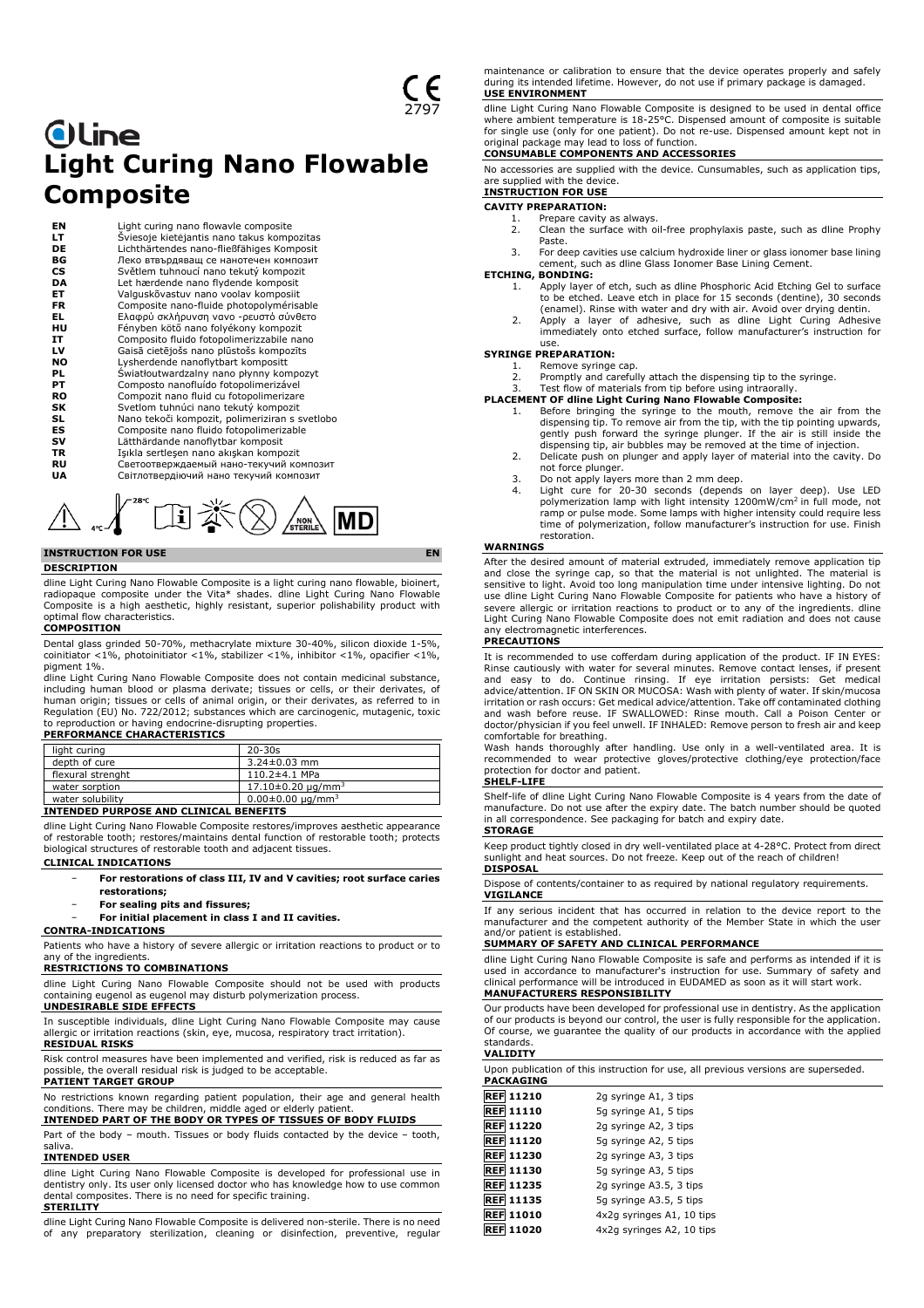| <b>REF</b> 11030 | 4x2q syringes A3, 10 tips               |
|------------------|-----------------------------------------|
| <b>REF</b> 11035 | 4x2q syringes A3.5, 10 tips             |
| <b>REF</b> 11500 | 4x2q syringes 2xA2, 2xA3, 10 tips       |
| <b>REF</b> 11501 | 4x2g syringes A1, A2, A3, A3.5, 10 tips |

\* Registered trademark of the Vita Zahnfabrik H.Rauter GmbH & Co. KG, Bad Sackingen, Germany.

### **NAUDOJIMO INSTRUKCIJA LT APRAŠYMAS**

dline Light Curing Nano Flowable Composite yra šviesoje kietėjantis, bioinertiškas, rentgenokontrastiškas, takus nano kompozitas, kurio atspalviai atitinka Vita\* spalvų raktą. dline Light Curing Nano Flowable Composite pasižymi estetiškumu, tvirtumu, optimaliu takumu, yra puikiai poliruojamas.

#### **SUDĖTIS**

Smulkintas odontologinis stiklas 50-70%, metakrilatų mišinys 30-40%, silicio<br>dioksidas 1-5%, koiniciatorius <1%, fotoiniciatorius <1%, stabilizatorius <1%,<br>inhibitorius <1%, opakinė medžiaga <1%, pigmentas 1%.<br>dline Light

jų darinių; gyvūninės kilmės audinių ar ląstelių arba jų darinių, nurodytų Reglamente (ES) Nr. 722/2012; medžiagų, kurios yra kancerogeninės, mutageninės, toksiškos reprodukcijai ar turinčių endokrininę sistemą ardančių savybių.

### **VEIKSMINGUMO CHARAKTERISTIKOS**

| kietinimas šviesa                        | $20 - 30s$                        |
|------------------------------------------|-----------------------------------|
| kietėjimo gylis                          | $3.24 \pm 0.03$ mm                |
| stipris lenkiant                         | $110.2 \pm 4.1$ MPa               |
| vandens sorbcija                         | $17.10\pm0.20$ ug/mm <sup>3</sup> |
| tirpumas vandenyje                       | $0.00 \pm 0.00 \mu q/mm^3$        |
| NUMBER TVTA BACKERTIC IB KUTNIKING NAUDA |                                   |

#### **NUMATYTA PASKIRTIS IR KLINIKINĖ NAUDA**

dline Light Curing Nano Flowable Composite atkuria/pagerina restauruojamo danties estetinę išvaizdą; atkuria/palaiko atkuriamo danties dantų funkciją; apsaugo atkuriamų dantų ir gretimų audinių biologines struktūras.

## **KLINIKINĖS INDIKACIJOS**

- − **III, IV ir V klasės ertmių restauracijoms;**
- − **Šaknų ėduonies restauracijai;**
- − **Griovelių ir vagelių sandarinimui;**

# − **Pirminiam I ir II klasės ertmių padengimui.**

#### **KONTRAINDIKACIJOS**

Pacientai, kuriems anksčiau yra buvę sunkių alerginių ar dirginimo reakcijų produktui ar bet kuriai iš sudėtinių dalių.

# **APRIBOJIMAI DERINIAMS**

dline Light Curing Nano Flowable Composite neturėtų būti naudojamas su produktais, kurių sudėtyje yra eugenolio nes eugenolis gali sutrikdyti polimerizacijos procesą. **NEPAGEIDAUJAMAS ŠALUTINIS POVEIKIS**

Jautriems žmonėms dline Light Curing Nano Flowable Composite gali sukelti dirginimą ar alergines reakcijas (odos, akių, gleivinės, kvėpavimo takų). **LIEKAMOJI RIZIKA**

Rizikos kontrolės priemonės buvo įgyvendintos ir patikrintos, rizika kiek įmanoma sumažinta, bendra likutinė rizika laikoma priimtina.

# **TIKSLINĖ PACIENTŲ GRUPĖ**

Nėra jokių apribojimų, susijusių su pacientų populiacija, jų amžiumi ir bendra sveikatos bukle. Gali būti vaikų, vidutinio ar senyvo amžiaus pacientų. **NUMATOMA KŪNO DALIS AR AUDINIŲ TIPAS AR KŪNO SKYSČIAI**

Kūno dalis – burna. Audiniai ar kūno skysčiai su kuriais priemonė kontaktuoja – dantis, burnos gleivinė, seilės.

# **NUMATYTAS NAUDOTOJAS**

dline Light Curing Nano Flowable Composite yra sukurtas tik profesionaliam naudojimui odontologijoje. Naudotojas, tik licencijuotas gydytojas, kuris turi žinių kaip naudoti įprastus odontologinius kompozitus. Specialių mokymų nereikia. **STERILUMAS**

dline Light Curing Nano Flowable Composite tiekiamas nesterilus. Norint užtikrinti, kad prietaisas tinkamai ir saugiai veiktų per numatytą tarnavimo laiką, nereikia jokio paruošiamojo sterilizavimo, valymo ar dezinfekavimo, prevencinės, reguliarios priežiūros ar kalibravimo. Tačiau nenaudokite, jei pažeista pirminė pakuotė.

## **NAUDOJIMO APLINKA**

dline Light Curing Nano Flowable Composite suprojektuotas naudoti odontologijos kabinete, kur aplinkos temperatūra 18-25°C. Išspaustas kompozito kiekis tinka<br>vienam naudojimui (tik vienam pacientui). Nenaudokite pakartotinai. Išspaustas<br>kiekis, laikomas ne originalioje pakuotėje, gali prarasti atlieka **SUNAUDOJAMIEJI KOMPONENTAI IR AKSESUARAI**

Su priemone priedai netiekiami. Sunaudojamieji komponentai, tokie kaip aplikavimo antgaliai, tiekiami kartu su priemone.

# **NAUDOJIMO INSTRUKCIJA**

# **ERTMĖS PARUOŠIMAS:**

- 1. Paruoškite ertmę kaip įprasta. 2. Paviršių rekomenduojame nuvalyti profilaktine pasta, neturinčia alyvos,
	-
	- tokia kaip dline Prophy Paste. 3. Giliose ertmėse naudokite kalcio hidroksido pamušalą ar stiklo jonomerinį

# pamušalinį cementą. **ĖSDINIMAS, SURIŠIMO SISTEMOS NAUDOJIMAS:**

- 1. Ant numatomo ėsdinti paviršiaus užtepkite ėsdintojo, tokio kaip dline Phosphoric Acid Etching Gel sluoksnį. Palaikykite 15 sekundžių (dentinas), 30 sekundžių (emalė). Kruopščiai nuplaukite vandeniu ir
- nudžiovinkite oro srove. Venkite dentino išsausinimo. 2. Ant išėsdinto paviršiaus užtepkite surišimo sistemos, tokios kaip dline Light Curing Adhesive, sluoksnį (vadovaukitės surišimo sistemos naudojimo instrukcija).

# **ŠVIRKŠTO PARUOŠIMAS:**

- 1. Nuimkite švirkšto dangtelį.<br>2. Skubiai ir kruopščiai uždėk
- 
- 2. Skubiai ir kruopščiai uždėkite antgalį ant švirkšto. 3. Prieš pradėdami dirbti patikrinkite ar medžiaga gerai teka antgaliu.
- **PLACEMENT OF dline Light Curing Nano Flowable Composite:** 1. Prieš priartindami švirkštą prie burnos, pašalinkite iš jo antgalio orą.
	- Kad pašalintumėte orą iš antgalio, laikykite švirkštą antgaliu aukštyn ir

švelniai spauskite švirkšto stūmoklį. Jei oras vis dar antgalio viduje, oro<br>burbuliukus galima panaikinti aplikavimo metu (antgalio pagalba).<br>2. Nesmarkiai spausdami švirkšto stūmoklį, padenkite danties ertmę plonu

- kompozito sluoksniu. Nenaudokite jėgos.
- 
- 3. Maksimalus sluoksnio storis gali būti ne didesnis nei 2 mm.<br>4. Kietinkite šviesa 20-30 sekundžių (priklausomai nuo sluoksnio storio).<br>Naudokite LED polimerizacijos lempą, kurios šviesos intensyvumas<br>1200mW/cm<sup>2</sup> pilnu r polimerizacijos laiko, vadovaukites gamintojo naudojimo instrukcija. Užbaikite restauraciją.

# **ĮSPĖJIMAI**

Panaudoję reikiamą produkto kiekį, nedelsiant nuimkite aplikavimo antgalį ir uždenkite švirkštą dangteliu, kad medžiaga nebūtų apšviesta. Medžiaga yra jautri šviesai. Venkite per ilgo manipuliavimo esant intensyviam apšvietimui. Nenaudokite dline Light Curing Nano Flowable Composite pacientams, kuriems anksčiau yra buvę sunkių alerginių ar dirginimo reakcijų produktui ar bet kuriai iš sudėtinių dalių. dline Light Curing Nano Flowable Composite neskleidžia radiacijos ir nesukelia jokių elektromagnetinių trukdžių.

#### **ATSARGUMO PRIEMONĖS**

Produkto aplikavimo metu rekomenduojama naudoti koferdamą. PATEKUS Į AKIS: Kelias minutes atsargiai plauti vandeniu. Išimti kontaktinius lęšius, jeigu jie yra ir jeigu lengvai galima tai padaryti. Toliau plauti akis. Kaip galima greičiau kreiptis į<br>gydytoją. PATEKUS ANT ODOS AR GLEIVINĖS: plauti dideliu vandens kiekiu. Jeigu<br>sudirginama oda/gleivinė arba ją išberia: kreiptis į gydy blogai, skambinti į APSINUODIJIMŲ KONTROLES IR INFORMACIJOS BIURA/ kreiptis į<br>gydytoją. ĮKVĖPUS: išnešti nukentėjusijį į gryną orą; jam būtina patogi padėtis,<br>leidžianti laisvai kvėpuoti. Po naudojimo kruopščiai gerai vėdinamoje patalpoje. Rekomenduojame mūvėti apsaugines pirštines, dėvėti apsauginius drabužius, naudoti akių (veido) apsaugos priemones gydytojui ir pacientui.

#### **GALIOJIMO LAIKAS**

dline Light Curing Nano Flowable Composite galiojimo laikas yra 4 metai nuo pagaminimo datos. Nenaudoti produkto pasibaigus jo galiojimo terminui. Partijos numeris turėtų būti nurodytas visoje korespondencijoje. Galiojimo terminą, partijos numerį žr. ant pakuotės.

#### **LAIKYMAS**

Laikyti produktą sandariai uždarytą, sausoje, gerai vėdinamoje vietoje esant 4-28°C temperatūrai. Saugoti nuo tiesioginių saulės spindulių, uždegimo šaltinių. Produkto neužšaldyti. Laikyti vaikams nepasiekiamoje vietoje! **ŠALINIMAS**

Turinį/talpyklą išpilti (išmesti) pagal nacionalinius reikalavimus.

#### **BUDRUMAS**

Jei įvyko kokių nors rimtų incidentų, susijusių su priemone, praneškite gamintojui ir tos valstybės narės, kurioje naudotojas ir (arba) pacientas yra įsisteigęs / įsikūręs, kompetentingai institucijai.

### **SAUGOS IR KLINIKINIO VEIKSMINGUMO SANTRAUKA**

dline Light Curing Nano Flowable Composite yra saugus ir veikia taip, kaip numatyta jei yra naudojamas pagal gamintojo naudojimo instrukciją. Saugos ir klinikinio veiksmingumo atasakitą bus galima rasti EUDAMED duomenų bazėje kai tik ji pradės veikt

### **GAMINTOJO ATSAKOMYBĖ**

Mūsų produktai sukurti profesionaliam naudojimui. Mes negalime kontroliuoti kaip mūsų produktai naudojami, todėl už tinkamą jų panaudojimą atsako vartotojas. Žinoma, mes užtikriname, produktų kokybės atitiktį galiojantiems standartams. **GALIOJIMAS**

Paskelbus naują instrukcijos versiją, prieš tai buvusios versijos nebegalioja.

| PAKUOTE             |                                               |
|---------------------|-----------------------------------------------|
| <b>REF 11210</b>    | 2g švirkštas A1, 3 antgaliai                  |
| <b>REF 11110</b>    | 5q švirkštas A1, 5 antgaliai                  |
| <b>REF 11220</b>    | 2g švirkštas A2, 3 antgaliai                  |
| <b>REF 11120</b>    | 5q švirkštas A2, 5 antgaliai                  |
| <b>REF 11230</b>    | 2g švirkštas A3, 3 antgaliai                  |
| <b>REF 11130</b>    | 5q švirkštas A3, 5 antgaliai                  |
| <b>REF 11235</b>    | 2q švirkštas A3.5, 3 antgaliai                |
| <b>REF 11135</b>    | 5g švirkštas A3.5, 5 antgaliai                |
| <b>REF 11010</b>    | 4x2q švirkštai A1, 10 antgaliai               |
| <b>REF 11020</b>    | 4x2q švirkštai A2, 10 antgaliai               |
| <b>REF 11030</b>    | 4x2q švirkštai A3, 10 antgaliai               |
| <b>REF</b><br>11035 | 4x2q švirkštai A3.5, 10 antgaliai             |
| <b>REF 11500</b>    | 4x2q švirkštai 2xA2, 2xA3, 10 antgaliai       |
| <b>REF</b><br>11501 | 4x2q švirkštai A1, A2, A3, A3.5, 10 antgaliai |

\* Registruotas ženklas Vita Zahnfabrik H.Rauter GmbH & Co. KG, Bad Säckingen, Vokietija.

### **ANLEITUNG ZUR VERWENDUNG DE**

**BESCHREIBUNG**

dline Light Curing Nano Flowable Composite ist ein lichthärtendes, fließfähiges,<br>bioinertes, röntgenopakes Komposit unter den Vita\*-Farben. dline Light Curing Nano<br>Flowable Composite ist ein hochästhetisches, hochbes polierbares Produkt mit optimalen Fließeigenschaften.

# **ZUSAMMENSETZUNG**

Dentalglas geschliffen 50-70%, Methacrylat-Gemisch 30-40%, Siliziumdioxid 1-5%, Co-Initiator <1%, Photoinitiator <1%, Stabilisator <1%, Inhibitor <1%, Trübungsmittel <1%, Pigment 1%.

dline Light Curing Nano Flowable Composite enthält keine medizinische Substanz, einschließlich Derivate aus menschlichem Blut oder Plasma; Gewebe oder Zellen oder deren Derivate menschlichen Ursprungs; Gewebe oder Zellen tierischen Ursprungs oder deren Derivate gemäß der Verordnung (EU) Nr. 722/2012; Stoffe, die krebserregend, erbgutverändernd, fortpflanzungsgefährdend oder mit endokrinen Eigenschaften behaftet sind. **LEISTUNGSMERKMALE**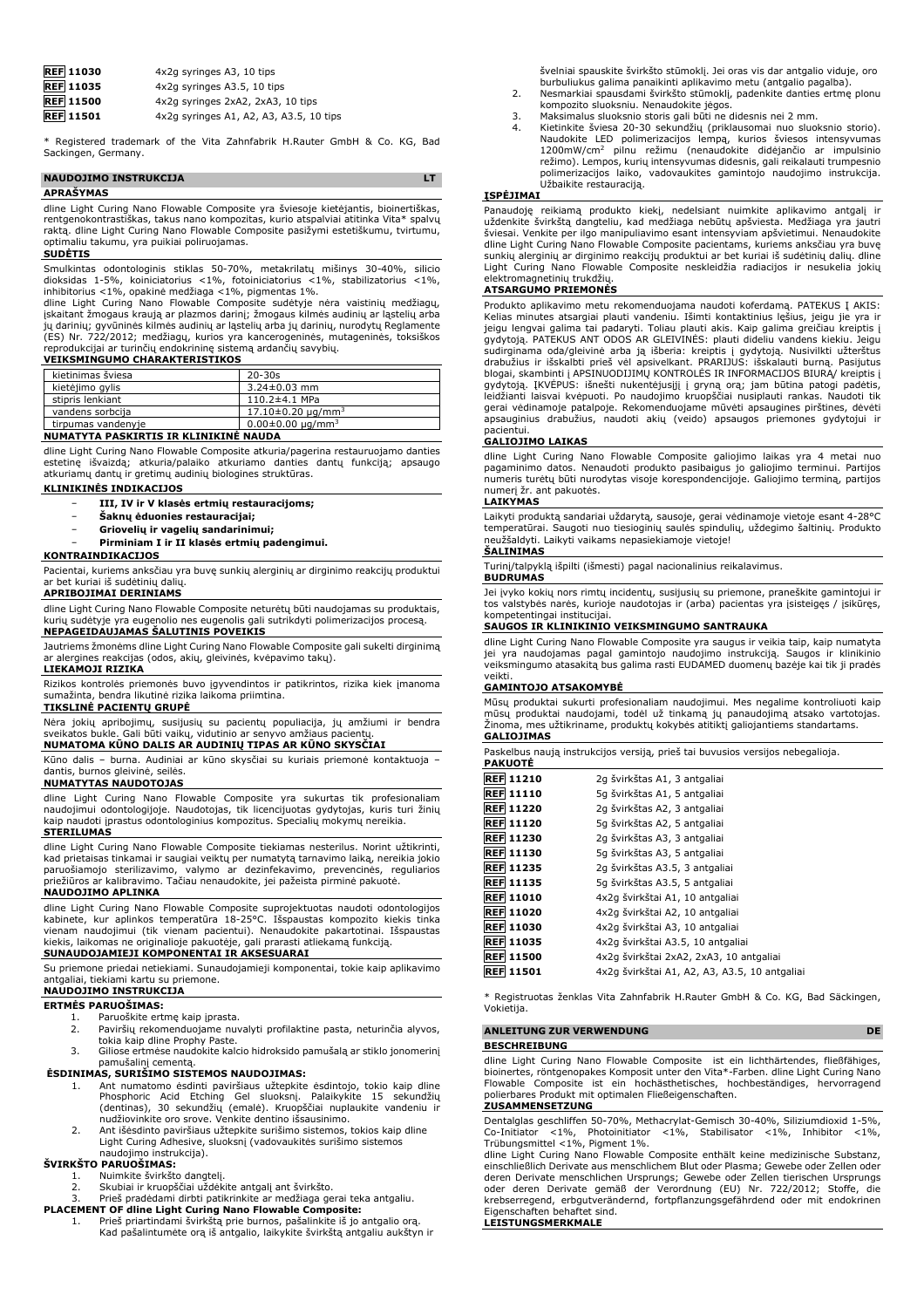| Lichthärtung         | $20 - 30s$                         |
|----------------------|------------------------------------|
| Tiefe der Aushärtung | $3.24 \pm 0.03$ mm                 |
| Biegebruchfestigkeit | $110.2 \pm 4.1$ MPa                |
| Wassersorption       | $17.10\pm0.20 \mu q/mm^3$          |
| Wasserlöslichkeit    | $0.00 \pm 0.00$ ug/mm <sup>3</sup> |

# **VERWENDUNGSZWECK UND KLINISCHER NUTZEN**

dline Light Curing Nano Flowable Composite stellt das ästhetische Erscheinungsbild des restaurierbaren Zahns wieder her/verbessert es; stellt die Zahnfunktion des restaurierbaren Zahns wieder her/erhält sie; schützt die biologischen Strukturen des restaurierbaren Zahns und des angrenzenden Gewebes.

## **KLINISCHE INDIKATIONEN**

- − **Für Restaurationen von Kavitäten der Klassen III, IV und V;**
	- **Wurzeloberflächenkaries-Restaurationen;**
	- − **Zur Versiegelung von Gruben und Fissuren;**
- − **Zur Erstplatzierung in Kavitäten der Klassen I und II.**

# **KONTRAINDIKATIONEN**

Patienten, die in der Vergangenheit schwerwiegende allergische Reaktionen oder Irritationen auf das Produkt oder einen der Inhaltsstoffe gezeigt haben. **BESCHRÄNKUNGEN FÜR KOMBINATIONEN**

dline Light Curing Nano Flowable Composite sollte nicht mit eugenolhaltigen Produkten verwendet werden, da Eugenol den Polymerisationsprozess stören kann. **UNERWÜNSCHTE NEBENEFFEKTE**

Bei empfindlichen Personen kann dline Light Curing Nano Flowable Composite allergische oder reizende Reaktionen hervorrufen (Haut, Auge, Schleimhäute,

# Atemwege). **VERBLEIBENDE RISIKEN**

Risikokontrollmaßnahmen wurden implementiert und verifiziert, das Risiko ist so weit wie möglich reduziert, das Gesamtrestrisiko wird als akzeptabel beurteilt. **PATIENTEN-ZIELGRUPPE**

Keine Einschränkungen hinsichtlich der Patientenpopulation, ihres Alters und ihres allgemeinen Gesundheitszustands bekannt. Es können Kinder, Patienten mittleren

#### Alters oder ältere Menschen sein.<br> **VORGESEHENE KÖRPERT VORGESEHENE KÖRPERTEILE ODER GEWEBETYPEN VON KÖRPERFLÜSSIGKEITEN**

Teil des Körpers - Mund. Gewebe oder Körperflüssigkeiten, die mit dem Gerät in Berührung kommen - Zahn, Mundschleimhaut, Speichel. **BEABSICHTIGTER BENUTZER**

dline Light Curing Nano Flowable Composite ist nur für den professionellen Einsatz in der Zahnmedizin entwickelt worden. Der Anwender ist nur ein lizenzierter Arzt, der weiß, wie man gängige Dentalkomposite verwendet. Es besteht keine Notwendigkeit für eine spezielle Schulung.

#### **STERILITÄT**

dline Light Curing Nano Flowable Composite wird unsteril geliefert. Es ist keine<br>vorbereitende Sterilisation, Reinigung oder Desinfektion, keine vorbeugende,<br>regelmäßige Wartung oder Kalibrierung erforderlich, um sicher Gerät während seiner vorgesehenen Lebensdauer ordnungsgemäß und sicher funktioniert. Verwenden Sie es jedoch nicht, wenn die Primärverpackung beschädigt

# ist. **UMGEBUNG VERWENDEN**

dline Light Curing Nano Flowable Composite ist für die Verwendung in der<br>Zahnarztpraxis bei einer Umgebungstemperatur von 18-25 °C vorgesehen. Die<br>abgegebene-Menge-an-Komposit-ist-für-den-einmaligen-Gebrauch-geeignet-(nureinen Patienten). Nicht wiederverwenden. Nicht in der Originalverpackung<br>aufbewahrte Dosiermenge kann zu Funktionsverlusten führen.<br>**VERBRAUCHSKOMPONENTEN UND ZUBEHÖR** 

Im Lieferumfang des Geräts ist kein Zubehör enthalten. Verbrauchsmaterialien, wie z. B. Applikationsspitzen, werden mit dem Gerät geliefert. **ANLEITUNG ZUR VERWENDUNG**

#### **VORBEREITUNG DER KAVERNE**

- - 1. Bereiten Sie den Hohlraum wie immer vor. 2. Reinigen Sie die Oberfläche mit ölfreier Prophylaxe-Paste, wie z. B. dline Prophy Paste.
	- 3. Verwenden Sie für tiefe Kavitäten Calciumhydroxid-Liner oder Glasionomer-Basis-Zement, wie z.B. dline Glass Ionomer Base Lining Cement.

### **ÄTZEN, KLEBEN:**

- 1. Tragen Sie eine Ätzschicht, wie z. B. dline Phosphoric Acid Etching Gel, auf die zu ätzende Oberfläche auf. Lassen Sie die Ätzung 15 Sekunden (Dentin), 30 Sekunden (Schmelz) einwirken. Spülen Sie mit Wasser ab und trocknen Sie mit Luft. Vermeiden Sie eine Übertrocknung des Dentins.
- 2. Tragen Sie eine Schicht Klebstoff, wie z.B. dline Light Curing Adhesive, sofort auf die geätzte Oberfläche auf, beachten Sie die Gebrauchsanweisung des Herstellers.

#### **VORBEREITUNG DER SPRITZE:**

- 1. Entfernen Sie die Kappe der Spritze.
- 2. Stecken Sie die Dosierspitze zügig und vorsichtig auf die Spritze.
- 3. Testen Sie den Materialfluss aus der Spitze vor der intraoralen Anwendung.

- **Platzierung von dline Light Curing Nano Flowable Composite:** 1. Bevor Sie die Spritze zum Mund führen, entfernen Sie die Luft aus der Dosierspitze. Um die Luft aus der Spitze zu entfernen, drücken Sie mit der Spitze nach oben den Spritzenkolben vorsichtig nach vorne. Wenn sich die Luft noch in der Dosierspitze befindet, können die Luftblasen zum Zeitpunkt der Injektion entfernt werden.
	- 2. Drücken Sie sanft auf den Kolben und tragen Sie eine Schicht Material in den Hohlraum auf. Setzen Sie den Stößel nicht mit Gewalt ein. 3. Tragen Sie nicht mehr als 2 mm tiefe Schichten auf.
	-
	- 4. Lichthärtung für 20-30 Sekunden (abhängig von der Schichttiefe).<br>Verwenden Sie die LED-Polymerisationslampe mit einer Lichtintensität<br>von 1200mW/cm<sup>2</sup> im Vollmodus, nicht im Rampen- oder Pulsmodus.<br>Einige Lampen mit höh des Herstellers. Restaurierung beenden.

#### **WARNUNGEN**

Nachdem die gewünschte Materialmenge extrudiert wurde, entfernen Sie sofort die Applikationsspitze und schließen Sie die Spritzenkappe, damit das Material nicht unbeleuchtet bleibt. Das Material ist lichtempfindlich. Vermeiden Sie zu lange Manipulationszeiten unter intensiver Beleuchtung. Verwenden Sie dline Light Curing Nano Flowable Composite nicht bei Patienten, bei denen es in der Vergangenheit zu schweren allergischen Reaktionen oder Reizungen auf das Produkt oder einen der Inhaltsstoffe gekommen ist. dline Light Curing Nano Flowable Composite sendet keine Strahlung aus und verursacht keine elektromagnetischen Störungen.

#### **VORSICHTSMAßNAHMEN**

Es wird empfohlen, während der Anwendung des Produkts einen Kofferdamm zu verwenden. WENN IM AUGE: Spülen Sie einige Minuten lang vorsichtig mit Wasser. Entfernen Sie die Kontaktlinsen, falls vorhanden und leicht zu bewerkstelligen. Spülen<br>Sie weiter. Wenn die Augenreizung anhält: Ärztlichen Rat einholen/ärztliche Hilfe in<br>Anspruch nehmen. WENN AUF HAUT ODER SCHLEIMHAUT: W ärztlichen Rat/ärztliche Hilfe. Kontaminierte Kleidung ausziehen und vor der Wiederverwendung waschen. WENN GESCHLUCKST: Spülen Sie den Mund aus. Rufen Sie eine Giftnotrufzentrale oder einen Arzt an, wenn Sie sich unwohl fühlen. WENN INHALIERT: Bringen Sie die Person an die frische Luft und halten Sie sie zum Atmen bequem. Waschen Sie sich nach der Handhabung gründlich die Hände. Nur in einem gut belüfteten Bereich verwenden. Es wird empfohlen, Schutzhandschuhe /Schutzkleidung /Augenschutz /Gesichtsschutz für Arzt und Patient zu tragen.

#### **HALTBARKEITSDAUER**

Die Lagerfähigkeit des Produkts beträgt 4 Jahre ab dem Herstellungsdatum. Verwenden Sie es nicht nach Ablauf des Verfallsdatums. Die Chargennummer sollte in jeder Korrespondenz angegeben werden. Siehe Verpackung für Charge und Verfallsdatum.

#### **LAGERUNG**

Bewahren Sie das Produkt dicht verschlossen an einem trockenen, gut belüfteten Ort bei 4-28°C auf. Schützen Sie das Produkt vor direkter Sonneneinstrahlung und Wärmequellen. Nicht einfrieren. Außerhalb der Reichweite von Kindern aufbewahren! **ENTSORGUNG**

#### Entsorgen Sie den Inhalt/Behälter gemäß den nationalen behördlichen Vorschriften. **WACHSAMKEIT**

Wenn ein schwerwiegender Zwischenfall im Zusammenhang mit dem Produkt aufgetreten ist, melden Sie dies dem Hersteller und der zuständigen Behörde des Mitgliedstaats, in dem der Anwender und/oder Patient niedergelassen ist.

#### **ZUSAMMENFASSUNG DER SICHERHEIT UND KLINISCHEN LEISTUNG**

dline Light Curing Nano Flowable Composite ist sicher und verhält sich wie vorgesehen, wenn es gemäß der Gebrauchsanweisung des Herstellers verwendet wird. Die Zusammenfassung der Sicherheit und der klinischen Leistung wird in EUDAMED eingeführt, sobald es seine Arbeit aufnimmt.

#### **VERANTWORTUNG DES HERSTELLERS**

Unsere Produkte sind für den professionellen Einsatz in der Zahnmedizin entwickelt worden. Da die Anwendung unserer Produkte außerhalb unserer Kontrolle liegt, ist der Anwender für die Anwendung voll verantwortlich. Selbstverständlich garantieren wir die Qualität unserer Produkte gemäß den angewandten Normen. **GÜLTIGKEIT**

Mit Erscheinen dieser Gebrauchsanweisung werden alle vorherigen Versionen ungültig. **VERPACKUNG**

| VERPALNUNG       |                                           |  |
|------------------|-------------------------------------------|--|
| <b>REF 11210</b> | 2g Spritze A1, 3 Spritzen                 |  |
| <b>REF 11110</b> | 5q Spritze A1, 5 Spritzen                 |  |
| <b>REF 11220</b> | 2g Spritze A2, 3 Spitzen                  |  |
| <b>REF 11120</b> | 5q Spritze A2, 5 Spitzen                  |  |
| <b>REF 11230</b> | 2g Spritze A3, 3 Spitzen                  |  |
| <b>REF 11130</b> | 5q Spritze A3, 5 Spitzen                  |  |
| <b>REF 11235</b> | 2g Spritze A3.5, 3 Spitzen                |  |
| <b>REF 11135</b> | 5g Spritze A3.5, 5 Spitzen                |  |
| <b>REF 11010</b> | 4x2q Spritze A1, 10 Spitzen               |  |
| <b>REF 11020</b> | 4x2q Spritze A2, 10 Spitzen               |  |
| <b>REF 11030</b> | 4x2q Spritze A3, 10 Spitzen               |  |
| <b>REF 11035</b> | 4x2q Spritze A3.5, 10 Spitzen             |  |
| <b>REF 11500</b> | 4x2q Spritze 2xA2, 2xA3, 10 Spitzen       |  |
| <b>REF 11501</b> | 4x2q Spritze A1, A2, A3, A3.5, 10 Spitzen |  |

\* Eingetragenes Warenzeichen der Vita Zahnfabrik H.Rauter GmbH & Co. KG, Bad Sackingen, Deutschland.

# **ИНСТРУКЦИЯ ЗА УПОТРЕБА BG**

# **ОПИСАНИЕ**

dline Light Curing Nano Flowable Composite е леко втвърдяващ се нано течащ, биоинерт, радиопрозрачен композит под сенките Vita \*, dline Light Curing Nano Flowable Composite е високо естетичен, силно устойчив, превъзходен продукт за полиране с оптимални характеристики на потока.

# **СЪСТАВ**

Зъбно стъкло, смилано 50-70%, метакрилатна смес 30-40%, силициев диоксид 1-5%, съвпадение <1%, фотоинициатор <1%, стабилизатор <1%, инхибитор <1%, матово покритие <1%, пигмент 1%.

dline Light Curing Nano Flowable Composite не съдържа лекарствено вещество, включително производни на човешка кръв или плазма; тъкани или клетки, или техни производни от човешки произход; тъкани или клетки от животински произход или техни производни, както е посочено в Регламент (ЕС) № 722/2012; вещества, които са канцерогенни, мутагенни, токсични за възпроизводство или са с разрушаващи ендокринната система свойства. **ХАРАКТЕРИСТИКИ НА РАБОТА**

| Втвърдяване със светлина                         | $20 - 30s$                |  |
|--------------------------------------------------|---------------------------|--|
| Дълбочина на втвърдяване                         | $3.24 \pm 0.03$ mm        |  |
| Сила на огъване                                  | $110.2 \pm 4.1$ MPa       |  |
| Сорбция на вода                                  | $17.10\pm0.20 \mu q/mm^3$ |  |
| $0.00 \pm 0.00 \mu q/mm^3$<br>Разтворим във вода |                           |  |
| ПРЕДНАЗНАЧЕНИЕ И КЛИНИЧНИ ПОЛЗИ                  |                           |  |

dline Light Curing Nano Flowable Composite възстановява / подобрява естетическия вид на възстановения зъб; възстановява / поддържа зъбната<br>функция на възстановения зъб: защитава биологичните структури на зашитава биологичните структури на възстановения зъб и тъканите наоколо.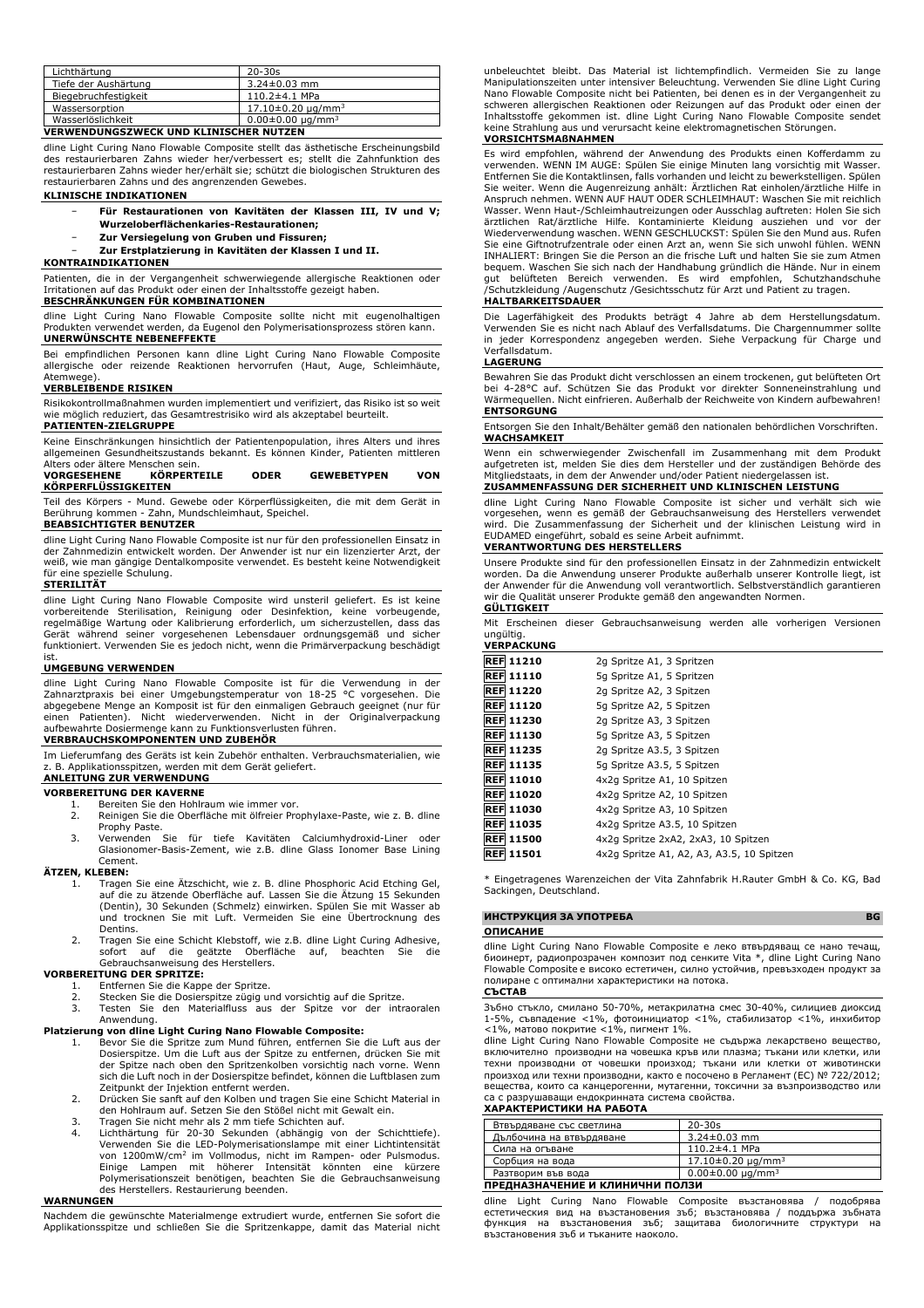#### **КЛИНИЧНИ ПОКАЗАНИЯ**

- − **За възстановяване на кухини от клас III, IV и V; възстановяване на кариес на повърхността на корена;**
- − **За запечатване на ями и фисури;** − **За първоначално поставяне в кухини от клас I и II.**
- **ПРОТИВОПОКАЗАНИЯ**

Пациенти, които имат история на тежки алергични или възпалителни реакции към продукта или към някоя от съставките му. **ОГРАНИЧЕНИЯ ЗА КОМБИНАЦИИ**

dline Light Curing Nano Flowable Composite не трябва да се използва с продукти, съдържащи евгенол, защото евгенолът може да наруши процеса на полимеризация.

#### **НЕЖЕЛАНИ СТРАНИЧНИ ЕФЕКТИ**

При чувствителни лица продуктът може да причини алергични или възпалителни реакции (на кожата, очите, лигавицата, дихателните пътища). **ОСТАТЪЧНИ РИСКОВЕ**

Мерките за контрол на риска са приложени и проверени, рискът е намален, колкото е възможно, цялостният остатъчен риск се счита за допустим.

### **ЦЕЛЕВА ГРУПА НА ПАЦИЕНТИТЕ**

Не са известни ограничения по отношение на нациалността на пациентите, тяхната възраст и общо здравословно състояние. Те могат да са деца, пациенти на средна възраст или пациенти на възраст.

#### **ПРЕДВИДЕНА ЧАСТ НА ТЯЛОТО ИЛИ ВИДОВЕ ТЪКАНИ ИЛИ ТЕЛЕСНИ ТЕЧНОСТИ**

Част от тялото - уста. Тъкани или телесни течности, влизащи в контакт с устройството - зъб, устната лигавица, слюнка.

# **ЦЕЛЕВИ ПОТРЕБИТЕЛ**

dline Light Curing Nano Flowable Composite е разработен единствено за професионална употреба в стоматологията. Неговият потребител е лицензиран лекар, който има знания как да използва обичайни стоматологични композити.<br>Няма нужда от специално обучение. Няма нужда от специално обучение.

#### **СТЕРИЛИТЕТ**

dline Light Curing Nano Flowable Composite се доставя нестерилен. Няма нужда от предварителна стерилизация, почистване или дезинфекция, а от превантивна, редовна поддръжка или калибриране, за да се гарантира, че устройството работи правилно и безопасно през определения му живот. Не използвайте , ако първичната опаковка е повредена.

#### **СРЕДА НА ИЗПОЛЗВАНЕ**

dline Light Curing Nano Flowable Composite е предназначен за използване в стоматологичен кабинет, където температурата на околната среда е 18-25 Разпределеното количество композит е подходящо за еднократна употреба (само за един пациент). Не използвайте повторно. Излишното количество, съхранявано може да доведе до загуба на функцията му.

## **КОНСУМАТИВИ И АКСЕСОАРИ**

Към устройството не се предоставят аксесоари. Към устройството се доставят консумативи, като накрайници за нанасяне. **ИНСТРУКЦИЯ ЗА УПОТРЕБА**

# **ПОДГОТОВКА НА КУХИНАТА:**

- 1. Подгответе кухината, както обикновено.
	- 2. Почистете повърхността с безмаслена профилактична паста, като dline Prophy Paste.
- 3. За дълбоки кухини използвайте облицовка с калциев хидроксид или основен стъклойономерен цимент, като dline Glass Ionomer Base Lining Cement.

#### **ЕЦВАНЕ, ЗАЛЕПВАНЕ:**

- 1. Нанесете слой ецване, като dline Phosphoric Acid Etching Gel, върху повърхността, която трябва да се ецва. Оставете ецването на място за 15 секунди (дентин), 30 секунди (емайл). Изплакнете с вода и подсушете с въздух. Избягвайте пресъхването на дентина.
- 2. Нанесете слой лепило, като dline Light Curing Adhesive, веднага върху гравирана повърхност, моля,следвайте инструкциите за употреба на производителя.

#### **ПРИГОТВЯНЕ НА СПРИНЦОВКА:**

1. Отстранете капачката на спринцовката.<br>2. В Незабавно и внимателно прикрепете

- 2. Незабавно и внимателно прикрепете накрайника за дозиране към спринцовката.
- 3. Изпробвайте потока на материали от върха, преди да използвате

# интраорално. **ПОСТАВЯНЕ НА DLINE LIGHT CURING NANO FLOWABLE COMPOSITE:**

- 1. Преди да донесете спринцовката до устата, отстранете въздуха от накрайника за дозиране. За да отстраните въздуха от накрайника, с върха, насочен нагоре, внимателно избутайте буталото на спринцовката напред. Ако въздухът все още е в накрайника за дозиране, въздух мехурчетата могат да бъдат отстранени по време на инжектирането.
- 2. Деликатно натискане на буталото и нанасяне на слой материал в кухината. Не насилвайте буталото.
- 3. Не нанасяйте слоеве с дълбочина повече от 2 мм.
- 4. Светло втвърдяване за 20-30 секунди (зависи от дълбочината на слоя). Използвайте LED полимеризационна лампа с интензитет на светлината 1200mW / cm<sup>2</sup> в пълен режим, а не в рамп или импулсен режим. Някои лампи с по-висока интензивност могат да изискват по-малко време на полимеризация, следвайте инструкциите на производителя за употреба. Завършете възстановяването.

# **ПРЕДУПРЕЖДЕНИЯ**

След пресоване на желаното количество материал, отстранете веднага накрайника за нанасяне и затворете капачката на спринцовката, така че<br>материалът да не бъде осветен. Материалът е чувствителен към светлина.<br>Избягвайте твърде дълго време за манипулация при силно осветление. Не използвайте продукта за пациенти, които имат история с тежки алергични или възпалителни реакции към продукта или към някоя от съставките на продукта. dline Light Curing Nano Flowable Composite не излъчва радиация и не води до електромагнитни смущения.

### **ПРЕДПАЗНИ МЕРКИ**

Препоръчва се използването на кофердам пи нанасянето на продукта. ПРИ ПОПАДАНЕ В ОЧИТЕ: Изплакнете внимателно с вода в продължение на няколко минути. Махнете си контактните лещи, ако имате такива и е лесно да го направите. Продължете да изплаквате. Ако раздразнението на очите

продължава: Потърсете медицински съвет / помощ. ПРИ ПОПАДАНЕ ВЪРХУ КОЖАТА ИЛИ ЛИГАВИЦАТА: Измийте обилно с вода. Ако се появи дразнене на кожата / лигавицата или обрив: Потърсете медицински съвет / помощ. Свалете замърсеното облекло и изперете преди следващата употреб. ПРИ ПОГЛЪЩАНЕ: Изплакнете устата. Обадете се на Центъра по отрови или на лекар / терапевт, ако се чувствате зле. ПРИ ВДИШВАНЕ: Изведете лицето на чист въздух и го подпомагайте при дишане.

Измийте добре ръцете след работа. Използвайте само на добре проветриво място. Препоръчано носенето на защитни ръкавици / защитно облекло / предпазни средства за очи / защита на лицето за лекаря и пациента.

#### **СРОК НА ГОДНОСТ**

Срок на годност на dline Light Curing Nano Flowable Composite е 4 години от датата на производство. Не използвайте след срока на годност. Партидният номер трябва да бъде цитиран при всяка кореспонденция. Погледнете опаковката за партиден номер и срок на годност.

# **СЪХРАНЕНИЕ**

Съхранявайте продукта добре затворен на сухо и добре проветриво място при 4- 28 ° C. Дръжте далеч от пряка слънчева светлина и източници на топлина. Не замразявайте. Да се пази от деца!

#### **ИЗХВЪРЛЯНЕ**

Изхвърлете съдържанието / контейнера според националните нормативни изисквания.

### **БДИТЕЛНОСТ**

Ако възникне сериозен инцидент във връзка с устройството, съобщете това на производителя и на компетентния орган на държавата-членка, в която се намира потребителят и / или пациентът.

# **РЕЗЮМЕ НА БЕЗОПАСНОСТТА И КЛИНИЧНИТЕ РЕЗУЛТАТИ**

dline Light Curing Nano Flowable Composite е безопасен и работи по предназначение, ако се използва в съответствие с инструкциите за употреба на производителя. Резюме на безопасността и клиничните показатели ще бъде представено в EUDAMED в момента, щом започне работа.

# **ОТГОВОРНОСТ НА ПРОИЗВОДИТЕЛИТЕ**

Продуктите ни са разработени за професионална употреба в стоматологията. Понеже приложението на нашите продукти е извън наш контрол, потребителят носи пълна отговорност за приложението на продукта. Разбира се, ние гарантираме за качеството на продуктите си в съответствие с приложимите стандарти.

#### **ВАЛИДНОСТ**

След публикуването на тази инструкция за употреба всички предишни версии се отменят. **ОПАКОВКА**

| <b>REF 11210</b> | 2g спринцовка A1, 3 накрайника                  |
|------------------|-------------------------------------------------|
| <b>REF 11110</b> | 5g спринцовка А1, 5 накрайника                  |
| <b>REF 11220</b> | 2g спринцовка A2, 3 накрайника                  |
| <b>REF 11120</b> | 5д спринцовка А2, 5 накрайника                  |
| <b>REF 11230</b> | 2g спринцовка АЗ, 3 накрайника                  |
| <b>REF 11130</b> | 5д спринцовка АЗ, 5 накрайника                  |
| <b>REF 11235</b> | 2g спринцовка A3.5, 3 накрайника                |
| <b>REF 11135</b> | 5д спринцовка АЗ.5, 5 накрайника                |
| <b>REF 11010</b> | 4x2g спринцовка A1, 10 накрайника               |
| <b>REF 11020</b> | 4x2g спринцовка A2, 10 накрайника               |
| <b>REF 11030</b> | 4x2g спринцовка А3, 10 накрайника               |
| <b>REF 11035</b> | 4х2д спринцовка А3.5, 10 накрайника             |
| <b>REF 11500</b> | 4х2g спринцовка 2хА2, 2хА3, 10 накрайника       |
| <b>REF 11501</b> | 4х2g спринцовка A1, A2, A3, A3.5, 10 накрайника |

Регистрирана търговска марка на Vita Zahnfabrik H.Rauter GmbH & Co. KG, Bad Sackingen, Германия.

| NÁVOD K POUŽITÍ                                                                                                                                                             |  |
|-----------------------------------------------------------------------------------------------------------------------------------------------------------------------------|--|
| <b>POPIS</b>                                                                                                                                                                |  |
| dline Light Curing Nano Flowable Composite je nano tekutý, světlem vytvrzující,<br>biojnertní, rentgenkontrastní kompozit vytvrzující se pod tóny Vita* světla, dline Light |  |

bioinertní, rentgenkontrastní kompozit vytvrzující se pod tóny Vita\* světla, dline Light Curing Nano Flowable Composite je vysoce estetický, vysoce odolný a vynikající leštitelný produkt s optimálními charakteristikami toku.

# **SLOŽENÍ**

Zubní sklo broušené 50-70 %, methakrylátová směs 30-40 %, oxid křemičitý 1-5 %, koiniciátor < 1 %, fotoiniciátor < 1 %, stabilizátor < 1 %, inhibitor < 1 %, kalitel < 1 %, pigment 1 %.

Výrobek neobsahuje léčivé látky, včetně derivátů lidské krve nebo plazmy; tkáně<br>nebo buňky nebo jejich deriváty lidského původu; tkáně nebo buňky živočišného<br>původu nebo jejich deriváty podle Nařízení (EU) č. 722/2012; lát

# endokrinní systém. **VÝKONOVÉ CHARAKTERISTIKY**

| vtvrzování světlem  | $20 - 30s$                 |
|---------------------|----------------------------|
| hloubka léčby       | $3.24 \pm 0.03$ mm         |
| pevnost v ohybu     | $110.2 \pm 4.1$ MPa        |
| absorpce vody       | $17.10\pm0.20 \mu q/mm^3$  |
| rozpustnost ve vodě | $0.00 \pm 0.00 \mu q/mm^3$ |

# **ZAMÝŠLENÝ ÚČEL A KLINICKÉ VÝHODY**

dline Light Curing Nano Flowable Composite obnovuje/zlepšuje estetický vzhled obnovitelného zubu; obnovuje/udržuje zubní funkci obnovitelného zubu; chrání biologické struktury obnovitelného zubu a sousedních tkání.

# **KLINICKÉ INDIKACE**

- − **Pro výplně dutin třídy III, IV a V; náhrady zubního kazu na**
- **povrchu kořene;**
- − **Pro utěsnění jam a trhlin;**
- − **Pro počáteční umístění do dutin třídy I a II.**

### **KONTRAINDIKACE**

Pacienti, kteří mají v anamnéze závažné alergické nebo podrážděné reakce na produkt nebo na kteroukoli složku přípravku. **OMEZENÍ KOMBINACÍ**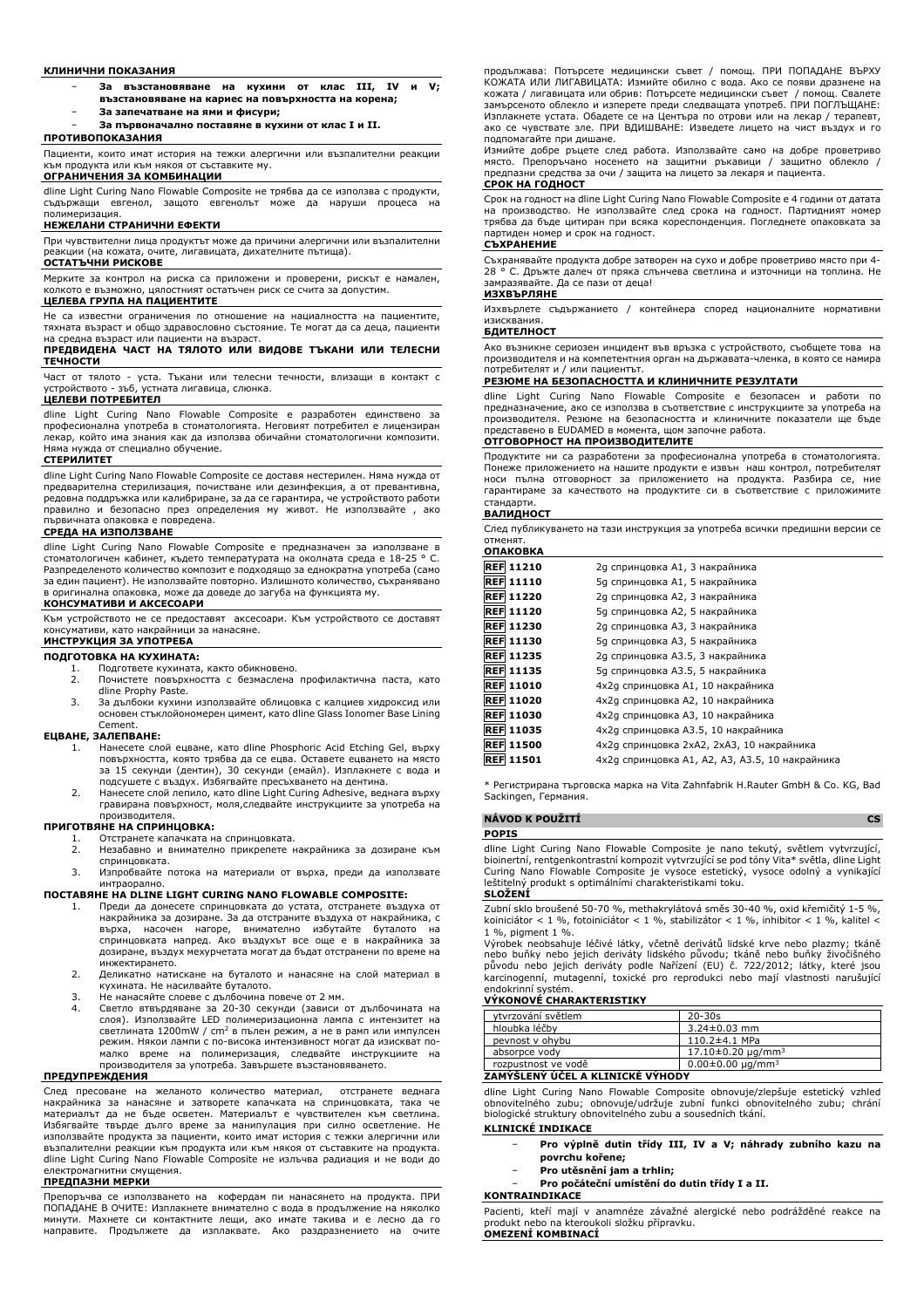dline Light Curing Nano Flowable Composite by neměl být používán s produkty obsahujícími eugenol, protože eugenol může narušit proces polymerace.

### **NEŽÁDOUCÍ VEDLEJŠÍ ÚČINKY**

U citlivých jedinců může dline Light Curing Nano Flowable Composite způsobit alergické nebo dráždivé reakce (kůže, oči, sliznice, dýchací cesty).

# **ZBYTKOVÁ RIZIKA**

Byla implementována a ověřena opatření ke kontrole rizik, riziko je co nejvíce<br>sníženo, celkové zbytkové riziko je považováno za přijatelné. celkové zbytkové riziko je považováno za přijatelné.

# **CÍLOVÁ SKUPINA PACIENTŮ**

Nejsou známa žádná omezení týkající se populace pacientů, jejich věku a celkového zdravotního stavu. Mohou to být i děti, pacienti středního věku nebo starší pacienti. **ZAMÝŠLENÁ ČÁST TĚLA NEBO TYPY TKÁNÍ TĚLESNÝCH TEKUTIN**

Část těla - ústa. Tkáně nebo tělesné tekutiny v kontaktu s přístrojem - zub, ústní sliznice, sliny.

# **ZAMÝŠLENÝ UŽIVATEL**

dline Light Curing Nano Flowable Composite je vyvinut pouze pro profesionální použití ve stomatologii. Použít jej může pouze lékař s licencí, který má znalosti o používání běžných dentálních kompozitů. Není potřeba zvláštního školení.

# **STERILITA**

dline Light Curing Nano Flowable Composite je dodavan nesterilni. Neni treba<br>provádět žádnou přípravnou sterilizaci, číštění nebo dezinfekci, preventivní,<br>pravidelnou-údržbu-nebo-kalibraci,-aby-bylo-zajištěno, že-zařízeníbezpečně po celou dobu jeho životnosti. Nepoužívejte však, pokud je primární balíček poškozený.

# **PROSTŘEDÍ POUŽITÍ**

dline Light Curing Nano Flowable Composite je určen k použití v zubní ordinaci, kde je okolní teplota 18-25 °C. Vydané množství kompozitu je vhodné pro jednorázové použití (pouze pro jednoho pacienta). Nepoužívejte znovu. Vydané množství, které není v původním obalu, může vést ke ztrátě funkce.

### **SPOTŘEBNÍ SOUČÁSTI A PŘÍSLUŠENSTVÍ**

K zařízení není dodáváno žádné příslušenství. Spotřební materiál, jako jsou aplikační<br>hroty, se dodává se zařízením. hroty, se dodává se

# **NÁVOD K POUŽITÍ**

- **PŘÍPRAVA DUTINY:**<br>1. Připravte c<br>2. Očistěte p
	- 1. Připravte dutinu jako vždy. 2. Očistěte povrch profylaktickou pastou bez oleje, jako je dline Prophy Paste
	- 3. Pro hluboké dutiny použijte hydroxid vápenatý nebo cementový obkladový skloionomerní cement, jako je dline Glass Ionomer Base Lining Cement.

#### **LEPTÁNÍ, LEPENÍ:**

- 1. Naneste leptací vrstvu, jako je dline Phosphoric Acid Etching Gel, na povrch, který chcete leptat. Nechte leptat na místě po dobu 15 sekund (dentin), 30 sekund (sklovina). Opláchněte vodou a osušte vzduchem.
- Vyvarujte se přílišnému vysychání dentinu. 2. Na leptaný povrch okamžitě naneste vrstvu lepidla, jako je dline Light Curing Adhesive, postupujte podle pokynů výrobce k použití.

# **PŘÍPRAVA STŘÍKAČKY:**

- 1. Sejměte víčko stříkačky.<br>2. Pohotově a onatrně přinc
- 2. Pohotově a opatrně připojte dávkovací hrot k injekční stříkačce. 3. Před použitím intraorálně otestujte tok materiálů z hrotu.
- 
- **UMÍSTĚNÍ dline Light Curing Nano Flowable Composite:**
	- 1. Před přivedením stříkačky k ústům odstraňte vzduch z dávkovacího<br>hrotu. Chcete-li odstranit vzduch ze hrotu tak, aby hrot směřoval nahoru,<br>jemně zatlačte píst injekční stříkačky dopředu. Pokud je vzduch uvnitř<br>dávkovací injekce.
	- 2. Jemně zatlačte na píst a naneste vrstvu materiálu do dutiny. Nestlačujte píst moc silně.
	- 3. Neaplikujte vrstvy hlubší než 2 mm.
	- 4. Vytvrzujte světlem po dobu 20-30 sekund (v závislosti na hloubce<br>vrstvy). Použijte LED polymerační lampu s intenzitou světla 1 200<br>mW/cm<sup>2</sup> v plném režimu, nikoli v režimu rampa nebo puls. Některé<br>žárovky s vyšší intenz

### **VAROVÁNÍ**

Po vytlačení požadovaného množství materiálu okamžitě odstraňte aplikační hrot a zavřete víčko stříkačky, aby materiál nebyl na světle. Materiál je citlivý na světlo. Vyvarujte se příliš dlouhé doby manipulace při intenzivním osvětlení. Nepoužívejte<br>přípravek u pacientů, kteří v minulosti měli závažné alergické nebo podrážděné<br>reakce na produkt nebo na kteroukoli ze složek. dline Light Composite nevyzařuje záření a nezpůsobuje žádné elektromagnetické rušení. **OPATŘENÍ**

Během aplikace produktu se doporučuje používat kofferdam. PRI ZASAZENI OCI:<br>Několik minut opatrně vyplachujte vodou. Vyjměte kontaktní čočky, jsou-il nasazeny<br>a je-li to snadné. Pokračujte ve vyplachování. Pokud podráždění

čerstvý vzduch a ponechte ji v poloze usnadňující dýchání. Po manipulaci si důkladně umyjte ruce. Používejte pouze na dobře větraném místě. Pro lékaře a pacienta se doporučuje nosit ochranné rukavice/ochranný oděv/ochranu očí/ochranu obličeje.

# **SKLADOVATELNOST**

Doba použitelnosti produktu je 4 roky od data výroby. Nepoužívejte po uplynutí doby použitelnosti. Ve všech korespondencích by mělo být uvedeno číslo šarže. Šarže a datum spotřeby viz balení.

#### **SKLADOVÁNÍ**

Uchovávejte produkt těsně uzavřený na suchém, dobře větraném místě při teplotě 4-28 °C. Chraňte před přímým slunečním zářením a zdroji tepla. Chraňte před mrazem. Udržujte mimo dosah dětí!

#### **LIKVIDACE**

Obsah/obal zlikvidujte v souladu s požadavky národních předpisů. **BDĚLOST**

Pokud se stane jakýkoli závažný incident, ke kterému došlo v souvislosti se zařízením, hlásí se to výrobci a příslušnému orgánu členského státu, ve kterém se uživatel nebo pacient nachází.

### **SOUHRN BEZPEČNOSTI A KLINICKÉHO VÝKONU**

dline Light Curing Nano Flowable Composite je bezpečný a funguje tak, jak bylo zamýšleno, pokud je používán v souladu s pokyny výrobce k použití. Souhrn bezpečnosti a klinického výkonu bude do EUDAMED zaveden, jakmile začne pracovat. **ODPOVĚDNOST VÝROBCŮ**

Naše výrobky byly vyvinuty pro profesionální použití ve stomatologii. Protože aplikace<br>našich produktů je mimo naši kontrolu, je za aplikaci plně odpovědný uživatel.<br>Samozřejmě garantujeme kvalitu naších produkt **DOBA PLATNOSTI**

Po zveřejnění tohoto návodu k použití jsou nahrazeny všechny předchozí verze.

| OBAL             |                                           |
|------------------|-------------------------------------------|
| <b>REF 11210</b> | 2g stříkačka A1, 3 hrotů                  |
| <b>REF 11110</b> | 5g stříkačka A1, 5 hrotů                  |
| <b>REF 11220</b> | 2g stříkačka A2, 3 hrotů                  |
| <b>REF 11120</b> | 5g stříkačka A2, 5 hrotů                  |
| <b>REF 11230</b> | 2g stříkačka A3, 3 hrotů                  |
| <b>REF</b> 11130 | 5g stříkačka A3, 5 hrotů                  |
| <b>REF 11235</b> | 2g stříkačka A3.5, 3 hrotů                |
| <b>REF 11135</b> | 5g stříkačka A3.5, 5 hrotů                |
| <b>REF 11010</b> | 4x2a stříkačka A1, 10 hrotů               |
| <b>REF 11020</b> | 4x2g stříkačka A2, 10 hrotů               |
| <b>REF 11030</b> | 4x2g stříkačka A3, 10 hrotů               |
| <b>REF 11035</b> | 4x2a stříkačka A3.5, 10 hrotů             |
| <b>REF 11500</b> | 4x2q stříkačka 2xA2, 2xA3, 10 hrotů       |
| <b>REF 11501</b> | 4x2q stříkačka A1, A2, A3, A3.5, 10 hrotů |

\* Registrovaná ochranná známka společnosti Vita Zahnfabrik H. Rauter GmbH & Co. KG, Bad Sackingen, Německo.

#### **BRUGSANVISNING DA BESKRIVELSE**

dline Light Curing Nano Flowable Composite er en let hærdning nano flowable,<br>bioinert, radiopaque komposit under Vita\* nuancer, dline Light Curing Nano Flowable<br>Composite er en høj æstetisk, meget modstandsdygtig, overlege produkt med optimale flydnings egenskaber.

# **SAMMENSÆTNING**

Dental glas slebet 50-70%, methacrylatblanding 30-40%, siliciumdioxid 1-5%, coinitiator <1%, photoinitiator <1%, stabilisator <1%, inhibitor <1%, opacifier <1%, pigment 1%.

dline Light Curing Nano Flowable Composite indeholder ikke medicinske stoffer, herunder blod eller plasmaafledning fra mennesker; væv eller celler eller deres afledning af menneskelig oprindelse væv eller celler af animalsk oprindelse eller deres afledning som omhandlet i forordning (EU) nr. kræftfremkaldende, mutagene, reproduktionstoksiske eller med hormonforstyrrende egenskaber. **EGENSKABER FOR YDEEVNE**

| EGENSRADER FOR TUEEVINE |                                    |
|-------------------------|------------------------------------|
| lys hærdning            | $20 - 30s$                         |
| dybde af restauration   | $3.24 \pm 0.03$ mm                 |
| flexural styrke         | $110.2 \pm 4.1$ MPa                |
| vandrydelse             | $17.10\pm0.20 \mu q/mm^3$          |
| vandopløselighed        | $0.00 \pm 0.00$ ug/mm <sup>3</sup> |
|                         |                                    |

## **TILSIGTEDE FORMÅL OG KLINISKE FORDELE**

dline Light Curing Nano Flowable Composite genopretter/forbedrer det æstetiske udseende af genoprettelig tand; genopretter/opretholder tandfunktionen af genoprettelig tand beskytter biologiske strukturer af genoprettelige tænder og tilkommende væv.

### **KLINISKE INDIKATIONER**

- − **Til restaurering af klasse III, IV og V hulrum; restaureringer af rodflader;**
- − **Til forsegling af gruber og sprækker;**
- − **For første placering i class I og II hulrum.**

## **KONTRAINDIKATIONER**

Patienter, der tidligere har haft alvorlige allergiske eller irritationsreaktioner på produktet eller på nogen af ingredienserne.

# **BEGRÆNSNINGER FOR KOMBINATIONER**

dline Light Curing Nano Flowable Composite bør ikke anvendes sammen med produkter, der indeholder eugenol, da eugenol kan forstyrre .<br>polymeriseringsprocessen.

# **UØNSKEDE BIVIRKNINGER**

Hos modtagelige personer kan dline Light Curing Nano Flowable Composite forårsage allergiske eller irritationsreaktioner (hud, øje, slimhinde, luftveje). **RESTERENDE RISICI**

Risikokontrolforanstaltninger er blevet gennemført og verificeret, risikoen er reduceret mest muligt, den samlede restrisiko anses for at være acceptabel. **MÅLGRUPPE FOR PATIENT**

Ingen begrænsninger kendt med hensyn til patientpopulation, deres alder og generelle sundhedsmæssige forhold. Der kan være børn, midaldrende eller ældre patienter.

### **PÅTÆNKT DEL AF KROPPEN ELLER TYPER AF VÆV AF KROPSVÆSKER**

En del af kroppen – munden. Væv eller kropsvæsker kontaktet af enheden – tand, mundslimhinde, spyt.

## **TILSIGTET BRUGER**

dline Light Curing Nano Flowable Composite er udviklet til professionel brug i tandplejen alene. Må kun bruges af licenseret læge, der har viden om, hvordan du bruger fælles dental kompositter. Der er ikke behov for specifik uddannelse. **STERILITET**

dline Light Curing Nano Flowable Composite leveres ikke-sterilt. Der er ikke behov for nogen forberedende sterilisering, rengøring eller desinfektion, forebyggende, regelmæssig vedligeholdelse eller kalibrering for at sikre, at enheden fungerer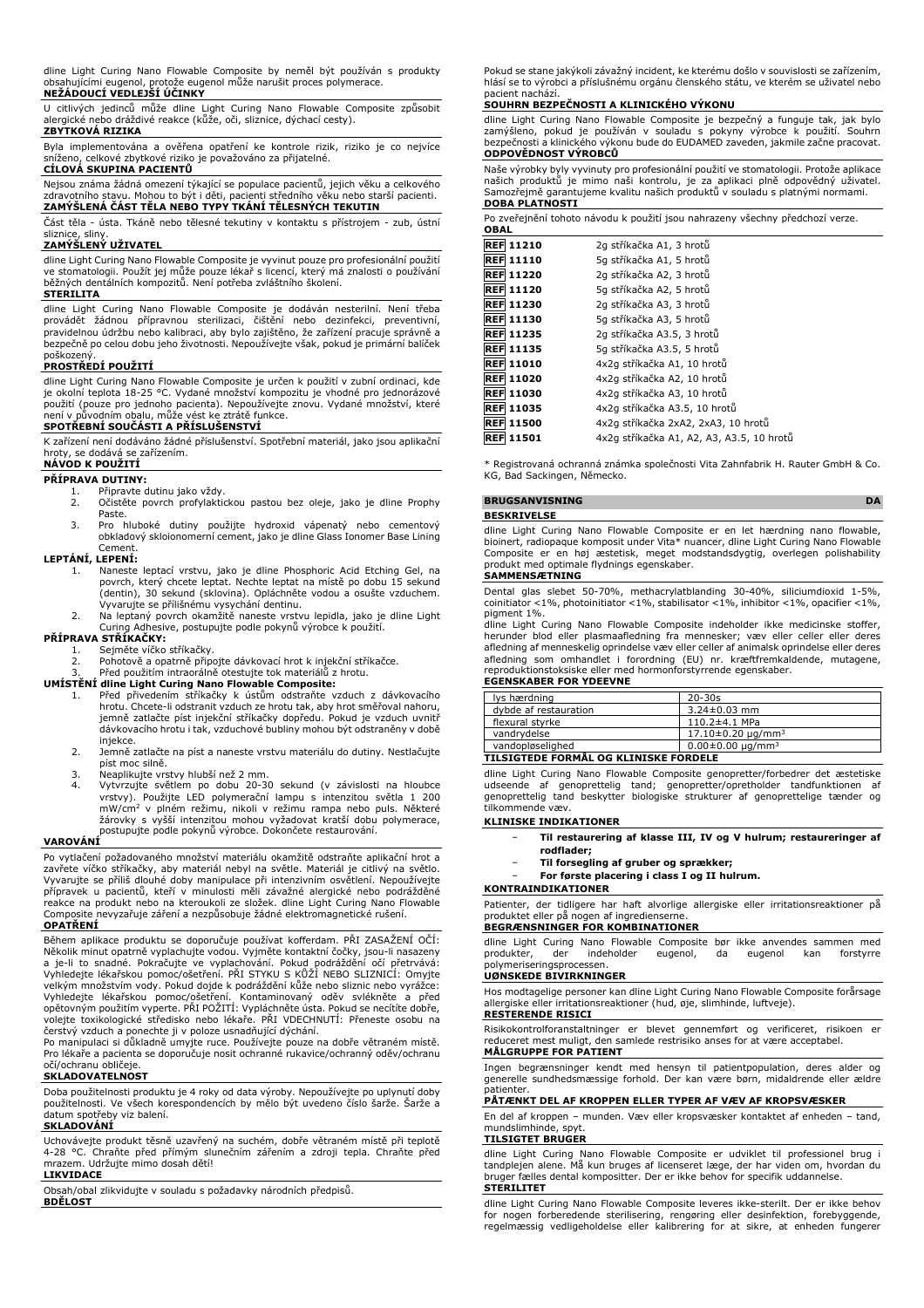korrekt og sikkert i løbet af den tilsigtede levetid. Brug dog ikke, hvis den primære pakke er beskadiget. **BRUG MILJØ**

dline Light Curing Nano Flowable Composite er designet til at blive brugt på tandklinik, hvor omgivelsestemperaturen er 18-25°C. Dispenseret mængde komposit er egnet til engangsbrug (kun til én patient). Må ikke genbruges. Udleveret beløb, der ikke opbevares i den oprindelige pakke, kan føre til tab af funktion. **FORBRUGSVARER KOMPONENTER OG TILBEHØR**

Der følger ikke tilbehør med enheden. Tilbehør, såsom applikationstips, leveres med enheden.

# **BRUGSANVISNING**

- **FORBEREDELSE AF HULRUM:**
	- 1. Forbered hulrum som altid.<br>2. Rengør overfladen med ol 2. Rengør overfladen med oliefri profylaksepasta, som f.eks dline Prophy
	- Paste.
	- 3. Til dybe hulrum anvendes calciumhydroxidforing eller glasionomer baseret cement, som f.eks dline Glass Ionomer Base Lining Cement.

# **ÆTSNING, LIMNING:**

- Påfør ætselag, som f.eks dline Phosphoric Acid Etching Gel ætset være
- på plads i 15 sekunder (dentin), 30 sekunder (emalje). Skyl med vand<br>og tør med luft. Undgå overtørring af dentin.<br>2. Påfør straks et lag klæbemiddel, såsom dline Light Curing Adhesive på<br>aetset overflade, følg producenten
- **FORBEREDELSE AF SPRØJTER:**
	-
	- 1. Fjern sprøjtehætten.<br>2. Vedhæft straks og fo 2. Vedhæft straks og forsigtigt dispenserspidsen på sprøjten.

- 
- 3. Test flydningen af materialer fra spids, før du bruger intraoralt..<br> **PLACERING AF dline Light Curing Nano Flowable Composite:**<br>
1. Før sprøjten bringes til munden, skal du fjerne luften fra<br>
dispenserspidsen. For at fj i dispenserspidsen, kan luftbobler fjernes på injektionstidspunktet. 2. Delikat tryk på stemplet og påfør lag af materiale i hulrummet. Tving ikke
	- stemplet.
	-
	- 3. Lag må ikke påføres mere end 2 mm dybt.<br>4. Lyskur i 20-30 sekunder (afhænger af lag dybde). Brug LED<br> polymeriseringslampe med lysintensitet 1200mW/cm<sup>2</sup> i fuld tilstand, ikke rampe- eller pulstilstand. Nogle lamper med højere intensitet kan kræve mindre tid til polymerisering, følg producentens anvisninger til brug. Afslut restaureringen.

#### **ADVARSLER**

Efter den ønskede mængde materiale ekstruderet, skal du straks fjerne påføringsspidsen og lukke sprøjtehætten, så materialet ikke er uoplyst. Materialet er følsomt over for lys. Undgå for lang manipulationstid under intensiv belysning. Brug ikke produktet til patienter, der tidligere har haft alvorlige allergiske eller irritationsreaktioner på produktet eller nogen af ingredienserne. dline Light Curing Nano Flowable Composite udsender ikke stråling og forårsager ingen elektromagnetisk interferens.

#### **FORHOLDSREGLER**

Det anbefales at bruge cofferdam under påføring af produktet. HVIS I ØJNENE: Skyl forsigtigt med vand i flere minutter. Fjern kontaktlinser, hvis de er til stede og nemme<br>at tage af. Hvis øjenirritationen fortsætter: Få lægehjælp/tjek. HVIS PÅ HUDEN ELLER<br>SLIMHINDEN: Vask rigeligt med vand. Hvis opstår: Få lægelig rådgivning/opmærksomhed. Tag forurenet tøj af og vask før genbrug. HVIS SLUGT: Skyl munden. Ring til et giftcenter eller læge/tjek, hvis du føler dig utilpas. VED INDÅNDING: Fjern personen til frisk luft og hold dig komfortabel til vejrtrækning. Vask hænderne grundigt efter håndtering. Må kun bruges i et godt ventileret område. Det anbefales at bære beskyttelseshandsker /beskyttelsesbeklædning /øjenværn /ansigtsbeskyttelse til læge og patient.

#### **HOLDBARHED**

Holdbarheden af produktet er 4 år fra fremstillingsdatoen. Må ikke bruges efter udløbsdatoen. Batchnummeret skal anføres i al korrespondance. Se emballage for parti og udløbsdato.

#### **OPLAGRING**

Hold produktet tæt lukket på et tørt godt ventileret sted ved 4-28°C. Beskyt mod direkte sollys og varmekilder. Må ikke fryses. Hold uden for børns rækkevidde! **BORTSKAFFELSE**

Indhold/beholder skal bortskaffes på samme betingelser som krævet i de nationale lovkrav.

#### **ÅRVÅGENHED**

Hvis der er indtruffet alvorlige hændelser i forbindelse med udstyrsrapporten til fabrikanten og den kompetente myndighed i den medlemsstat, hvor brugeren og/eller patienten er etableret.

#### **RESUMÉ AF SIKKERHED OG KLINISKE PRÆSTATIONER**

dline Light Curing Nano Flowable Composite er sikkert og fungerer efter hensigten, hvis det anvendes i overensstemmelse med producentens brugsanvisning. Resumé af sikkerhed og kliniske præstationer vil blive indført i EUDAMED, så snart det begynder at virke.

# **PRODUCENTERNES ANSVAR**

Vores produkter er udviklet til professionel brug i tandplejen. Da anvendelsen af vores produkter er uden for vores kontrol, er brugeren fuldt ansvarlig for applikationen. Vi garanterer naturligvis kvaliteten af vores produkter i overensstemmelse med de anvendte standarder.

#### **VALIDITET**

Når denne brugsanvisning udgives, tilsidesættes alle tidligere versioner.

| <b>EMBALLAGE</b> |                          |
|------------------|--------------------------|
| <b>REF 11210</b> | 2g sprøjte A1, 3 tips    |
| <b>REF 11110</b> | 5g sprøjte A1, 5 tips    |
| <b>REF 11220</b> | 2g sprøjte A2, 3 tips    |
| <b>REF 11120</b> | 5g sprøjte A2, 5 tips    |
| <b>REF 11230</b> | 2g sprøjte A3, 3 tips    |
| <b>REF 11130</b> | 5g sprøjte A3, 5 tips    |
| <b>REF 11235</b> | 2g sprøjte A3.5, 3 tips  |
| <b>REF 11135</b> | 5q sprøjte A3.5, 5 tips  |
| <b>REF 11010</b> | 4x2g sprøjte A1, 10 tips |
| <b>REF 11020</b> | 4x2q sprøjte A2, 10 tips |

| <b>REF 11030</b> | 4x2q sprøjte A3, 10 tips               |
|------------------|----------------------------------------|
| <b>REF 11035</b> | 4x2q sprøjte A3.5, 10 tips             |
| <b>REF</b> 11500 | 4x2g sprøjte 2xA2, 2xA3, 10 tips       |
| <b>REF</b> 11501 | 4x2g sprøjte A1, A2, A3, A3.5, 10 tips |

\* Registreret varemærke til brug for Vita Zahnfabrik H.Rauter GmbH &co. KG, Bad Sackingen, Tyskland.

# **KASUTUSJUHEND ET**

# **KIRJELDUS**

dline Light Curing Nano Flowable Composite on valguskõvenev nano voolav, bioinertne, röntgenkontrastne komposiit Vita \* varjundites, dline Light Curing Nano Flowable Composite on esteetiline, väga vastupidav, ülimalt poleeritav toode, millel on optimaalsed vooluomadused.

#### **KOOSTIS**

Jahvatatud hambaklaas 50–70%, metakrülaadi segu 30–40%, ränidioksiid 1–5%, koinitsiaator <1%, fotoinitsiaator 1%, stabilisaator 1%, inhibiitor 1%, hägusti 1%, pigment 1%.

dline Light Curing Nano Flowable Composite ei sisalda ravimainet, sealhulgas<br>inimverd ega vereplasma derivaate; inimpäritolu kudesid, rakke ega nende<br>derivaate; loomset päritolu kudesid, rakke ega nende derivaate, nagu vii ega endokriinseid häireid põhjustavaid aineid.

# **TÖÖOMADUSED**

| valguskõvenev     | $20 - 30s$                 |
|-------------------|----------------------------|
| kõvastuse sügavus | $3.24 \pm 0.03$ mm         |
| paindetugevus     | $110.2 \pm 4.1$ MPa        |
| vee sorptsioon    | $17.10\pm0.20 \mu q/mm^3$  |
| vees lahustuvus   | $0.00 \pm 0.00 \mu q/mm^3$ |
|                   |                            |

## **ETTENÄHTUD OTSTARVE JA KLIINILINE KASU**

dline Light Curing Nano Flowable Composite taastab/parandab restaureeritava hamba esteetilist välimust; taastab/säilitab restaureeritava hamba funktsioone; kaitseb restaureeritava hamba ja külgnevate kudede bioloogilisi struktuure. **KLIINILISED NÄIDUSTUSED**

- 
- − **III, IV ja V klassi kaviteetide restauratsiooniks; juurepinna kaariese restauratiooniks;**
- − **Süvendite ja fissuuride täitmiseks;**
- − **Esmaseks paigaldamiseks I ja II klassi kaviteetidesse.**

#### **VASTUNÄIDUSTUSED**

Patsiendid, kellel on varem olnud toote või selle mõne koostisosa suhtes tõsiseid allergilisi või ärritusreaktsioone.

### **KOMBINATSIOONIDE PIIRANGUD**

dline Light Curing Nano Flowable Composite ei tohi kasutada koos eugenooli sisaldavate toodetega, kuna eugenool võib polümerisatsiooniprotsessi häirida. **SOOVIMATUD KÕRVALTOIMED**

Tundlikel inimestel võib toode põhjustada allergilisi või ärritusreaktsioone (nahk, silmad, limaskestad, hingamisteed). **JÄÄKRISKID**

Riskikontrollimeetmed on rakendatud ja kontrollitud, riski vähendatakse nii palju kui võimalik, üldist jääkriski peetakse vastuvõetavaks.

### **PATSIENTIDE SIHTGRUPP**

Patsientide populatsiooni, nende vanuse ja üldise terviseseisundi osas pole teada mingeid piiranguid. Võib olla lapsi, keskealisi või eakaid patsiente.

# **ETTENÄHTUD KEHAOSA VÕI KEHAVEDELIKE KUDEDE TÜÜBID**

Kehaosa - suu. Koed või kehavedelikud, millega seade kokku puutub - hammas, suu limaskesta, sülg. **ETTENÄHTUD KASUTAJA**

dline Light Curing Nano Flowable Composite on välja töötatud ainult professionaalseks kasutamiseks hambaravis. Selle kasutajaks on ainult litsentseeritud arst, kes on teadlik, kuidas kasutatakse tavalisi hambakomposiite. Spetsiaalne koolitus pole vajalik.

#### **STERIILSUS**

dline Light Curing Nano Flowable Composite tarnitakse mittesteriilselt. Seadme ettenähtud eluea jooksul nõuetekohase ja ohutu töö tagamiseks pole vaja<br>ettevalmistavat steriliseerimist, puhastamist ega desinfitseerimist; ennetavat,<br>regulaarset hooldust ega kalibreerimist. Ärge kasutage, kui seadme pri pakend on kahjustatud.

#### **KASUTUSKESKKOND**

dline Light Curing Nano Flowable Composite on mõeldud kasutamiseks hambaravikabinetis, kus ümbritsev temperatuur on 18-25 ° C. Väljastatud komposiit sobib ühekordseks kasutamiseks (ainult ühele patsiendile). Ärge taaskasutage. Väljastatud materjal, mida pole hoitud originaalpakendis, võib kaotada oma funktsionaalsuse.

#### **KULUMATERJALID JA TARVIKUD**

Seadmega ei ole kaasas tarvikuid. Seadmega on kaasas kulumaterjalid, näiteks otsikud pealekandmiseks. **KASUTUSJUHEND**

#### **KAVITEETIDE PREPARATSIOON:**

- 
- 1. Valmistage kaviteet ette nagu alati.<br>2. Puhastage pind õlivaba profülaktika 2. Puhastage pind õlivaba profülaktikapastaga, näiteks dline Prophy Paste. 3. Sügavate kaviteetide jaoks kasutage kaltsiumhüdroksiid voodrit või
- klaasionomeer tsementi, näiteks dline Glass Ionomer Base Lining Cement.

# **SÖÖVITUS, SIDUVUS:**

- 1. Kandke kiht söövitusainet, näiteks dline Phosphoric Acid Etching Gel, söövitatavale pinnale. Jätke söövitusaine pinnale 15 sekundiks (dentiin), 30 sekundiks (email). Loputage veega ja kuivatage õhuga. Vältige dentiini ülekuivamist.
- 2. Kandke söövitatud pinnale koheselt kiht adhesiivi, näiteks dline Light Curing Adhesive, järgige tootja kasutusjuhiseid. **SÜSTLA ETTEVALMISTAMINE:**

- 1. Eemaldage süstla kork.
- 2. Kinnitage doseerimisotsik viivitamatult ja ettevaatlikult süstla külge. 3. Enne intraoraalset kasutamist katsetage materjalide voolu otsikust.
- **dline Light Curing Nano Flowable Composite PAIGALDAMINE:**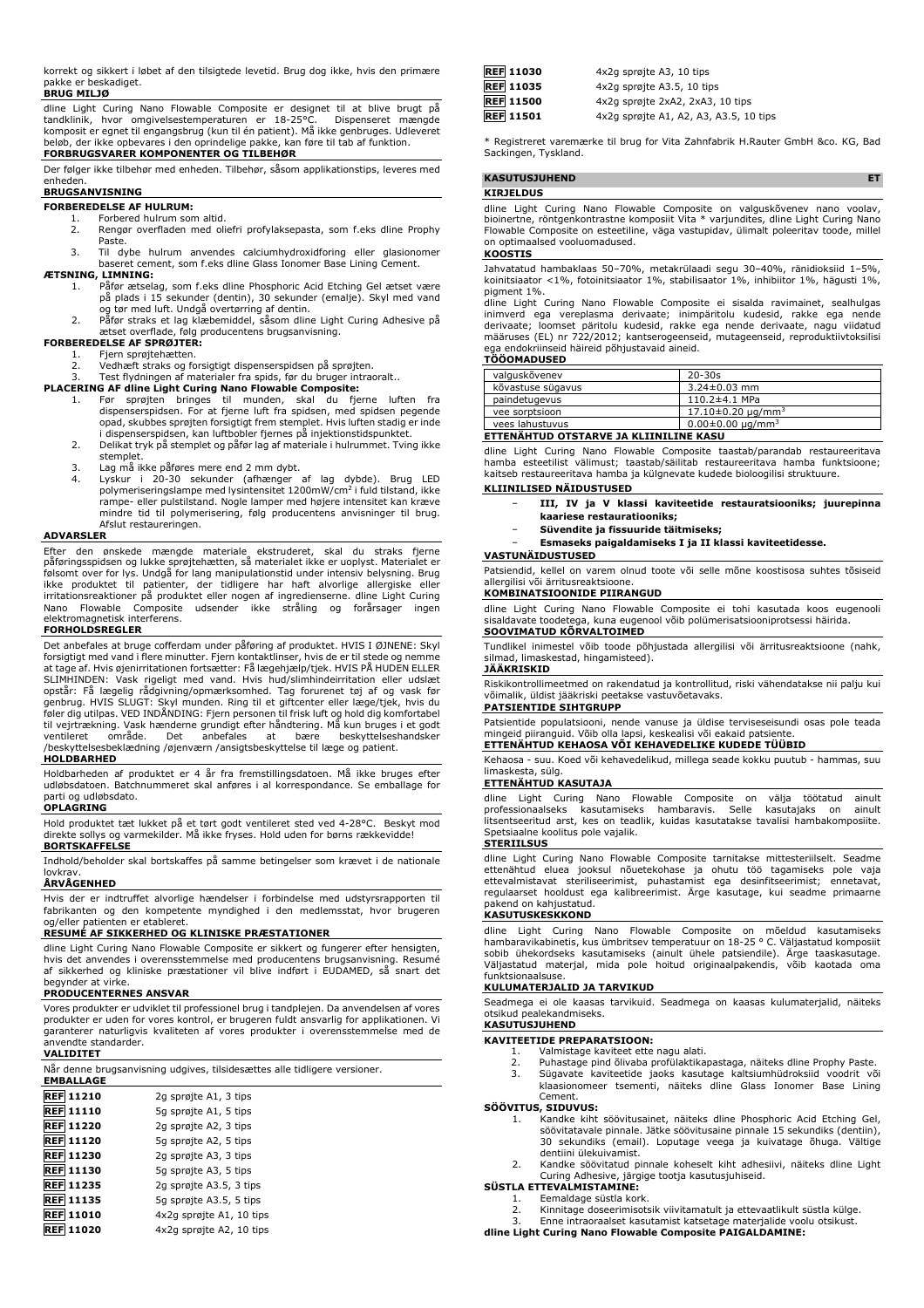- 1. Enne süstla suhu toomist eemaldage doseerimisotsikust õhk. Hoidke süstalt suunaga üles ja väljutage süstlast kogu õhk, surudes kolbi aeglaselt ülespoole. Kui õhk on endiselt doseerimisotsikus, võib õhumullid eemaldada süstimise ajal.
- 2. Suruge kolbi ettevaatlikult ja kandke kaviteeti kiht materjali. Ärge suruge kolbi jõuga.
- 3. Ärge paigaldage üle 2 mm sügavusi kihte.
- 4. Valguskõvastage 20–30 sekundit (sõltub kihi sügavusest). Kasutage täisrežiimil LED-polümerisatsioonilampi, mille valgustugevus on 1200mW / cm<sup>2</sup> , mitte ramp- või impulssrežiimis. Mõned suurema intensiivsusega lambid võivad vajada lühemat polümerisatsiooniaega, järgige tootja kasutusjuhiseid. Viimistlege restauratsioon.

## **HOIATUSED**

Pärast vajaliku materjali väljastamist eemaldage koheselt doseerimisotsik ja sulgege<br>süstlakork, et materjal ei puutuks kokku valgusega. Materjal on valgustundlik. Vältige<br>liiga pikka töötlemisaega intensiivse valguse käes on varem olnud toote või selle mõne koostisosa suhtes tõsiseid allergilisi või ärritusreaktsioone. dline Light Curing Nano Flowable Composite ei eralda kiirgust ega põhjusta elektromagneetilisi häireid.

### **ETTEVAATUSABINÕUD**

Toote pealekandmise ajal on soovitatav kasutada kofferdami. SILMA SATTUMISE KORRAL: Loputage mitme minuti jooksul ettevaatlikult veega. Eemaldage<br>kontaktläätsed, kui neid kasutatakse ja kui neid on kerge eemaldada. Jätkake<br>loputamist. Kui silmade ärritus püsib, pöörduge arsti poole. NAHALE SATTUMI arsti poole. Võtke seljast kõik saastunud rõivad ja peske neid enne järgmist kasutuskorda. ALLANEELAMISE KORRAL: Loputage suud. Halva enesetunde korral võtke ühendust mürgistusteabekeskuse või arstiga. SISSEHINGAMISE KORRAL: Toimetage isik värske õhu kätte ja hoidke neid asendis, mis võimaldab kergesti hingata. Pärast kasutamist peske hoolikalt käsi. Kasutage ainult hästiventileeritavas kohas. Arstil ja patsiendil soovitame kanda kaitsekindaid /kaitserõivastust /kaitseprille /kaitsemaski.

#### **KÕLBLIKKUSAEG**

dline Light Curing Nano Flowable Composite kõlblikkusaeg on 4 aastat alates valmistamise kuupäevast. Mitte kasutada pärast kõlblikkusaja lõppu. Partii numbrit tuleb tsiteerida kogu kirjavahetuses. Partii numbrit ja kõlblikkusaega vaadake pakendilt.

#### **HOIUSTAMINE**

Hoidke toodet tihedalt suletuna kuivas, hästi ventileeritavas kohas temperatuuril 4- 28 ° C. Kaitske otsese päikesevalguse ja soojusallikate eest. Mitte lasta külmuda. Hoida laste eest kättesaamatus kohas!

# **JÄÄTMEHOOLDUS**

Sisust/pakendist tuleb vabaneda vastavalt riiklikele õigusaktidele.

### **VALVSUS**

Kui seadmega seoses on toimunud mõni tõsine vahejuhtum, teatatakse sellest tootjale ja selle liikmesriigi pädevale asutusele, kus kasutaja ja/ või patsient asub. **KOKKUVÕTE OHUTUSEST JA KLIINILISEST TOIMIVUSEST**

dline Light Curing Nano Flowable Composite on ohutu ja toimib ettenähtud viisil, kui seda kasutatakse vastavalt tootja kasutusjuhendile. Ohutuse ja kliinilise toimivuse kokkuvõte lisatakse EUDAMED-i kohe, kui see tööle hakkab.

#### **TOOTJA VASTUTUS**

Meie tooted on välja töötatud professionaalseks kasutamiseks hambaravis. Kuna toodete rakendus on väljaspool meie kontrolli, vastutab selle eest täielikult kasutaja. Loomulikult garanteerime oma toodete kvaliteedi vastavalt kohaldatavatele standarditele.

#### **VALIIDSUS**

Käesoleva kasutusjuhendi avaldamine muudab kehtetuks kõik varasemad versioonid. **PAKEND**

| <b>REF 11210</b> | 2g süstal A1, 3 otsikut                  |
|------------------|------------------------------------------|
| <b>REF 11110</b> | 5g süstal A1, 5 otsikut                  |
| <b>REF 11220</b> | 2g süstal A2, 3 otsikut                  |
| <b>REF 11120</b> | 5g süstal A2, 5 otsikut                  |
| <b>REF 11230</b> | 2g süstal A3, 3 otsikut                  |
| <b>REF 11130</b> | 5g süstal A3, 5 otsikut                  |
| <b>REF 11235</b> | 2q süstal A3.5, 3 otsikut                |
| <b>REF 11135</b> | 5q süstal A3.5, 5 otsikut                |
| <b>REF 11010</b> | 4x2q süstal A1, 10 otsikut               |
| <b>REF 11020</b> | 4x2q süstal A2, 10 otsikut               |
| <b>REF 11030</b> | 4x2q süstal A3, 10 otsikut               |
| <b>REF 11035</b> | 4x2q süstal A3.5, 10 otsikut             |
| <b>REF 11500</b> | 4x2q süstal 2xA2, 2xA3, 10 otsikut       |
| <b>REF 11501</b> | 4x2q süstal A1, A2, A3, A3.5, 10 otsikut |
|                  |                                          |

\* Vita Zahnfabrik H.Rauter GmbH & Co. registreeritud kaubamärk KG, Bad Sackingen, Saksamaa.

### **INSTRUCTIONS D'UTILISATION FR DESCRIPTION**

dline Light Curing Nano Flowable Composite est un composite nano-fluidifiable, bioinerte, radio-opaque et photopolymérisable sous les teintes Vita\*. dline Light Curing Nano Flowable Composite est un produit hautement esthétique, très résistant, d'une polissabilité supérieure avec des caractéristiques de fluidité optimales. **COMPOSITION**

Verre dentaire broyé 50-70%, mélange méthacrylate 30-40%, dioxyde de silicium 1-<br>5%, coinitiateur <1%, photoinitiateur <1%, stabilisateur <1%, inhibiteur <1%. 5%, coinitiateur <1%, photoinitiateur <1%, stabilisateur <1%, inhibiteur <1%, opacifiant <1%, pigment 1%.

dline Light Curing Nano Flowable Composite ne contient pas de substance médicinale, y compris du sang humain ou un dérivé du plasma ; des tissus ou des cellules, ou<br>leurs dérivés, d'origine humaine ; des tissus ou des cellules d'origine animale, ou<br>leurs dérivés, tels que visés dans le règlement (UE) n° 7 cancérigènes, mutagènes, toxiques pour la reproduction ou ayant des propriétés de perturbation endocrinienne.

# **CARACTÉRISTIQUES DE PERFORMANCE**

photopolymérisation 20-30s

#### profondeur de polymérisation 3.24±0.03 mm  $r$ ésistance à la flexion<br>sorption de l'eau  $\begin{array}{|c|c|c|c|c|c|}\n\hline\n110.2±4.1 MPa\n\end{array}$ sorption de l'eau 17.10±0.20 μg/mm<sup>3</sup><br>solubilité dans l'eau  $17.10\pm0.20$  μg/mm<sup>3</sup>  $0.00 \pm 0.00$  µg/mm<sup>3</sup> **OBJECTIF ET AVANTAGES CLINIQUES**

dline Light Curing Nano Flowable Composite restaure/améliore l'aspect esthétique de la dent restaurable; restaure/maintient la fonction dentaire de la dent restaurable; protège les structures biologiques de la dent restaurable et des tissus adjacents. **INDICATIONS CLINIQUES**

- − **Pour les restaurations des cavités de classe III, IV et V ; les restaurations de caries de surface radiculaires;**
	- − **Pour le scellement des puits et des fissures;**
- − **Pour le placement initial dans les cavités de classe I et II.**

#### **CONTRE-INDICATIONS**

Patients ayant des antécédents de réactions allergiques ou d'irritation graves au produit ou à l'un de ses ingrédients.

# **RESTRICTIONS AUX COMBINAISONS**

dline Light Curing Nano Flowable Composite ne doit pas être utilisé avec des produits contenant de l'eugénol, car l'eugénol peut perturber le processus de polymérisation. **EFFETS SECONDAIRES INDÉSIRABLES**

Chez les personnes sensibles, dline Light Curing Nano Flowable Composite peut provoquer des réactions allergiques ou d'irritation (peau, yeux, muqueuses, voies respiratoires).

### **RISQUES RÉSIDUELS**

Des mesures de contrôle du risque ont été mises en oeuvre et vérifiées, le risque est réduit autant que possible, le risque résiduel global est jugé acceptable.

### **GROUPE CIBLE DE PATIENTS** Aucune restriction connue concernant la population de patients, leur âge et leur état

de santé général. Il peut convenir à des enfants, des patients d'âge moyen ou des personnes âgées.

# **PARTIE DU CORPS OU TYPES DE TISSUS OU DE FLUIDES CORPORELS VISÉS**

Partie du corps - bouche. Tissus ou fluides corporels en contact avec l'appareil: dent, muqueuse buccale, salive.

#### **UTILISATEUR VISÉ**

dline Light Curing Nano Flowable Composite est conçu pour un usage professionnel en dentisterie uniquement. Son utilisateur doit être un médecin agréé qui sait comment utiliser les composites dentaires courants. Il n'est pas nécessaire de suivre une formation spécifique.

#### **STÉRILITÉ**

dline Light Curing Nano Flowable Composite est livré non stérile. Il n'est pas<br>nécessaire de procéder à une stérilisation, un nettoyage ou une désinfection<br>préparatoire, à une maintenance préventive et régulière ou à un ét garantir que le dispositif fonctionne correctement et de façon sécurisée pendant sa durée de vie prévue. Toutefois, ne pas utiliser si l'emballage primaire est endommagé.

# **ENVIRONNEMENT D'UTILISATION**

dline Light Curing Nano Flowable Composite est conçu pour être utilisé dans un cabinet dentaire où la température ambiante est de 18-25°C. La quantité de composite distribuée est adaptée à un usage unique (pour un seul patient). Ne pas réutiliser. La quantité distribuée conservée en dehors de l'emballage d'origine peut entraîner une perte de fonction.

### **COMPOSANTS CONSOMMABLES ET ACCESSOIRES**

Aucun accessoire n'est fourni avec l'appareil. Les consommables, tels que les embouts d'application, sont fournis avec le dispositif. **INSTRUCTIONS D'UTILISATION**

- **PRÉPARATION DE LA CAVITÉ:**
	- 1. Préparer la cavité comme d'habitude.<br>2. Nettoyer la surface avec une pâte p 2. Nettoyer la surface avec une pâte prophylactique sans huile, telle que dline Prophy Paste.
	- 3. Pour les cavités profondes, utiliser un ciment de revêtement à base d'hydroxyde de calcium ou de verre ionomère, tel que dline Glass Ionomer Base Lining Cement.

#### **GRAVURE, COLLAGE:**

- Appliquer une couche de mordant, tel que dline Phosphoric Acid Etching Gel, sur la surface à mordre. Laisser le mordant en place pendant 15 secondes (dentine), 30 secondes (émail). Rincer à l'eau et sécher à l'air. Éviter de sursécher la dentine.
- 2. Appliquer une couche d'adhésif, tel que dline Light Curing Adhesive, immédiatement sur la surface à mordancer, en suivant les instructions du fabricant.

# **PRÉPARATION DE LA SERINGUE:**

- 1. Retirer le capuchon de la seringue. 2. Fixer rapidement et soigneusement l'embout de distribution à la seringue.
- 3. Testez l'écoulement des produits à partir de l'embout avant de les utiliser voie intra-orale

# **PLACEMENT DE dline Light Curing Nano Flowable Composite:**

- 1. Avant de porter la seringue à la bouche, éliminer l'air de l'embout de distribution. Pour éliminer l'air de l'embout, avec l'embout dirigé vers le haut, pousser doucement le piston de la seringue vers l'avant. Si l'air est toujours présent dans l'embout, les bulles d'air peuvent être éliminées au moment de l'injection.
- 2. Pousser délicatement le piston et appliquer une couche de matériau dans
- la cavité. Ne pas forcer le piston. 3. Ne pas appliquer de couches de plus de 2 mm de profondeur.
- 4. Polymériser à la lumière pendant 20-30 secondes (en fonction de la profondeur de la couche). Utiliser une lampe de polymérisation LED avec<br>une intensité lumineuse de 1200mW/cm<sup>2</sup> en mode complet, pas en mode rampe ou impulsion. Certaines lampes avec une intensité plus élevée pourraient nécessiter moins de temps de polymérisation, suivre les instructions d'utilisation du fabricant. Finir la restauration.

#### **AVERTISSEMENTS**

Après avoir extrudé la quantité souhaitée de matériau, retirer immédiatement l'embout d'application et refermez le bouchon de la seringue, de manière à ce que le matériau ne reste pas sans lumière. Le matériau est sensible à la lumière. Éviter les temps de manipulation trop longs sous un éclairage intensif. Ne pas utiliser dline Light Curing Nano Flowable Composite chez les patients ayant des antécédents de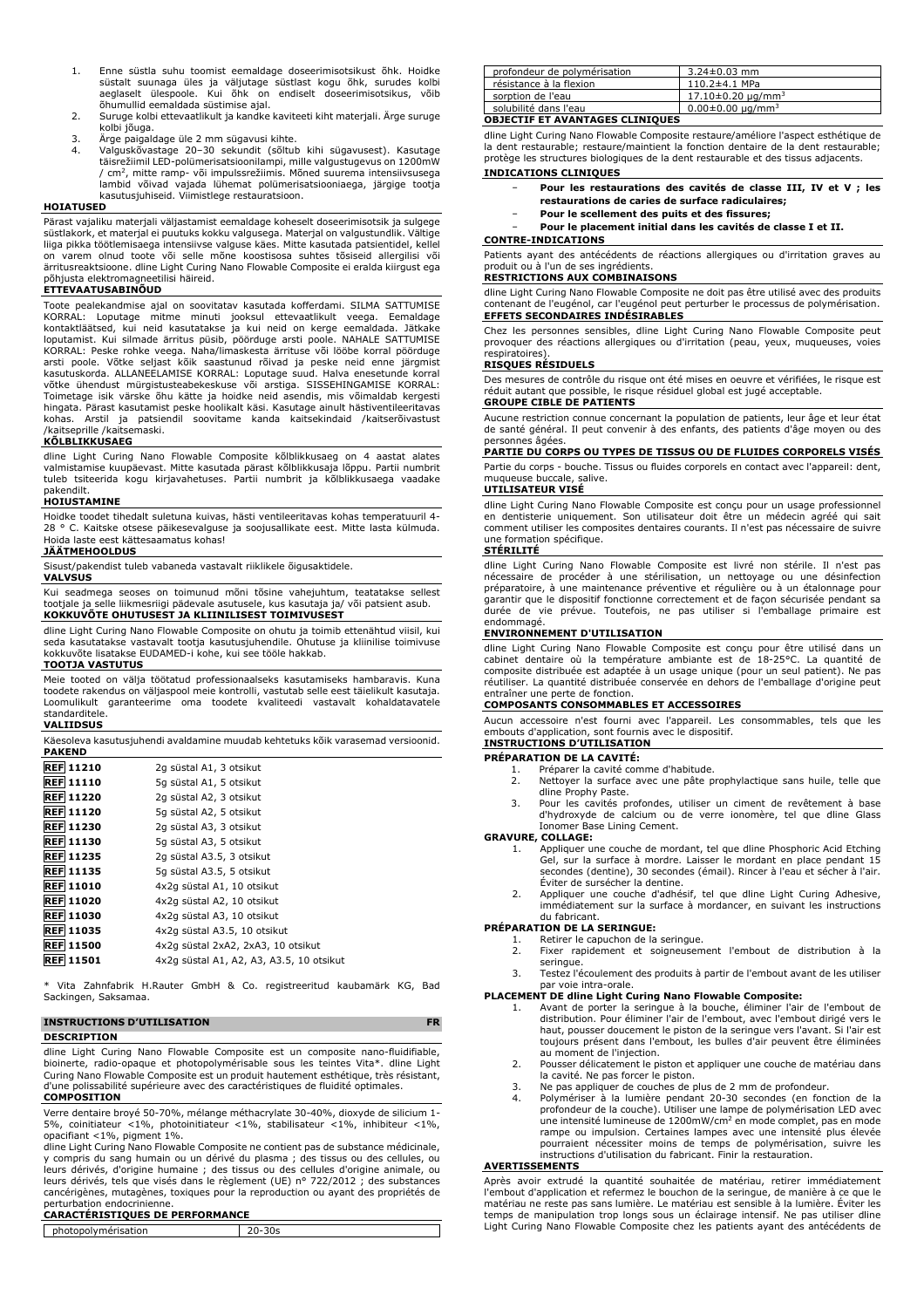| réactions allergiques ou d'irritation graves au produit ou à l'un de ses ingrédients. |
|---------------------------------------------------------------------------------------|
| dline Light Curing Nano Flowable Composite n'émet pas de radiation et ne provoque     |
| pas d'interférences électromagnétiques.                                               |

#### **PRÉCAUTIONS**

Il est recommandé d'utiliser une digue dentaire pendant l'application du produit. EN CAS DE CONTACT AVEC LES YEUX : Rincer avec précaution à l'eau pendant plusieurs minutes. Enlever les lentilles de contact, si elles sont présentes et faciles à faire. Continuer à rincer. Si l'irritation des yeux persiste : Obtenir des conseils/une attention médicale. EN CAS DE CONTACT AVEC LA PEAU OU LA MUCOSE : Laver abondamment à l'eau. En cas d'irritation de la peau/muqueuse ou d'éruption cutanée : Consulter un<br>médecin. Enlever les vêtements contaminés et les laver avant de les réutiliser. EN<br>CAS D'INGESTION : Rincer la bouche. Appeler un centre maintenir à l'aise pour respirer. Se laver soigneusement les mains après avoir<br>manipulé le produit. Utiliser uniquement dans une zone bien ventilée. Il est<br>recommandé de porter des gants de protection, des vêtements de pro lunettes de protection et un masque de protection pour le médecin et le patient.

#### **DURÉE DE CONSERVATION**

La durée de conservation du produit est de 4 ans à partir de la date de fabrication. Ne pas utiliser après la date de péremption. Le numéro de lot doit être mentionné dans toute correspondance. Voir l'emballage pour le lot et la date de péremption.

#### **STOCKAGE**

Conserver le produit hermétiquement fermé dans un endroit sec et bien ventilé, à une température de 4-28°C. Protéger de la lumière directe du soleil et des sources de chaleur. Ne pas congeler. Tenir hors de portée des enfants!

# **ÉLIMINATION**

Éliminer le contenu/récipient conformément aux exigences réglementaires nationales.

#### **VIGILANCE**

Si un incident grave est survenu en rapport avec le dispositif, le signaler au fabricant et à l'autorité compétente de l'État membre dans lequel l'utilisateur et/ou le patient est établi.

#### **RÉSUMÉ DE LA SÉCURITÉ ET DES PERFORMANCES CLINIQUES**

dline Light Curing Nano Flowable Composite est sûr et fonctionne comme prévu s'il est utilisé conformément aux instructions d'utilisation du fabricant. Un résumé de la sécurité et des performances cliniques sera introduit dans EUDAMED dès qu'il commencera à fonctionner.

### **RESPONSABILITÉ DES FABRICANTS**

Nos produits sont destinés à une utilisation professionnelle en dentisterie. Comme l'application de nos produits échappe à notre contrôle, l'utilisateur en est entièrement responsable. Bien entendu, nous garantissons la qualité de nos produits conformément aux normes en vigueur.

#### **VALIDITÉ**

Dès la publication de ces instructions d'utilisation, toutes les versions précédentes sont remplacées. **EMBALLAGE**

| EMBALLAGE           |                                             |
|---------------------|---------------------------------------------|
| <b>REF 11210</b>    | Seringue de 2g A1, 3 embouts                |
| <b>REF</b> 11110    | Seringue de 5g A1, 5 embouts                |
| <b>REF 11220</b>    | Seringue de 2g A2, 3 embouts                |
| <b>REF 11120</b>    | Seringue de 5g A2, 5 embouts                |
| <b>REF 11230</b>    | Seringue de 2g A3, 3 embouts                |
| <b>REF 11130</b>    | Seringue de 5q A3, 5 embouts                |
| <b>REF 11235</b>    | Seringue de 2g A3.5, 3 embouts              |
| <b>REF 11135</b>    | Seringue de 5q A3.5, 5 embouts              |
| <b>REF 11010</b>    | 4x2q syringues A1, 10 embouts               |
| <b>REF 11020</b>    | 4x2q syringues A2, 10 embouts               |
| <b>REF 11030</b>    | 4x2q syringues A3, 10 embouts               |
| <b>REF 11035</b>    | 4x2q syringues A3.5, 10 embouts             |
| <b>REF 11500</b>    | 4x2q syringues 2xA2, 2xA3, 10 embouts       |
| <b>REF</b><br>11501 | 4x2q syringues A1, A2, A3, A3.5, 10 embouts |
|                     |                                             |

\* Marque déposée de Vita Zahnfabrik H.Rauter GmbH & Co. KG, Bad Sackingen, Allemagne.

# **ΟΔΗΓΊΕΣ ΧΡΉΣΗΣ EL**

#### **ΠΕΡΙΓΡΑΦΉ**

dline Light Curing Nano Flowable Composite είναι μια σύνθετη φωτοπολυμεριζόμενη<br>ρητίνη, αδρανής και ακτινοσκιερή, με αποχρώσεις Vita8\*, το dline Light Curing Nano<br>Flowable Composite είναι ένα υψηλά αισθητικό προϊόν, με ιδ ικανότητα στίλβωσης, και βέλτιστα χαρακτηριστικά ροής. **ΣΎΣΤΑΣΗ**

Οδοντικό γυαλί αλεσμένο 50-70%, μείγμα μεθακρυλικού 30-40%, διοξείδιο του<br>πυριτίου 1-5%, συνυπολογιστής <1%, φωτοεκκινητής <1%, σταθεροποιητής <1%,<br>αναστολέας <1%, αδιαφανιστής <1%, χρωστική ουσία 1% Το.<br>αναστολέας <1%, α προέλευσης, ή παράγωγά τους, όπως αυτά αναφέρονται στον Κανονισμό (EU) Αρ.<br>722/2012 · ουσίες που είναι καρκινογόνες, μεταλλαξιογόνες, τοξικές στην<br>αναπαραγωγή, ή που να έχουν ιδιότητες που διαταράσσουν τους ενδοκρινικούς αδένες.

#### **ΧΑΡΑΚΤΗΡΙΣΤΙΚΆ ΕΠΊΔΟΣΗΣ**

| Φωτοπολυμεριζόμενο                                         | $20 - 30s$                |  |
|------------------------------------------------------------|---------------------------|--|
| Βάθος πολυμερισμού                                         | $3.24 \pm 0.03$ mm        |  |
| μηχανική αντοχή                                            | $110.2 \pm 4.1$ MPa       |  |
| απορροφητικότητα νερού                                     | $17.10\pm0.20 \mu q/mm^3$ |  |
| διαλυτότητα στο νερό<br>$0.00 \pm 0.00$ ug/mm <sup>3</sup> |                           |  |
| ΠΡΟΟΡΙΖΌΜΕΝΗ ΧΡΉΣΗ ΚΑΙ ΚΛΙΝΙΚΆ ΟΦΈΛΗ                       |                           |  |

dline Light Curing Nano Flowable Composite αποκαθιστά/βελτιώνει την αισθητική εμφάνιση του δοντιού που αποκαθίσταται· αποκαθιστά/συντηρεί την οδοντική λειτουργία του δοντιού που αποκαθίσταται· προστατεύει βιολογικές δομές του δοντιού που αποκαθίσταται και τους γειτονικούς ιστούς.

#### **ΚΛΙΝΙΚΈΣ ΕΝΔΕΊΞΕΙΣ**

- **Για αποκαταστάσεις κοιλοτήτων τάξης ΙΙΙ, ΙV, και αποκαταστάσεις επιφάνειας ριζικού σωλήνα·**
- − **Για σφράγισμα οπών και σχισμών·**
- − **Για αρχικές τοποθετήσεις σε κοιλότητες τάξης I και II.**

#### **ΑΝΤΕΝΔΕΊΞΕΙΣ**

Οι ασθενείς που έχουν ιστορικό σοβαρής αλλεργίας ή αντιδράσεις ερεθισμού στο προϊόν ή σε οποιοδήποτε από τα συστατικά του.

# **ΠΕΡΙΟΡΙΣΜΟΊ ΣΥΝΔΥΑΣΜΏΝ**

dline Light Curing Nano Flowable Composite δεν πρέπει να χρησιμοποιείται με προϊόντα που περιέχουν ευγενόλη, καθώς η ευγενόλη μπορεί να διαταράξει την διαδικασία του πολυμερισμού.

# **ΑΝΕΠΙΘΎΜΗΤΕΣ ΠΑΡΕΝΈΡΓΕΙΕΣ**

Σε ευαίσθητα άτομα, το προϊόν μπορεί να προκαλέσει αλλεργικές ή ερεθιστικές αντιδράσεις (δέρμα, οφθαλμοί, βλεννογόνοι, αναπνευστική οδός). **ΚΊΝΔΥΝΟΙ ΠΟΥ ΠΑΡΑΜΈΝΟΥΝ**

Έχουν υλοποιηθεί και επαληθευτεί μέτρα ελέγχου κινδύνου, έχει μειωθεί ο κίνδυνος όσο περισσότερο γίνεται, ο συνολικός κίνδυνος που απομένει έχει κριθεί αποδεκτός. **ΟΜΆΔΑ ΣΤΌΧΟΣ ΑΣΘΕΝΏΝ**

Δεν υπάρχουν γνωστοί περιορισμοί σχετικά με πληθυσμούς ασθενών, την ηλικία τους, και την γενική τους κατάσταση υγείας. Μπορεί να υπάρχουν παιδιά, ενήλικες, ή ηλικιωμένοι ασθενείς.

# **ΠΡΟΟΡΙΖΌΜΕΝΟ ΜΈΡΟΣ ΣΏΜΑΤΟΣ Ή ΤΎΠΟΣ ΙΣΤΟΎ ΚΑΙ ΥΓΡΏΝ ΣΏΜΑΤΟΣ**

Μέρος του σώματος—στόμα. Ιστοί ή σωματικά υγρά που έρχονται σε επαφή με την συσκευή—δόντια, στοματικό βλεννογόνο, σάλιο. **ΠΡΟΟΡΙΖΌΜΕΝΟΣ ΧΡΉΣΤΗΣ**

dline Light Curing Nano Flowable Composite έχει δημιουργηθεί για επαγγελματική χρήση στην οδοντιατρική και μόνο. Χρήστης μπορεί να είναι μόνο αδειούχος γιατρός που έχει γνώσει πάνω στην χρήση κοινών οδοντικών σύνθετων ρητινών. Δεν υπάρχει ανάγκη για συγκεκριμένη εκπαίδευση.

## **ΑΠΟΣΤΕΙΡΩΜΈΝΟ**

dline Light Curing Nano Flowable Composite παραδίδεται μη αποστειρωμένο. Δεν υπάρχει ανάγκη για αποστείρωση προετοιμασίας, καθαρισμό, ή απολύμανση,<br>προληπτική και τακτική συντήρηση ή βαθμονόμηση για την εξασφάλιση της ομαλής<br>λειτουργίας της συσκευής και ασφάλειας κατά την διάρκεια της προβλεπόμενη διάρκειας ζωής της. Ωστόσο, μην χρησιμοποιήσετε αν η κύρια συσκευασία έχει πάθει ζημιά.

## **ΠΕΡΙΒΆΛΛΟΝ ΧΡΉΣΗΣ**

dline Light Curing Nano Flowable Composite είναι σχεδιασμένο για χρήση σε<br>οδοντιατρείο όπου η θερμοκρασία του περιβάλλοντος είναι 18–25°C. Η ποσότητα που<br>διανέμεται από την σύνθετη ρητίνηείναι κατάλληλη για μια χρήση (για μόνο). Μην χρησιμοποιείτε ξανά. Η ποσότητα που διανέμεται και δεν κρατιέται στην αρχική της συσκευασία μπορεί να χάσει την λειτουργία της. **ΑΝΑΛΏΣΙΜΑ ΜΈΡΗ ΚΑΙ ΑΞΕΣΟΥΆΡ**

Δεν παρέχονται αξεσουάρ με την συσκευή. Αναλώσιμα όπως ρύγχη εφαρμογής παρέχονται με την συσκευή.

# **ΟΔΗΓΊΕΣ ΧΡΉΣΗΣ**

- **ΠΡΟΕΤΟΙΜΑΣΊΑ ΚΟΙΛΌΤΗΤΑΣ:** 1. Προετοιμάστε την κοιλότητα όπως πάντα. 2. Καθαρίστε την επιφάνεια με προφυλακτική πάστα χωρίς έλαια όπως την dline Prophy Paste.
	- 3. Για βαθιές κοιλότητες, χρησιμοποιήστε ως πρώτο στρώμα κονία με υδροξείδιο του ασβεστίου, όπως την dline Glass Ionomer Base Lining Cement.

#### **ΑΔΡΟΠΟΊΗΣΗ, ΣΥΓΚΌΛΛΗΣΗ:**

- 1. Εφαρμόστε ένα στρώμα αδροποιητικού υλικού, όπως το dline Phosphoric Acid Etching Gel στην επιφάνεια που πρόκειται να αδροποιηθεί. Αφήστε το αδροποιητικό για 15 δευτερόλεπτα (οδοντίνη), ή 30 δευτερόλεπτα (σμάλτο). Ξεπλύνετε με νερό και στεγνώστε με τον αέρα. Αποφύγετε την
- υπερβολική ξηρότητα της οδοντίνης. 2. Εφαρμόστε ένα λεπτό στρώμα συγκολλητικής κονίας, όπως dline Light Curing Adhesive αμέσως πάνω στην αδροποιημένη επιφάνεια, ακολουθώντας τις οδηγίες του κατασκευαστή.

# **ΠΡΟΕΤΟΙΜΑΣΊΑ ΣΎΡΙΓΓΑΣ:**

- 1. Αφαιρέστε το καπάκι τις σύριγγας.<br>2. Τοποθετήστε το ρύγχος εφαρμογι 2. Τοποθετήστε το ρύγχος εφαρμογής προσεκτικά και γρήγορα πάνω στην
- σύριγγα. 3. Ελέγξτε την ροή του υλικού από το ρύγχος πριν την χρήση.

- **TOΠOΘΈΤΗΣΗ TOY dline Light Curing Nano Flowable Composite:**<br>1. Πριν φέρετε την σύριγγα στο στόμα, αφαιρέστε τον αέρα από το ρύγχος<br>εφαρμογής. Για να αφαιρέσετε τον αέρα από το ρύγχος, με το ρύγχος<br>προς τα πάνω, πιέστε απ κατά την έγχυση.
	- 2. Πιέστε απαλά το έμβολο και εφαρμόστε ένα στρώμα υλικού στην κοιλότητα. Μην πιέσετε δυνατά το έμβολο.
	-
	- 3. Μην εφαρμόσετε στρώματα παχύτερα από 2mm. 4. Φωτοπολυμερίστε για 20–30 δευτερόλεπτα (ανάλογα το πάχος στρώματος). Χρησιμοποιήστε λάμπα πολυμερισμού LED με ένταση φωτός 1200mW/cm<sup>2</sup> . Κάποιες λάμπες με μεγαλύτερη ένταση μπορεί να χρειάζονται λιγότερο χρόνο πολυμερισμού, ακολουθήστε τις οδηγίες χρήσης του κατασκευαστή. Ολοκληρώστε την αποκατάσταση.

# **ΠΡΟΕΙΔΟΠΟΙΉΣΕΙΣ**

Αφού έχει εξαχθεί η επιθυμητή ποσότητα υλικού, αφαιρέστε αμέσως το ρύγχος εφαρμογής και κλείστε το καπάκι της σύριγγας ώστε να μην φωτιστεί το υλικό. Το υλικό είναι ευαίσθητο στο φως. Αποφύγετε τον υπερβολικό χρόνο επεξεργασίας κάτω από έντονο φως. Μην χρησιμοποιείτε το προϊόν σε ασθενείς που έχουν ιστορικό σοβαρής αλλεργίας ή αντιδράσεις ερεθισμού στο προϊόν ή σε οποιοδήποτε από τα συστατικά του. dline Light Curing Nano Flowable Composite δεν εκπέμπει ακτινοβολία, και δεν προκαλεί ηλεκτρομαγνητικές παρεμβολές.

#### **ΠΡΟΦΥΛΆΞΕΙΣ**

Προτείνεται η χρήση απομονωτήρα κατά την διάρκεια της εφαρμογής του προϊόντος. ΣΕ ΠΕΡΙΠΤΩΣΗ ΕΠΑΦΗΣ ΜΕ ΤΑ ΜΑΤΙΑ: Ξεπλύνετε προσεκτικά με νερό για αρκετά λεπτά. Αν υπάρχουν φακοί επαφής, αφαιρέστε τους, αν είναι εύκολο. Συνεχίστε να ξεπλένετε. ΣΕ ΠΕΡΙΠΤΩΣΗ ΕΠΑΦΗΣ ΜΕ ΤΟ ΔΕΡΜΑ Ή ΒΛΕΝΝΟΓΟΝΟΥΣ: Πλύντε με άφθονο νερό. Αν υπάρξει ερεθισμός ή κοκκίνισμα δέρματος/βλεννογόνων: Αναζητήστε ιατρική προσοχή/βοήθεια. Αφαιρέστε μολυσμένο ρουχισμό και πλύνετε πριν την χρήση. ΣΕ ΠΕΡΙΠΤΩΣΗ ΚΑΤΑΠΟΣΗΣ: Ξεπλύνετε το στόμα. Καλέστε το Κέντρο Δηλητηριάσεων ή γιατρό αν αισθανθείτε αδιαθεσία. ΣΕ ΠΕΡΙΠΤΩΣΗ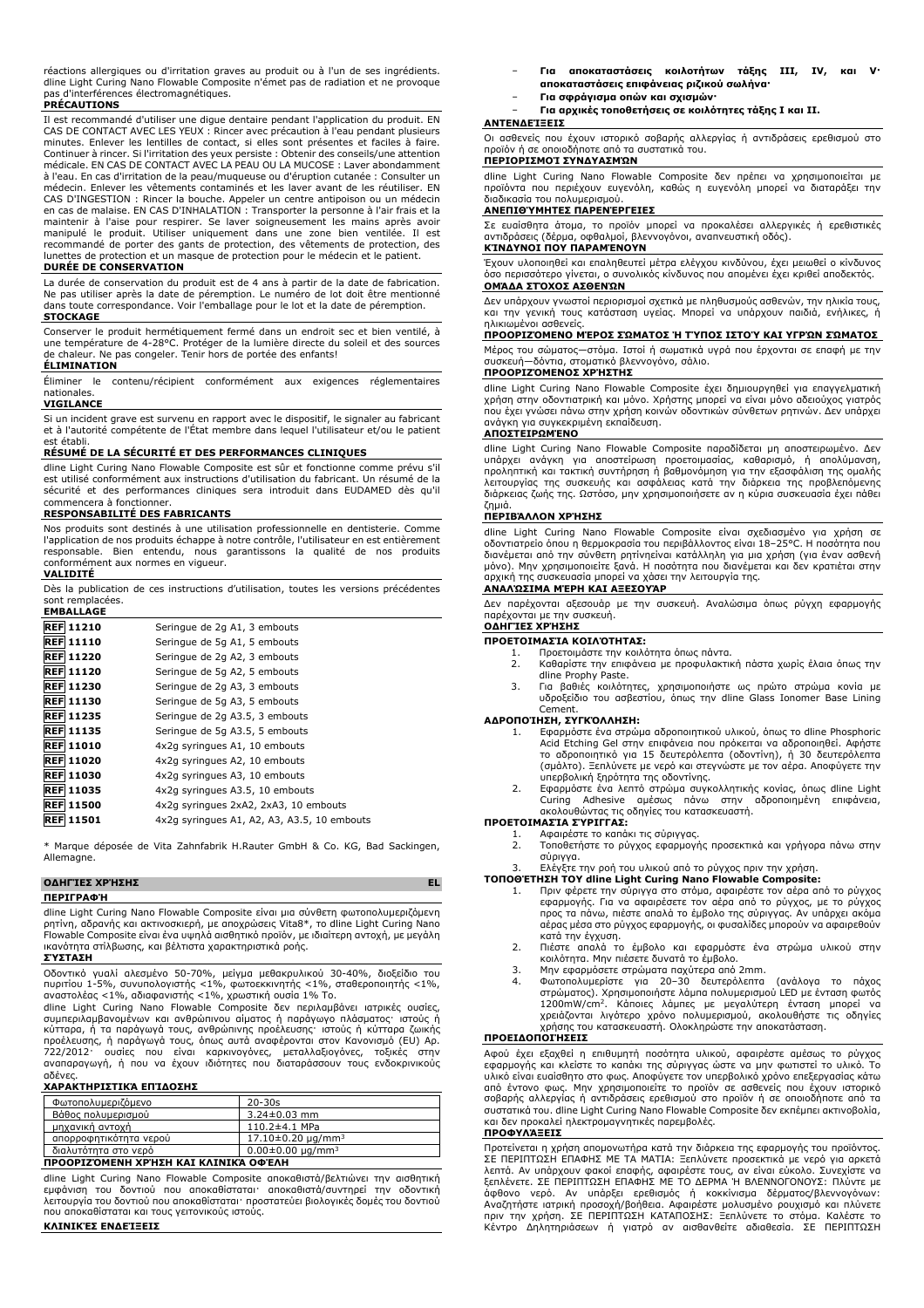ΕΙΣΠΝΟΗΣ: Μετακινήστε το άτομο σε καθαρό αέρα και κρατήστε το σε στάση άνετη<br>για την αναπνοή. Πλύνετε τα χέρια σας διεξοδικά πριν τον χειρισμό. Χρησιμοποιείστε<br>μόνο σε καλά αεριζόμενο χώρο. Προτείνεται να χρ προστασίας/ρουχισμό προστασίας/γυαλιά προστασίας/εξοπλισμό προστασίας προσώπου για τον γιατρό και τον ασθενή.

#### **ΔΙΆΡΚΕΙΑ ΖΩΉΣ**

Η διάρκεια ζωής του προϊόντος είναι 4 χρόνια από την ημερομηνία κατασκευής. Μην<br>χρησιμοποιείτε μετά την ημερομηνία λήξης. Ο αριθμός παρτίδας πρέπει να αναφέρεται<br>σε κάθε δήλωση. Δείτε την συσκευασία για τον αριθμό παρτίδα λήξης.

#### **ΑΠΟΘΉΚΕΥΣΗ**

Κρατήστε dline Light Curing Nano Flowable Composite ερμητικά κλειστό σε ξηρό και καλά αεριζόμενο χώρο, σε θερμοκρασία 4–28°C. Προστατέψτε από απευθείας έκθεση στο ηλιακό φως και πηγές θερμότητας. Μην παγώσετε. Κρατήστε μακριά από παιδιά! **ΔΙΆΘΕΣΗ**

Η διάθεση των περιεχομένων και του περιέκτη να γίνεται σύμφωνα με τους εθνικούς κανονισμούς.

# **ΠΡΟΣΟΧΉ**

Αν οποιοδήποτε σοβαρό περιστατικό λάβει χώρα σε σχέση με την συσκευή, να το αναφέρετε στον κατασκευαστή και την αρμόδια αρχή της χώρας ή της πολιτείας στην οποία ο χρήστης και/ή ο ασθενής βρίσκονται.

#### **ΠΕΡΊΛΗΨΗ ΑΣΦΆΛΕΙΑΣ ΚΑΙ ΚΛΙΝΙΚΉΣ ΕΠΊΔΟΣΗΣ**

dline Light Curing Nano Flowable Composite είναι ασφαλές και αποδίδει όπως προορίζεται αν χρησιμοποιείται σύμφωνα με τις οδηγίες χρήσης του κατασκευαστή. Η περίληψη της ασφάλειας και της κλινικής επίδοσης θα εισαχθεί στο σύστημα EUDAMED μόλις ξεκινήσει να λειτουργεί.

### **ΥΠΕΥΘΥΝΌΤΗΤΑ ΚΑΤΑΣΚΕΥΑΣΤΉ**

Τα προϊόντα μας έχουν αναπτυχθεί για επαγγελματική χρήση στην οδοντιατρική. Καθώς η εφαρμογή των προϊόντων μας είναι πέρα από τον έλεγχό μας, ο χρήστης είναι πλήρως υπεύθυνος για την εφαρμογή τους. Προφανώς, εγγυόμαστε ότι η ποιότητα των προϊόντων μας είναι σε συμφωνία με τα πρότυπα που εφαρμόζονται. **ΕΓΚΥΡΌΤΗΤΑ**

Κατά την έκδοση του παρόντος εγχειριδίου χρήσης, όλες οι προηγούμενες εκδόσεις αντικαθίστανται. **ΣΥΣΚΕΥΑΣΊΑ**

| <u>.</u>         |                                         |
|------------------|-----------------------------------------|
| <b>REF 11210</b> | 2g σύριγγα A1, 3 ρύγχη                  |
| <b>REF 11110</b> | 5g σύριγγα A1, 5 ρύγχη                  |
| <b>REF 11220</b> | 2g σύριγγα A2, 3 ρύγχη                  |
| <b>REF 11120</b> | 5g σύριγγα A2, 5 ρύγχη                  |
| <b>REF 11230</b> | 2g σύριγγα A3, 3 ρύγχη                  |
| <b>REF 11130</b> | 5g σύριγγα A3, 5 ρύγχη                  |
| <b>REF 11235</b> | 2g σύριγγα A3.5, 3 ρύγχη                |
| <b>REF 11135</b> | 5g σύριγγα A3.5, 5 ρύγχη                |
| <b>REF 11010</b> | 4x2g σύριγγα A1, 10 ρύγχη               |
| <b>REF 11020</b> | 4x2g σύριγγα A2, 10 ρύγχη               |
| <b>REF 11030</b> | 4x2g σύριγγα A3, 10 ρύγχη               |
| <b>REF 11035</b> | 4x2g σύριγγα A3.5, 10 ρύγχη             |
| <b>REF 11500</b> | 4x2g σύριγγα 2xA2, 2xA3, 10 ρύγχη       |
| <b>REF 11501</b> | 4x2g σύριγγα A1, A2, A3, A3.5, 10 ρύγχη |
|                  |                                         |

\* Καταγεγραμμένο εμπορικό σήμα της Vita Zahnfabrik H.Rauter GmbH & Co. KG, Bad Sackingen, Germany.

#### **HASZNÁLATI UTASÍTÁS HU LEÍRÁS**

Az dline Light Curing Nano Flowable Composite egy fénykeményedő nano<br>folyósítható, bioinert, röntgenopak kompozit a Vita\* árnyalatok alatt, az dline Light<br>Curing Nano-Flowable-Composite-egy-magas-esztétikumú, rendkívül ell polírozhatóságú termék, optimális folyási tulajdonságokkal.

# **ÖSSZETÉTEL**

Fogászati üveg őrlemény 50-70%, metakrilát keverék 30-40%, szilícium-dioxid 1- 5%, koiniciátor <1%, fotoiniciátor <1%, stabilizátor <1%, inhibitor <1%, opakizáló <1%, pigment 1%.

dline Light Curing Nano Flowable Composite nem tartalmaz gyógyászati anyagot, beleértve az emberi vért vagy plazmaszármazékot; emberi eredetű szöveteket vagy sejteket vagy azok származékait; a 722/2012/EU rendeletben említett állati eredetű szöveteket vagy sejteket vagy azok származékait; rákkeltő, mutagén, reprodukciót<br>károsító vagy endokrin károsító tulajdonságokkal rendelkező anyagokat.<br>**TELJESÍTMÉNYJELLEMZŐK** 

| fénykeményedés                                 | $20 - 30s$                  |  |
|------------------------------------------------|-----------------------------|--|
| keményedés mélysége                            | $3.24 \pm 0.03$ mm          |  |
| hailítószilárdság                              | $110.2 \pm 4.1$ MPa         |  |
| vízszorpció                                    | $17.10 \pm 0.20 \mu q/mm^3$ |  |
| vízoldhatóság                                  | $0.00 \pm 0.00 \mu q/mm^3$  |  |
| RENDELTETÉSSZERŰ HASZNÁLAT ÉS KLINIKAI ELŐNYÖK |                             |  |

dline Light Curing Nano Flowable Composite helyreállítja/javítja a helyreállítható fog<br>esztétikai megjelenését; helyreállítja/fenntartja a helyreállítható fog fogászati<br>funkcióját; védi a helyreállítható fog és a szo **KLINIKAI JAVALLATOK**

- − **III., IV. és V. osztályú üregek helyreállításához; gyökérfelszíni**
- **szuvasodás helyreállításához;**
- − **Gödrök és repedések lezárásához;**
- − **I. és II. osztályú üregek kezdeti behelyezéséhez.**

# **ELLENJAVALLATOK**

Azok a betegek, akiknek a kórtörténetében a termékre vagy bármely összetevőre súlyos allergiás vagy irritációs reakciót észleltek.

# **A KOMBINÁCIÓKRA VONATKOZÓ KORLÁTOZÁSOK**

dline Light Curing Nano Flowable Composite nem használható eugenolt tartalmazó termékekkel együtt, mivel az eugenol megzavarhatja a polimerizációs folyamatot. **NEMKÍVÁNATOS MELLÉKHATÁSOK**

Az arra fogékony egyéneknél dline Light Curing Nano Flowable Composite allergiás vagy irritációs reakciókat okozhat (bőr, szem, nyálkahártya, légutak).

#### **MARADÉK KOCKÁZATOK**

A kockázatcsökkentő intézkedéseket végrehajtották és ellenőrizték, a kockázatot a lehető legnagyobb mértékben csökkentették, az általános maradék kockázatot elfogadhatónak ítélték.

#### **BETEGEK CÉLCSOPORTJA**

A betegpopulációra, életkorukra és általános egészségi állapotukra vonatkozóan nem ismertek korlátozások. Lehetnek gyermekek, középkorú vagy idős betegek.

**A TEST TERVEZETT RÉSZE VAGY A TESTFOLYADÉKOK SZÖVETTÍPUSAI**

Testrész - száj. Az eszközzel érintkező szövetek vagy testnedvek - fog, szájnyálkahártya, nyál.

# **RENDELTETÉSSZERŰ FELHASZNÁLÓ**

dline Light Curing Nano Flowable Composite kizárólag professzionális fogorvosi használatra fejlesztették ki. Felhasználója csak engedéllyel rendelkező orvos, aki ismeri a szokásos fogászati kompozitok. Nincs szükség speciális képzésre. **STERILITÁS**

dline Light Curing Nano Flowable Composite nem steril modon szallitják. Nincs<br>szükség semmilyen előkészítő sterilizálásra, tisztításra vagy fertőtlenítésre,<br>megelőző, rendszeres karbantartásra vagy kalibrálásra annak érdek eszköz rendeltetésszerű élettartama alatt megfelelően és biztonságosan működjön.<br>Ne használja azonban, ha az elsődleges csomagolás sérült.<br>**FELHASZNÁLÁSI KÖRNYEZET** 

dline Light Curing Nano Flowable Composite fogorvosi rendelőben való használatra tervezték, ahol a környezeti hömérséklet 18-25°C. Az adagolt kompozitegyszeri<br>használatra alkalmas (csak egy páciens számára). Ne használja fel újra. A nem az<br>eredeti csomagolásban tárolt adagolt mennyiség funkcióvesztéshe

### **FOGYASZTHATÓ ÖSSZETEVŐK ÉS TARTOZÉKOK**

A készülékhez nem mellékelnek tartozékokat. A készülékhez nem mellékelnek tartozékokat.

# **HASZNÁLATI UTASÍTÁS**

- **ÜREG ELŐKÉSZÍTÉSE:**
	- 1. Készítse elő az üreget a szokásos módon. 2. Tisztítsa meg a felületet olajmentes profilaktikus pasztával, például dline
	- Prophy Paste-vel. 3. Mély üregeknél használjon kalcium-hidroxid bélést vagy üvegionomer bázisú béléscementet, például dline Glass Ionomer Base Lining Cement-

# t. **MARATÁS, RAGASZTÁS:**

- 1. Vigyen fel egy réteg marószert, például dline Phosphoric Acid Etching Gel-t a marandó felületre. Hagyja a marószert a helyén 15 másodpercig (dentin), 30 másodpercig (zománc). Öblítse le vízzel és szárítsa meg
- levegővel. Kerülje a dentin túlszárítását. 2. Vigyen fel egy réteg ragasztót, például dline Light Curing Adhesive-t azonnal a maratott felületre, kövesse a gyártó használati utasítását..

# **FECSKENDŐ ELŐKÉSZÍTÉS:**

- 
- 1. Távolítsa el a fecskendő kupakját. 2. Azonnal és óvatosan rögzítse az adagolóhegyet a fecskendőhöz.
- 3. Intravénás használat előtt tesztelje az anyagok kifolyását a hegyből.

- **AZ dline Light Curing Nano Flowable Composite ELHELYEZESE:**<br>1. Mielőtt a fecskendőt a szájhoz vinné, távolítsa el a levegőt az<br>adagolóhegyből. A levegő eltávolításához a hegyből, a hegyet felfelé<br>tartva, óvatosan nyomja e mindig az adagolóhegyben van, a légbuborékok az injekció beadásakor eltávolíthatók.
	- 2. Finoman nyomja meg a dugattyút, és vigyen fel egy réteg anyagot az
	-
	- üregbe. Ne erőltesse a dugattyút.<br>3. Ne vigyen fel 2 mm-nél mélyebb rétegeket.<br>4. Fénykeményedés 20-30 másodpercig (a réteg-mélységétől függően).<br>Használjon LED-polimerizációs lámpát 1200mW/cm<sup>2</sup> fényintenzitással<br>telj nagyobb intenzitású lámpa rövidebb polimerizációs időt igényelhet, kövesse a gyártó használati utasítását. Fejezze be a restaurálást.

# **FIGYELMEZTETÉSEK**

A kívánt anyagmennyiség extrudálása után azonnal távolítsa el a felhordóhegyet és zárja le a fecskendő kupakját, hogy az anyag ne maradjon világítatlanul. Az anyag<br>érzékeny a fényre. Kerülje a túl hosszú manipulációs időt intenzív megvilágítás<br>mellett. Ne használja a terméket olyan betegeknél, akiknek a allergiás vagy irritációs reakciót észleltek a termékre vagy bármely összetevőre. dline Light Curing Nano Flowable Composite nem bocsát ki sugárzást és nem okoz elektromágneses zavarokat.

#### **ÓVINTÉZKEDÉSEK**

A termék alkalmazása során ajánlott a kofferdam használata. HA SZEMBEN: Ovatosan öblítse ki vízzel néhány percig. Távolítsa el a kontaktlencsét, ha van és<br>könnyen elvégezhető. Folytassa az öblítést. Ha a szemirritáció továbbra is fennáll:<br>Kérjen orvosi tanácsot/ellátást. HA BŐRRE VAGY MUCOSÁRA bőr/nyálkahártya irritáció vagy kiütés lép fel: Kérjen orvosi tanácsot/ellátást. Vegye le a szennyezett ruházatot, és újrahasználat előtt mossa ki. LENYELÉS ESETÉN: Öblítse ki a száját. Hívjon mérgezési központot vagy orvost/gyógyszerészt, ha rosszul érzi magát. BEFEJEZÉS ESETÉN: Vigye a személyt friss levegőre, és tartsa kényelmesen a légzéshez. A termék kezelése után alaposan mosson kezet. Csak jól szellőztetett helyen használja. Az orvos és a beteg számára védőkesztyű/védő ruházat/szem- és arcvédő viselése ajánlott.

### **SZAVATOSSÁGI IDŐ**

dline Light Curing Nano Flowable Composite eltarthatósági ideje a gyártástól számított 4 év. A lejárati idő után ne használja fel. A tételszámot minden levelezésben fel kell tüntetni. A tétel és a lejárati dátumot lásd a csomagoláson. **TÁROLÁS**

# A terméket szorosan lezárva, száraz, jól szellőző helyen, 4-28 °C-on tartsa. Védje a közvetlen napfénytől és hőforrásoktól. Ne fagyassza le. Gyermekek elől elzárva tartandó!

### **MEGSEMMISÍTÉS**

A tartalmat/tartályt a nemzeti jogszabályi előírásoknak megfelelően ártalmatlanítsa. **ÉBERSÉG**

Ha az eszközzel kapcsolatban bármilyen súlyos esemény történt, jelentse a gyártónak és a felhasználó és/vagy a beteg letelepedése szerinti tagállam illetékes hatóságának.

## **A BIZTONSÁGOSSÁG ÉS A KLINIKAI TELJESÍTMÉNY ÖSSZEFOGLALÁSA**

dline Light Curing Nano Flowable Composite biztonságos és rendeltetésszerűen működik, ha a gyártó használati utasításának megfelelően használják. A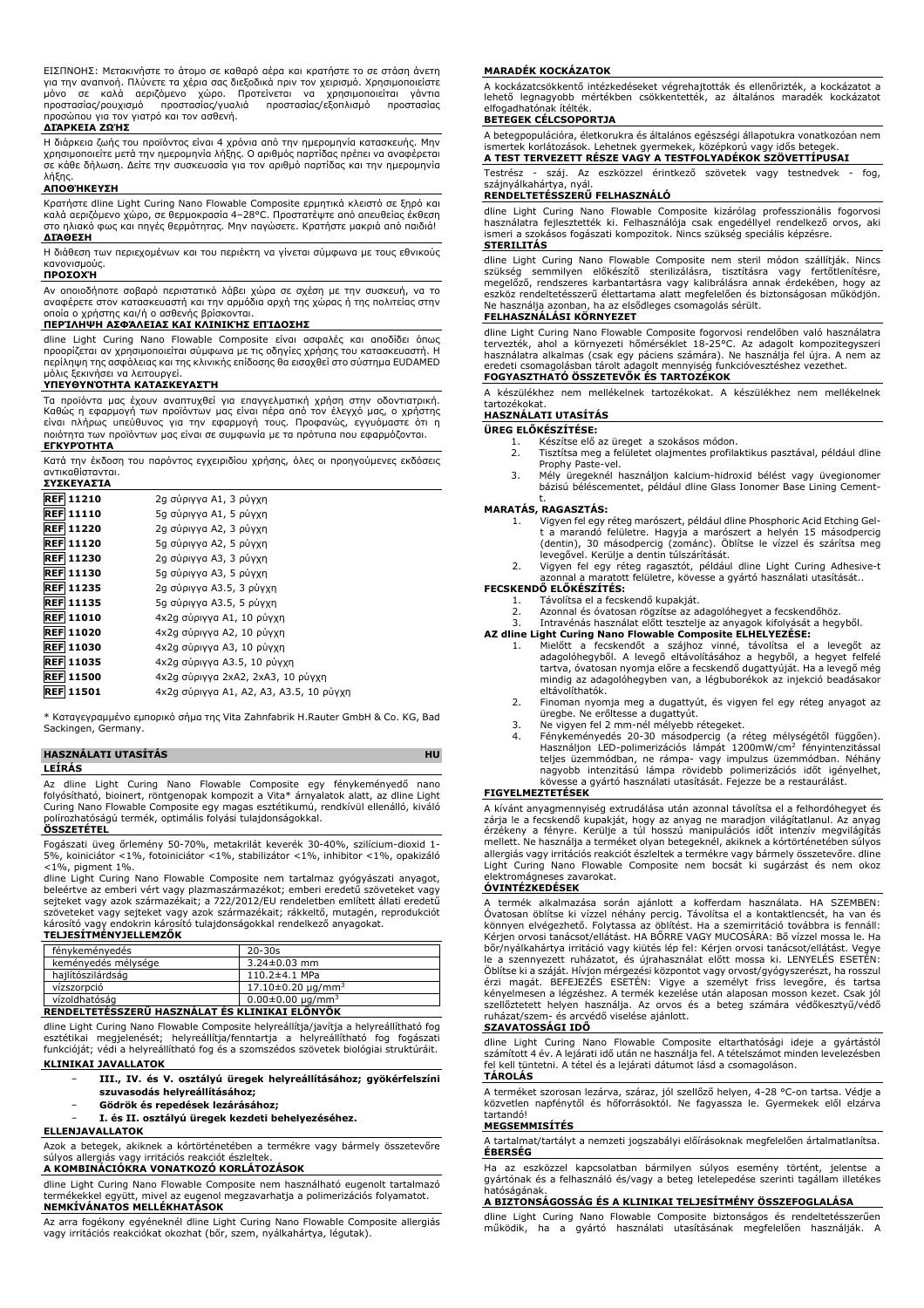biztonságosság és a klinikai teljesítmény összefoglalása az EUDAMED-ben kerül bevezetésre, amint az megkezdi működését. **A GYÁRTÓ FELELŐSSÉGE**

Termékeinket a fogászatban történő professzionális használatra fejlesztettük ki. Mivel termékeink alkalmazása nem áll a mi ellenőrzésünk alatt, a felhasználó teljes mértékben felelős az alkalmazásért. Természetesen garantáljuk termékeink minőségét az alkalmazott szabványoknak megfelelően. **ÉRVÉNYESSÉG**

jelen használati utasítás megjelenésével minden korábbi változat hatályát veszti. **CSOMAGOLÁS**

| <b>REF 11210</b>    | 2g fecskendő A1, 3 hegy                  |
|---------------------|------------------------------------------|
| <b>REF 11110</b>    | 5q fecskendő A1, 5 hegy                  |
| <b>REF 11220</b>    | 2g fecskendő A2, 3 hegy                  |
| <b>REF 11120</b>    | 5g fecskendő A2, 5 hegy                  |
| <b>REF 11230</b>    | 2g fecskendő A3, 3 hegy                  |
| <b>REF 11130</b>    | 5g fecskendő A3, 5 hegy                  |
| <b>REF 11235</b>    | 2g fecskendő A3.5, 3 hegy                |
| <b>REF 11135</b>    | 5g fecskendő A3.5, 5 hegy                |
| <b>REF 11010</b>    | 4x2q fecskendő A1, 10 hegy               |
| <b>REF 11020</b>    | 4x2q fecskendő A2, 10 hegy               |
| <b>REF 11030</b>    | 4x2q fecskendő A3, 10 hegy               |
| <b>REF 11035</b>    | 4x2q fecskendő A3.5, 10 hegy             |
| <b>REF 11500</b>    | 4x2q fecskendő 2xA2, 2xA3, 10 hegy       |
| <b>REF</b><br>11501 | 4x2q fecskendő A1, A2, A3, A3.5, 10 hegy |

\* A Vita Zahnfabrik H.Rauter GmbH & Co. bejegyzett védjegye. KG, Bad Sackingen, Németország.

| <b>ISTRUZIONI PER L'USO</b> |  |
|-----------------------------|--|
| <b>DESCRIZIONE</b>          |  |

dline Light Curing Nano Flowable Composite è un composito nano fluido, bioinerte, radiopaco, fotopolimerizzabile, sotto le tonalità Vita\*, dline Light Curing Nano Flowable Composite è un prodotto altamente estetico, altamente resistente, con una lucidabilità superiore e con caratteristiche di fluidità ottimali.

### **COMPOSIZIONE**

Vetro dentale macinato 50-70%, miscela di metacrilato 30-40%, biossido di silicio 1- 5%, coiniziatore <1%, fotoiniziatore <1%, stabilizzatore <1%, inibitore <1%,

opacizzante <1%, pigmento 1%. dline Light Curing Nano Flowable Composite non contiene sostanze medicinali, compresi sangue umano o derivati del plasma; tessuti o cellule, o loro derivati, di origine umana; tessuti o cellule di origine animale, o loro derivati, come indicato nel regolamento (UE) n. 722/2012; sostanze cancerogene, mutagene, tossiche per la riproduzione o con proprietà di alterazione del sistema endocrino.

# **CARATTERISTICHE DELLE PRESTAZIONI**

| fotopolimerizzazione              | $20 - 30s$                 |
|-----------------------------------|----------------------------|
| profondità di polimerizzazione    | $3.24 \pm 0.03$ mm         |
| resistenza alla flessione         | $110.2 \pm 4.1$ MPa        |
| assorbimento dell'acqua           | $17.10\pm0.20 \mu q/mm^3$  |
| solubilità in acqua               | $0.00 \pm 0.00 \mu q/mm^3$ |
| COODO BREVICEO E BENEFICI OLIMICI |                            |

#### **SCOPO PREVISTO E BENEFICI CLINICI**

dline Light Curing Nano Flowable Composite ripristina/migliora l'aspetto estetico del dente riparabile; ripristina/mantiene la funzione dentale del dente riparabile; protegge le strutture biologiche del dente riparabile e i tessuti adiacenti.

# **INDICAZIONI CLINICHE**

- − **Per restauri di cavità di classe III, IV e V; restauri di carie della superficie radicolare;**
- − **Per la sigillatura di solchi e fessure;**
- − **Per il posizionamento iniziale in cavità di I e II classe.**

## **CONTROINDICAZIONI**

Pazienti che hanno una storia di gravi reazioni allergiche o di irritazione al prodotto o a uno qualsiasi degli ingredienti.

# **RESTRIZIONI ALLE COMBINAZIONI**

dline Light Curing Nano Flowable Composite non deve essere usato con prodotti contenenti eugenolo, in quanto l'eugenolo può disturbare il processo di polimerizzazione. **EFFETTI COLLATERALI INDESIDERATI**

In individui suscettibili, dline Light Curing Nano Flowable Composite può causare reazioni allergiche o di irritazione (pelle, occhi, mucose, vie respiratorie). **RISCHI RESIDUI**

Le misure di controllo del rischio sono state implementate e verificate, il rischio è ridotto il più possibile, il rischio residuo complessivo è giudicato accettabile.

# **GRUPPO TARGET DEL PAZIENTE**

Non sono note restrizioni per quanto riguarda la popolazione dei pazienti, la loro età e le condizioni generali di salute. Possono essere bambini, pazienti di mezza età o anziani.

# **PARTE DEL CORPO PREVISTA O TIPI DI TESSUTI O FLUIDI CORPOREI**

Parte del corpo - bocca. Tessuti o fluidi corporei a contatto con il dispositivo - dente, mucosa orale, saliva. **UTILIZZATORE PREVISTO**

Il prodotto è sviluppato solo per uso professionale in odontoiatria. Il suo utilizzatore è solo un medico autorizzato che ha la conoscenza di come usare i comuni compositi dentali. Non c'è bisogno di una formazione specifica.

#### **STERILITÀ**

dline Light Curing Nano Flowable Composite viene consegnato non sterile. Non c'è bisogno di alcuna sterilizzazione preparatoria, pulizia o disinfezione, manutenzione preventiva e regolare o calibrazione per garantire che il dispositivo funzioni correttamente e in sicurezza durante la sua vita prevista. Tuttavia, non utilizzare se la confezione primaria è danneggiata. **AMBIENTE DI UTILIZZO**

dline Light Curing Nano Flowable Composite è progettato per essere usato in studi dentistici dove la temperatura ambiente è di 18-25°C. La quantità erogata di composito è adatta all'uso singolo (solo per un paziente). Non riutilizzare. La quantità erogata conservata non nella confezione originale può portare alla perdita di funzionalità.

### **COMPONENTI DI CONSUMO E ACCESSORI**

Non vengono forniti accessori con il dispositivo. I materiali di consumo, come le punte di applicazione, sono forniti con il dispositivo. **ISTRUZIONI PER L'USO**

**PREPARAZIONE DELLA CAVITÀ:**

- 1. Preparare la cavità come solito fare.<br>2. Pulire la superficie con una pasta p Pulire la superficie con una pasta per profilassi senza olio, come dline Prophy Paste.
- 3. Per cavità profonde, utilizzare un liner all'idrossido di calcio o un cemento di rivestimento a base di vetroionomero, come dline Glass Ionomer Base Lining Cement.

#### **INCISIONE, INCOLLAGGIO:**

- 1. Applicare uno strato di mordenzante, come dline Phosphoric Acid Etching Gel, sulla superficie da mordenzare. Lasciare la mordenzatura in posizione per 15 secondi (dentina), 30 secondi (smalto). Risciacquare con acqua e asciugare all'aria. Evitare di asciugare troppo la dentina.
- 2. Applicare uno strato di adesivo, come dline Light Curing Adhesive, immediatamente sulla superficie mordenzata, seguendo le istruzioni d'uso del produttore.

#### **PREPARAZIONE DELLA SIRINGA:**

- 
- 1. Rimuovere il cappuccio della siringa.<br>2. Collegare prontamente e con cura la punta di erogazione alla siringa.<br>3. Testare il flusso dei materiali dalla punta prima dell'uso intraorale.

- **POSIZIONAMENTO DI dline Light Curing Nano Flowable Composite:** 1. Prima di portare la siringa alla bocca, rimuovere l'aria dalla punta di erogazione. Per rimuovere l'aria dalla punta, con la punta rivolta verso l'alto, spingere delicatamente in avanti lo stantuffo della siringa. Se l'aria è ancora all'interno del puntale di erogazione, le bolle d'aria possono essere rimosse al momento dell'iniezione.
	- 2. Spingere delicatamente lo stantuffo e applicare uno strato di materiale nella cavità. Non forzare lo stantuffo.
	-
	- 3. Non applicare strati profondi più di 2 mm.<br>4. Fotopolimerizzare per 20-30 secondi (dipende dalla profondità dello<br> strato). Utilizzare la lampada di polimerizzazione a LED con intensità di luce 1200mW/cm<sup>2</sup> in modalità completa, non in modalità rampa o<br>impulso. Alcune lampade con intensità maggiore potrebbero richiedere<br>meno tempo di polimerizzazione, seguire le istruzioni d'uso del produttore. Terminare il restauro.

#### **AVVERTENZE**

Dopo la quantità desiderata di materiale estruso, rimuovere immediatamente la<br>punta dell'applicazione e chiudere il tappo della siringa, in modo che il materiale non<br>sia non illuminato. Il materiale è esnsibile alla luce. emette radiazioni e non causa interferenze elettromagnetiche.

#### **PRECAUZIONI**

Si raccomanda l'uso di un cofferdam durante l'applicazione del prodotto. IN CASO DI CONTATTO CON GLI OCCHI: sciacquare con cautela con acqua per diversi minuti.<br>Rimuovere le lenti a contatto, se presenti e facili da fare. Continuare a risciacquare.<br>Se l'irritazione oculare persiste: Richiedere l'intervent CONTATTO CON PELLE O MUCOSA: lavare abbondantemente con acqua. Se si verifica un'irritazione o un'eruzione cutanea/mucosa: Consultare un medico. Togliersi di<br>dosso gli indumenti contaminati e lavarli prima di riutilizzarli. IN CASO DI<br>INGESTIONE: Sciacquarelabocca.Chiamare.un.centro.antiveleni.o.un. ci si sente bene. IN CASO DI INALAZIONE: Portare la persona all'aria aperta e tenerla a proprio agio per la respirazione. Lavare accuratamente le mani dopo la manipolazione. Utilizzare solo in una zona ben ventilata. Si raccomanda di indossare guanti protettivi/abbigliamento protettivo/protezione per gli occhi/viso per il medico e il paziente.

### **DURATA DI CONSERVAZIONE**

La durata di conservazione del prodotto è di 4 anni dalla data di fabbricazione. Non utilizzare dopo la data di scadenza. Il numero di lotto deve essere citato in tutta la corrispondenza. Vedere la confezione per il lotto e la data di scadenza.

## **CONSERVAZIONE**

Tenere il prodotto ben chiuso in un luogo asciutto e ben ventilato a 4-28°C. Proteggere dalla luce diretta del sole e da fonti di calore. Non congelare. Tenere fuori dalla portata dei bambini!

## **SMALTIMENTO**

Smaltire il contenuto/contenitore come richiesto dai requisiti normativi nazionali. **VIGILANZA**

Se si è verificato un incidente grave in relazione al dispositivo, riferirlo al fabbricante e all'autorità competente dello Stato Membro in cui è stabilito l'utente e/o il paziente. **RIASSUNTO DELLA SICUREZZA E DELLE PRESTAZIONI CLINICHE**

dline Light Curing Nano Flowable Composite è sicuro e funziona come previsto se utilizzato secondo le istruzioni d'uso del fabbricante. La sintesi della sicurezza e delle prestazioni cliniche sarà introdotta in EUDAMED non appena inizierà a funzionare. **RESPONSABILITÀ DEI PRODUTTORI**

I nostri prodotti sono stati sviluppati per l'uso professionale in odontoiatria. Poiché<br>l'applicazione dei nostri prodotti è al di fuori del nostro controllo, l'utente è<br>completamente responsabile dell'applicazione. Natura dei nostri prodotti secondo le norme applicate. **VALIDITÀ**

Con la pubblicazione di queste istruzioni per l'uso, tutte le versioni precedenti vengono sostituite. **IMBALLAGGIO**

| <b>REF 11210</b> | Siringa da 2g A1, 3 punte   |
|------------------|-----------------------------|
| <b>REF</b> 11110 | Siringa da 5g A1, 5 punte   |
| <b>REF 11220</b> | Siringa da 2g A2, 3 punte   |
| <b>REF</b> 11120 | Siringa da 5g A2, 5 punte   |
| <b>REF 11230</b> | Siringa da 2g A3, 3 punte   |
| <b>REF 11130</b> | Siringa da 5g A3, 5 punte   |
| <b>REF 11235</b> | Siringa da 2g A3.5, 3 punte |
| REF 11135        | Siringa da 5q A3.5, 5 punte |
| <b>REF</b> 11010 | 4x2q syringhe A1, 10 punte  |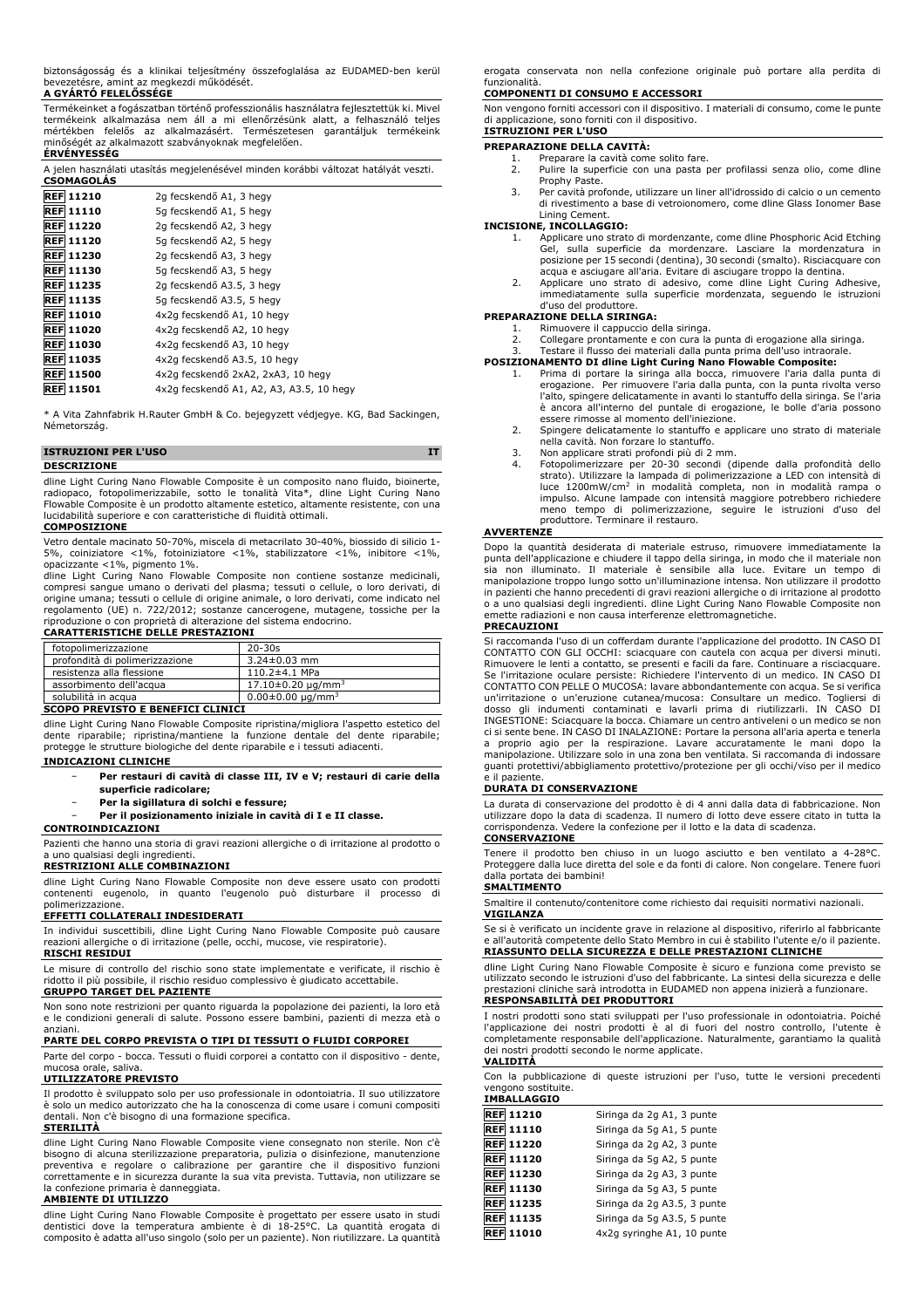| <b>REF 11020</b> | 4x2q syringhe A2, 10 punte               |
|------------------|------------------------------------------|
| <b>REF</b> 11030 | 4x2q syringhe A3, 10 punte               |
| <b>REF</b> 11035 | 4x2q syringhe A3.5, 10 punte             |
| <b>REF</b> 11500 | 4x2g syringhe 2xA2, 2xA3, 10 punte       |
| <b>REF</b> 11501 | 4x2g syringhe A1, A2, A3, A3.5, 10 punte |

\* Marchio registrato della Vita Zahnfabrik H.Rauter GmbH & Co. KG, Bad Sackingen, Germania.

# **LIETOŠANAS INSTRUKCIJA LV**

## **APRAKSTS**

dline Light Curing Nano Flowable Composite ir gaismā cietējošs, nano plūstošs,<br>bioinerts, starojumu necaurlaidīgs kompozītmateriāls ar Vita\* toņiem, dline Light<br>Curing Nano Flowable Composite ir ļoti estētisks un ļoti notu līdzeklis ar optimālām plūsmas īpašībām.

#### **SASTĀVS**

Sasmalcināts zobārstniecības stikls 50–70 %, metakrilāta maisījums 30–40 %,<br>silīcija dioksīds 1–5 %, koiniciators <1 %, fotoiniciators <1 %, stabilizators <1 %,<br>inhibitors <1 %, opalescenta viela <1 %, pigments 1%.

dline Light Curing Nano Flowable Composite nesatur ārstnieciskas vielas, tostarp cilvēka asinis vai plazmas atvasinājumus, cilvēka izcelsmes audus, šūnas vai to atvasinājumus, dzīvnieku izcelsmes audus, šūnas vai to atvasinājumus, kā minēts Regulā (ES) Nr. 722/2012, vielas, kas ir kancerogēnas, mutagēnas, toksiskas attiecībā pret reproduktīvo sistēmu vai kurām piemīt endokrīno sistēmu graujošas īpašības.

# **SNIEGUMA RAKSTURLIELUMI**

| cietēšana gaismā   | $20 - 30s$                 |
|--------------------|----------------------------|
| cietēšanas dzilums | $3.24 \pm 0.03$ mm         |
| lieces stiprība    | $110.2 \pm 4.1$ MPa        |
| ūdens sorbcija     | $17.10\pm0.20 \mu q/mm^3$  |
| šķīdība ūdenī      | $0.00 \pm 0.00 \mu q/mm^3$ |

#### **PAREDZĒTAIS MĒRĶIS UN KLĪNISKIE IEGUVUMI**

dline Light Curing Nano Flowable Composite atjauno/uzlabo atjaunojamā zoba estētisko izskatu, atjauno/uztur atjaunojamā zoba darbību, aizsargā atjaunojamā zoba un blakus esošo audu bioloģiskās struktūras.

#### **KLĪNISKĀS INDIKĀCIJAS**

- − **III, IV un V klases dobumu restaurācijai; sakņu virsmas kariesa restaurācijai;**
- − **Bedrīšu un plaisu noblīvēšanai;**
- − **Sākotnējai ievietošanai I un II klases dobumos.**

#### **KONTRINDIKĀCIJAS**

Pacienti, kuriem anamnēzē ir bijušas smagas alerģiskas vai kairinošas reakcijas pret izstrādājumu vai kādu no sastāvdaļām.

# **IEROBEŽOJUMI KOMBINĀCIJĀM**

dline Light Curing Nano Flowable Composite nedrīkst lietot kopā ar produktiem, kas satur eigenolu, jo eigenols var traucēt polimerizācijas procesu.

# **NEVĒLAMĀS BLAKUSPARĀDĪBAS**

Jutīgiem cilvēkiem izstrādājums var izraisīt alerģiskas vai kairinājuma reakcijas (āda, gļotāda, elpceļi).

# **PĀRĒJIE RISKI**

Riska kontroles pasākumi ir ieviesti un pārbaudīti, risks ir samazināts, ciktāl iespējams, kopējais atlikušais risks tiek uzskatīts par pieņemamu.

## **PACIENTU MĒRĶGRUPA**

Nav zināmu ierobežojumu attiecībā uz pacientu populāciju, viņu vecumu un vispārējo veselības stāvokli. Var būt bērni, vidēja vecuma vai gados vecāki pacienti.

# **PAREDZĒTĀ ĶERMEŅA DAĻA VAI ĶERMEŅA ŠĶIDRUMU AUDU VEIDI**

Ķermeņa daļa — mute. Audu vai ķermeņa šķidrumu saskare ar ierīci — zobs, mutes gļotāda, siekalas.

# **PAREDZĒTAIS LIETOTĀJS**

dline Light Curing Nano Flowable Composite ir paredzēts profesionālai lietošanai tikai zobārstniecībā. Tā lietotājs ir tikai licencēts ārsts, kurš zina, kā lietot parastos zobu kompozītmateriālus. Nav nepieciešama specifiska apmācība.

# **STERILITĀTE**

dline Light Curing Nano Flowable Composite tiek piegādāts nesterils. Lai nodrošinātu ierīces pareizu un drošu darbību paredzētajā kalpošanas laikā, nav nepieciešama nekāda sagatavojoša sterilizācija, tīrīšana vai dezinfekcija, profilaktiska, regulāra apkope vai kalibrēšana. Tomēr nelietojiet, ja primārais iepakojums ir bojāts. **IZMANTOŠANAS VIDE**

dline Light Curing Nano Flowable Composite ir paredzēts lietošanai zobārstniecības kabinetā, kur vides temperatūra ir 18–25 °C. Dozētais kompozītmateriāla daudzums ir piemērots vienreizējai lietošanai (tikai vienam pacientam). Nelietojiet atkārtoti. Dozētais daudzums, kas netiek glabāts oriģinālajā iepakojumā, var izraisīt funkcijas

#### zudumu. **PALĪGMATERIĀLI UN PIEDERUMI**

Ierīces piegādes komplektā nav iekļauti piederumi. Kopā ar ierīci tiek piegādāti palīgmateriāli, piemēram, aplikatora gali.

#### **LIETOŠANAS INSTRUKCIJA DOBUMA SAGATAVOŠANA:**

1. Sagatavojiet dobumu kā parasti.<br>2. Notīriet virsmu ar ellu nesaturo:

- 2. Notīriet virsmu ar eļļu nesaturošu profilaktisko pastu, piemēram, dline Prophy Paste.
- 3. Dziļiem dobumiem izmantojiet kalcija hidroksīda oderējumu vai stikla jonomēru bāzes cementu, piemēram, dline Glass Ionomer Base Lining Cement.

# **KODINĀŠANA, SAISTĪŠANA:**

- 1. Uz kodināmās virsmas uzklājiet kodinājuma slāni, piemēram, dline Phosphoric Acid Etching Gel. Atstājiet kodinājumu vietā uz 15 sekundēm (dentīnam), 30 sekundēm (emaljai). Noskalojiet ar ūdeni un nožāvējiet ar gaisu. Izvairieties no dentīna pārmērīgas žāvēšanas.
- 2. Uz kodinātās virsmas nekavējoties uzklājiet līmvielas slāni, piemēram, dline Light Curing Adhesive, un ievērojiet ražotāja lietošanas norādījumus.

## **ŠĻIRCES SAGATAVOŠANA:**

1. Noņemiet šļirces vāciņu.<br>2. Nekavējoties un uzmanī

2. Nekavējoties un uzmanīgi piestipriniet dozēšanas galu šļircei.

3. Pirms lietošanas intraorāli pārbaudiet materiālu plūsmu no gala.

- **dline Light Curing Nano Flowable Composite NOVIETOŠANA:** 1. Pirms šļirces ievietošanas mutē izvadiet gaisu no dozēšanas gala. Lai izvadītu gaisu no gala, kas ir pavērsts uz augšu, uzmanīgi virziet uz priekšu šļirces virzuli. Ja gaiss joprojām ir dozēšanas gala iekšpusē, injekcijas laikā var tikt izvadīti gaisa burbuļi. 2. Viegli piespiediet virzuli un ieklājiet materiāla slāni dobumā. Nespiediet
	- virzuli ar spēku.
	- 3. Neuzklājiet slāņus, kuru dziļums pārsniedz 2 mm.
	- 4. Cietiniet gaismā 20–30-sekundes (atkarībā no slāņa dziļuma).<br>120 Izmantojiet LED polimerizācijas lampu ar gaismas intensitāti<br>1200mW/cm<sup>2</sup> pilnā režīmā, nevis rampas vai impulsu režīmā. Dažām lampām ar lielāku intensitāti polimerizācijas laiks var būt īsāks; ievērojiet ražotāja lietošanas instrukciju. Pabeidziet restaurāciju.

#### **BRĪDINĀJUMI**

Kad ir ekstrudēts vēlamais materiāla daudzums, nekavējoties noņemiet aplikatora galu un aizveriet šļirces vāciņu, lai materiāls nebūtu apgaismots. Materiāls ir jutīgs pret gaismas ietekmi. Izvairieties no pārāk ilgas manipulācijas intensīvā apgaismojumā. Nelietojiet šo izstrādājumu pacientiem, kuriem anamnēzē ir bijušas smagas alerģiskas vai kairinājuma reakcijas pret izstrādājumu vai kādu tā sastāvdaļu. dline Light Curing Nano Flowable Composite neizdala starojumu un nerada elektromagnētiskus traucējumus.

#### **PIESARDZĪBAS PASĀKUMI**

Izstrādājuma uzklāšanas laikā ieteicams lietot koferdamu. PĒC SASKARES AR ACĪM: Uzmanīgi skalojiet ar ūdeni vairākas minūtes. Ja ievietotas kontaktlēcas, izņemiet tās (ja tas nav sarežģīti). Turpiniet skalot. Ja acu kairinājums turpinās: konsultējieties ar ārstu / saņemiet medicīnisku palīdzību. PĒC SASKARES AR ĀDU VAI GĻOTĀDU: Mazgāt ar lielu daudzumu ūdens. Ja rodas ādas/gļotādas kairinājums vai izsitumi: Konsultēties ar ārstu / saņemt medicīnisku palīdzību. Novilkt piesārņoto apģērbu un pirms atkārtotas lietošanas izmazgāt. NORĪŠANAS GADĪJUMĀ: Izskalot muti. Sliktas pašsajūtas gadījumā nekavējoties sazināties ar Saindēšanās kontroles centru vai<br>ārstu. IEELPOŠANAS GADĪJUMĀ: Nogādāt cietušo svaigā gaisā un nodrošināt ērtu<br>elpošanu. Pēc lietošanas rūpīgi nomazgājiet rokas. Lietojiet tika Ārstam un pacientam ieteicams valkāt aizsargcimdus / aizsargapģērbu / acu aizsargus / sejas aizsargu.

### **GLABĀŠANAS ILGUMS**

Produkta derīguma termiņš ir 4 gadi kopš ražošanas datuma. Nelietojiet pēc derīguma termiņa beigām. Partijas numurs ir jānorāda visā sarakstē. Partiju un derīguma termiņu skatīt uz iepakojuma. **GLABĀŠANA**

Glabāt izstrādājumu cieši noslēgtu sausā, labi vēdināmā vietā 4–28 °C temperatūrā. Sargāt no tiešiem saules stariem un siltuma avotiem. Nesasaldēt. Glabāt bērniem nepieejamā vietā!

#### **ATBRĪVOŠANĀS NO IZSTRĀDĀJUMA**

Atbrīvojieties no satura/konteinera atbilstoši valsts normatīvajām prasībām. **MODRĪBA**

Par jebkuru nopietnu incidentu, kas noticis saistībā ar ierīci, jāziņo ražotājam un tās dalībvalsts kompetentajai iestādei, kurā ir reģistrēts lietotājs un/vai pacients. **DROŠĪBAS UN KLĪNISKĀ SNIEGUMA KOPSAVILKUMS**

dline Light Curing Nano Flowable Composite ir drošs un darbojas kā paredzēts, ja to lieto saskaņā ar ražotāja lietošanas instrukciju. Drošības un klīniskā snieguma kopsavilkums tiks ievadīts EUDAMED, tiklīdz tas sāks darbu. **RAŽOTĀJA PIENĀKUMI**

Mūsu izstrādājumi ir izstrādāti profesionālai lietošanai zobārstniecībā. Tā kā mūsu izstrādājumu lietošana nav mūsu kontrolē, lietotājs ir pilnībā atbildīgs par izmantošanu. Protams, mēs garantējam savu izstrādājumu kvalitāti saskaņā ar piemērotajiem standartiem.

#### **DERĪGUMS**

Pēc šīs lietošanas instrukcijas publicēšanas visas iepriekšējās versijas tiek aizstātas. **IEPAKOJUMS**

| <b>REF 11210</b> | 2g šlirce A1, 3 gali                   |
|------------------|----------------------------------------|
| <b>REF 11110</b> | 5g šļirce A1, 5 gali                   |
| <b>REF 11220</b> | 2q šlirce A2, 3 gali                   |
| <b>REF 11120</b> | 5g šļirce A2, 5 gali                   |
| <b>REF 11230</b> | 2g šlirce A3, 3 gali                   |
| <b>REF 11130</b> | 5g šļirce A3, 5 gali                   |
| <b>REF 11235</b> | 2g šļirce A3.5, 3 gali                 |
| <b>REF 11135</b> | 5g šlirce A3.5, 5 gali                 |
| <b>REF 11010</b> | 4x2g šlirces A1, 10 gali               |
| <b>REF 11020</b> | 4x2q šlirces A2, 10 gali               |
| <b>REF 11030</b> | 4x2g šlirces A3, 10 gali               |
| <b>REF 11035</b> | 4x2q šlirces A3.5, 10 gali             |
| <b>REF 11500</b> | 4x2q šlirces 2xA2, 2xA3, 10 gali       |
| <b>REF 11501</b> | 4x2g šlirces A1, A2, A3, A3.5, 10 gali |

\* Vita Zahnfabrik H.Rauter GmbH & Co. KG reģistrēta preču zīme, Bad Sackingen, Vācija.

# **BRUKSANVISNING NO BESKRIVELSE**

dline Light Curing Nano Flowable Composite is a light curing nano flowable, bioinert, radiopaque composite under the Vita\* shades. dline Light Curing Nano Flowable Composite is a high aesthetic, highly resistant, superior polishability product with optimal flow characteristics.

#### **SAMMENSETNING**

Tannglass slipt 50-70%, methacrylate blanding 30-40%, silisiumdioksid 1-5%, coinitiator <1%, fotoinitiator <1%, stabilisator <1%, hemmer <1%, opasifikator  $<$ 1%, pigment 1%.

dline Light Curing Nano Flowable Composite inneholder ikke medisinsk stoff, inkludert blod eller plasmaavledning; vev eller celler, eller deres derivater, av menneskelig opprinnelse; vev eller celler av animalsk opprinnelse, eller deres derivater, som referert til i forordning (EU) nr. stoffer som er kreftfremkallende, mutagene, giftige for reproduksjon eller har endokrine forstyrrende egenskaper. **YTELSESEGENSKAPER**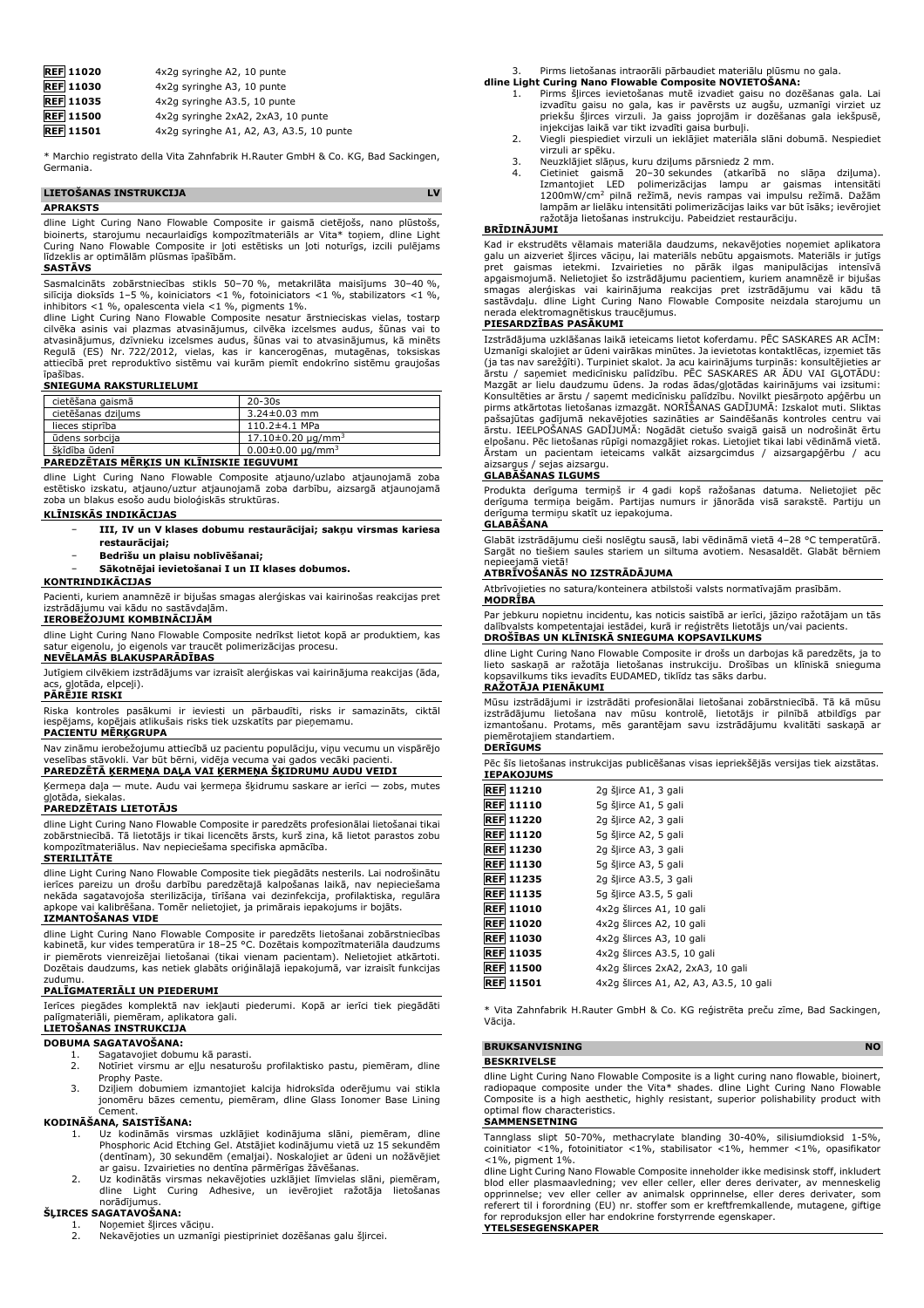| lys herding      | $20 - 30s$                         |
|------------------|------------------------------------|
| dybde av kur     | $3.24 \pm 0.03$ mm                 |
| fleksibel styrke | $110.2 \pm 4.1$ MPa                |
| vann sorpsjon    | $17.10\pm0.20 \mu q/mm^3$          |
| vannløselighet   | $0.00 \pm 0.00$ ug/mm <sup>3</sup> |

# **TILTENKTE FORMÅL OG KLINISKE FORDELER**

dline Light Curing Nano Flowable Composite gjenoppretter/forbedrer estetisk utseende av gjenopprettelig tann; gjenoppretter/opprettholder tannfunksjonen til gjenopprettelig tann; beskytter biologiske strukturer av gjenopprettelig tann og tilstøtende vev.

### **KLINISKE INDIKASJONER**

- − **For restaureringer av klasse III, IV og V hulrom; rotoverflate karies restaureringer;**
	- − **For tetting av groper og sprekker;**
	- − **For første plassering i klasse I og II hulrom.**

# **KONTRAINDIKASJONER**

Pasienter som tidligere har hatt alvorlige allergiske reaksjoner eller irritasjonsreaksjoner på produktet eller noen av innholdsstoffene.

#### **BEGRENSNINGER FOR KOMBINASJONER**

dline Light Curing Nano Flowable Composite skal ikke brukes sammen med produkter som inneholder eugenol, da eugenol kan forstyrre polymerisasjonsprosessen. **UØNSKEDE BIVIRKNINGER**

Hos utsatte personer kan produktet forårsake allergiske reaksjoner eller irritasjonsreaksjoner (hud, øye, slimhinne, luftveier).

#### **RESTRISIKOER**

Risikokontrolltiltak ble implementert og verifisert, risikoen reduseres mest mulig, den samlede restrisikoen anses å være akseptabel.

# **PASIENTMÅLGRUPPE**

Ingen restriksjoner kjent om pasientpopulasjon, alder og generelle helsetilstander. Det kan være barn, middelaldrende eller eldre pasienter.

#### **TILTENKT DEL AV KROPPEN ELLER TYPER VEV AV KROPPSVÆSKER**

En del av kroppen – munn. Vev eller kroppsvæsker kontaktet av enheten - tann,

# munnslimhinne, spytt. **TILTENKT BRUKER**

dline Light Curing Nano Flowable Composite er kun utviklet til profesjonell bruk innen tannpleie. Brukeren kan kun være lisensiert lege som har kunnskap om hvordan man bruker vanlige tannkompositter. Det er ikke behov for spesifikk utdannelse. **STERILITET**

dline Light Curing Nano Flowable Composite leveres ikke-sterilt. Det er ikke behov<br>for forberedende sterilisering, rengjøring eller desinfeksjon, forebyggende,<br>regelmessig vedlikehold eller kalibrering for å sikre at **BRUK MILJØ**

dline Light Curing Nano Flowable Composite er designet for å brukes på tannlegekontor der omgivelsestemperaturen er 18-25°C. Dispensert mengde kompositt er egnet for engangsbruk (kun for én pasient). Skal ikke brukes på nytt. Dispensert mengde som ikke oppbevars i originalpakningen kan føre til tap av funksjon.

### **FORBRUKSKOMPONENTER OG TILBEHØR**

Det følger ikke med tilbehør med apparatet. Cunsumables, for eksempel applikasjonstips, leveres med enheten. **BRUKSANVISNING**

## **KAVITET FORBEREDELSE:**

- 1. Forbered hulrommet som alltid.<br>2. Rengiør overflaten med oliefri pi
- 2. Rengjør overflaten med oljefri profylaksepasta, for eksempel dline Prophy Paste.
- 3. For dype hulrom bruk kalsiumhydroksidforing eller glassionomerbaseforingssement, for eksempel dline Glass Ionomer Base Lining Cement.

#### **ETSNING, BINDING:**

- 1. Påfør lag av etsning, for eksempel dline Phosphoric Acid Etching Gel på overflaten som skal etset. La etse på plass i 15 sekunder (dentin), 30 sekunder (emalje). Skyll med vann og tørk med luft. Unngå over tørking
- dentin. 2. Påfør et lag med lim, for eksempel dline Light Curing Adhesive umiddelbart på etset overflate, følg produsentens bruksanvisning.

# **Klargjøring av sprøyte:** 1. Fjern sprøytehetten.

- 
- 2. Fest dispenseringsspissen raskt og forsiktig til sprøyten.

- 3. Test strømmen av materialer fra spissen før bruk intraoralt.<br>**PLASSERING AV dline Light Curing Nano Flowable Composite:**<br>1. Før sprøyten bringes til munnen, må du fjerne luften fra<br>dispenseringsspissen. For å fjerne luf oppover, skyv sprøytestempelen forsiktig fremover. Hvis luften fortsatt inne i dispenseringsspissen, kan luftbobler fjernes på injeksjonstidspunktet.
	- 2. Delikat trykk på stempelet og påfør lag med materiale i hulrommet. Ikke tving stempel.
	-
	- 3. Ikke bruk lag som er mer enn 2 mm dype.<br>4. Lysherd i 20-30 sekunder (avhenger av lag dyp). Bruk LED-<br>polymerisasjonslampe med lysintensitet 1200 mW/cm<sup>2</sup> i full modus, ikke rampe- eller pulsmodus. Noen lamper med høyere intensitet kan kreve mindre polymeriseringstid, følg produsentens bruksanvisning. Fullfør gjenopprettingen.

#### **ADVARSLER**

Etter ønsket mengde materiale ekstrudert, fjern straks påføringsspissen og lukk sprøytehetten, slik at materialet ikke blir unlighted. Materialet er følsomt for lys. Unngå for lang manipuleringstid under intensiv belysning. Ikke bruk produktet til pasienter som tidligere har hatt alvorlige allergiske eller irritasjonsreaksjoner på produktet eller noen av innholdsstoffene. dline Light Curing Nano Flowable Composite ikke stråling og forårsaker ingen elektromagnetiske forstyrrelser.

#### **FORHOLDSREGLER**

Det anbefales å bruke cofferdam under påføring av produktet. VED KONTAKT MED ØYNE: Skyll forsiktig med vann i flere minutter. Fjern kontaktlinser, hvis de er til<br>stede og enkle å ta ut. Fortsett skyllingen. Hvis øyeirritasjonen vedvarer: Få<br>medisinsk rådgivning/oppmerksomhet. VED HUD ELLER SLIMHINN med rikelig med vann. Hvis hud/slimhinneirritasjon eller oppstår: Få medisinsk råd/hjelp. Ta av forurensede klær og vask før gjenbruk. VED SVELGING: Skyll munnen. Ring et giftsenter eller lege/lege hvis du føler deg uvel. VED INNÅNDING: Fjern personen til frisk luft og hold deg komfortabel med å puste.

Vask hendene grundig etter håndtering. Skal kun brukes i et godt ventilert område. Det anbefales å bruke vernehansker/verneklær/vernebriller/ansiktsbeskyttelse for lege og pasient.

# **HOLDBARHET**

Holdbarhet for dline Light Curing Nano Flowable Composite er 4 år fra produksjonsdato. Skal ikke brukes etter utløpsdatoen. Partinummeret skal oppgis i all korrespondanse. Se emballasje for batch- og utløpsdato.

### **OPPBEVARING**

Hold produktet tett lukket på et tørt, godt ventilert sted ved 4-28 °C. Beskyttes mot direkte sollys og varmekilder. Skal ikke fryses. Oppbevars utilgjengelig for barn! **BORTSKAFFELSE**

Kast innhold/beholder slik beskrevet i nasjonale forskriftskrav.

### **ÅRVÅKENHET**

Hvis det har skjedd en alvorlig hendelse i forbindelse med enhetsrapporten til produsenten og den kompetente myndigheten i medlemsstaten der brukeren og/eller .<br>nasienten er etablert

# **OPPSUMMERING AV SIKKERHET OG KLINISK YTELSE**

dline Light Curing Nano Flowable Composite er trygt og fungerer som det skal hvis det brukes i henhold til produsentens bruksanvisning. Oppsummering av sikkerhet og klinisk ytelse vil bli introdusert i EUDAMED så snart det vil starte arbeidet. **PRODUSENTENS ANSVAR**

Våre produkter er kun utviklet til profesjonell bruk innen tannpleie. Siden bruken av våre produkter er utenfor vår kontroll, er brukeren fullt ut ansvarlig for applikasjonen. Selvfølgelig garanterer vi kvaliteten på våre produkter i samsvar med de anvendte standarden

#### **GYLDIGHET**

Ved publisering av denne bruksanvisningen er alle tidligere versjoner erstattet.

| <b>EMBALLASJE</b> |                                         |
|-------------------|-----------------------------------------|
| <b>REF 11210</b>  | 2g sprøyte A1, 3 tips                   |
| <b>REF 11110</b>  | 5g sprøyte A1, 5 tips                   |
| <b>REF 11220</b>  | 2g sprøyte A2, 3 tips                   |
| <b>REF 11120</b>  | 5q sprøyte A2, 5 tips                   |
| <b>REF 11230</b>  | 2g sprøyte A3, 3 tips                   |
| <b>REF 11130</b>  | 5q sprøyte A3, 5 tips                   |
| <b>REF 11235</b>  | 2g sprøyte A3.5, 3 tips                 |
| <b>REF 11135</b>  | 5g sprøyte A3.5, 5 tips                 |
| <b>REF 11010</b>  | 4x2g sprøyter A1, 10 tips               |
| <b>REF 11020</b>  | 4x2g sprøyter A2, 10 tips               |
| <b>REF 11030</b>  | 4x2q sprøyter A3, 10 tips               |
| <b>REF 11035</b>  | 4x2g sprøyter A3.5, 10 tips             |
| <b>REF 11500</b>  | 4x2q sprøyter 2xA2, 2xA3, 10 tips       |
| <b>REF 11501</b>  | 4x2g sprøyter A1, A2, A3, A3.5, 10 tips |
|                   |                                         |

\* Registrert varemerke for Vita Zahnfabrik H.Rauter GmbH &Co. KG, Bad Sackingen, Tyskland.

# **INSTRUKCJA UŻYTKOWANIA PL**

# **OPIS**

dline Light Curing Nano Flowable Composite to światłoutwardzalny nano płynny, biopasywny, nieprzepuszczalny dla promieni rentgenowskich kompozyt z odcieniami Vita\*, dline Light Curing Nano Flowable Composite to wysoce estetyczny, wysoce odporny, doskonale polerowalny produkt o optymalnych właściwościach rozlewności. **KOMPOZYCJA**

Szkło dentystyczne szlifowane 50-70%, mieszanina metakrylanów 30-40%, dwutlenek krzemu 1-5%, koinicjator <1%, fotoinicjator <1%, stabilizator <1%,

inhibitor <1%, środek zmętniający <1%, pigment 1%. dline Light Curing Nano Flowable Composite nie zawiera substancji leczniczych, w tym pochodnych ludzkiej krwi lub osocza; tkanek lub komórek pochodzenia ludzkiego<br>lub ich pochodnych; tkanek lub komórek pochodzenia zwierzęcego lub ich<br>pochodnych, o których mowa w rozporządzeniu rakotwórczych, mutagenów, działających szkodliwie na rozrodczość lub mających właściwości zaburzające funkcjonowanie układu hormonalnego. **CHARAKTERYSTYKA WYDAJNOŚCI**

| <b>Swiatłoutwardzalny</b>          | $20 - 30s$                 |
|------------------------------------|----------------------------|
| Głebokość utwardzania              | $3.24 \pm 0.03$ mm         |
| Wytrzymałość na zginanie           | $110.2 \pm 4.1$ MPa        |
| Sorpcja wody                       | $17.10\pm0.20 \mu q/mm^3$  |
| Rozpuszczalność w wodzie           | $0.00 \pm 0.00 \mu q/mm^3$ |
| PRZEZNACZENIE I KORZYŚCI KLINICZNE |                            |

dline Light Curing Nano Flowable Composite przywraca/poprawia estetyczny wygląd odbudowywanego zęba; przywraca/utrzymuje funkcje zębowe odbudowywanego zęba; chroni struktury biologiczne odbudowywanego zęba i przyległych tkanek.

# **WSKAZANIA KLINICZNE**

- − **Do wypełnień ubytków klasy III, IV i V; uzupełnienia próchnicowe powierzchni korzeni;**
	- − **Do uszczelniania wżerów i szczelin;**
- − **Do wstępnego umieszczenia w ubytkach klasy I i II.**

#### **PRZECIWWSKAZANIA**

Pacjenci, u których w przeszłości występowały ciężkie reakcje alergiczne lub podrażnienia na produkt lub którykolwiek ze składników.

# **OGRANICZENIA DOTYCZĄCE ŁĄCZENIA**

dline Light Curing Nano Flowable Composite nie należy stosować z produktami zawierającymi eugenol, ponieważ eugenol może zakłócać proces polimeryzacji. **NIEPOŻĄDANE SKUTKI UBOCZNE**

U osób podatnych produkt może wywoływać reakcje alergiczne lub podrażnienia (skóra, oczy, błony śluzowe, drogi oddechowe). **RYZYKO RESZTKOWE**

Wdrożono i zweryfikowano środki kontroli ryzyka, ryzyko jest ograniczone w jak największym stopniu, całkowite ryzyko szczątkowe ocenia się jako akceptowalne.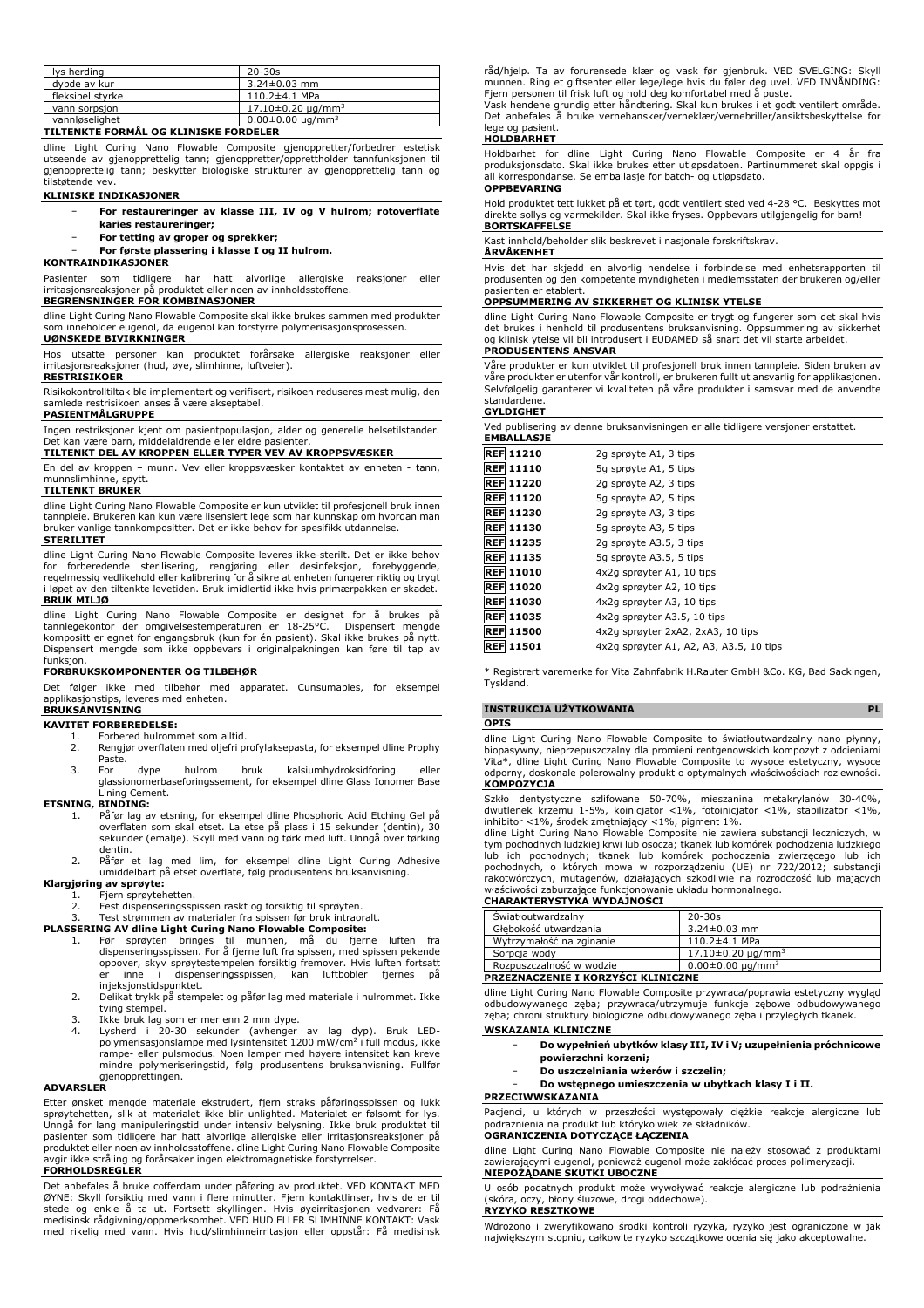#### **GRUPA DOCELOWA PACJENTÓW**

Brak znanych ograniczeń dotyczących populacji pacjentów, ich wieku i ogólnego stanu zdrowia. Mogą to być dzieci, pacjent w średnim lub podeszłym wieku. **PRZEZNACZONA CZĘŚĆ CIAŁA LUB RODZAJE TKANEK PŁYNÓW USTROJOWYCH**

Część ciała - usta. Tkanki lub płyny ustrojowe, z którymi styka się urządzenie - ząb, śluzówka jamy ustnej, ślina.

#### **DOCELOWY UŻYTKOWNIK**

dline Light Curing Nano Flowable Composite przeznaczony wyłącznie do użytku profesjonalnego w stomatologii. Licencjonowany tylko dla lekarza, który ma wiedzę, jak używać popularnych kompozytów dentystycznych. Nie ma potrzeby specjalnego szkolenia.

#### **STERYLNOŚĆ**

dline Light Curing Nano Flowable Composite dostarczany jest w stanie niesterylnym. Nie ma potrzeby jakiejkolwiek wstępnej sterylizacji, czyszczenia lub dezynfekcji, profilaktycznej, regularnej konserwacji lub kalibracji, aby zapewnić prawidłowe i bezpieczne działanie urządzenia w całym przewidzianym okresie użytkowania. Nie używaj jednak urządzenia, jeśli opakowanie bezpośrednie jest uszkodzone.

#### **MIEJSCE UŻYCIA**

dline Light Curing Nano Flowable Composite przeznaczony do użytku w gabinecie stomatologicznym, w którym panuje temperatura otoczenia 18-25°C. Dozowana ilość kompozytu nadaje się do jednorazowego użytku (tylko dla jednego pacjenta). Nie używać ponownie. Dozowana ilość przechowywana nie w oryginalnym opakowaniu może prowadzić do utraty funkcjonalności.

### **MATERIAŁY EKSPLOATACYJNE I AKCESORIA**

Z urządzeniem nie są dostarczane żadne akcesoria. Wraz z produktem dostarczane są materiały eksploatacyjne, takie jak końcówki aplikacyjne.

#### **INSTRUKCJA UŻYTKOWANIA PRZYGOTOWANIE UBYTKU:**

- 1. Przygotować ubytek jak zawsze.<br>2. Oczyścić powierzchnie bezolejo 2. Oczyścić powierzchnię bezolejową pastą profilaktyczną, taką jak dline Prophy Paste.
- 3. W przypadku głębokich ubytków należy użyć podkładu z wodorotlenku wapnia lub cementu glasjonomerowego na podkład, np. dline Glass Ionomer Base Lining Cement.

#### **WYTRAWIANIE, KLEJENIE:**

- 1. Nałożyć warstwę wytrawiania, takiego jak dline Phosphoric Acid Etching Gel na wytrawioną powierzchnię. Pozostawić wytrawienie na miejscu na<br>15 sekund (zębina), 30 sekund (szkliwo). Spłukać wodą i osuszyć<br>powietrzem. Unikać przesuszenia zębiny.<br>2. Natychmiast nałożyć warstwę kleju, np. dline L
- producenta.

# **PRZYGOTOWANIE STRZYKAWKI:**

1. Zdjąć nasadkę ze strzykawki.<br>2. Szybko i ostrożnie przymocov

- 2. Szybko i ostrożnie przymocować końcówkę dozującą do strzykawki. 3. Przetestować wypływ materiałów z końcówki przed użyciem
- 

# wewnątrzustnym. **UMIEJSCOWIENIE dline Light Curing Nano Flowable Composite:**

- 1. Przed włożeniem strzykawki do ust, usunąć powietrze z końcówki<br>dozującej. Aby usunąć powietrze z końcówki, końcówką skierowaną do<br>góry, delikatnie popchnąć do przodu tłok strzykawki. Jeśli powietrze nadal znajduje się wewnątrz końcówki dozującej, powietrze pęcherzyki mogą zostać usunięte w momencie wstrzyknięcia.
- 2. Delikatnie nacisnąć tłok i nałożyć warstwę materiału do ubytku. Nie
- wciskać tłoka na siłę. 3. Nie nakładać warstw głębszych niż 2 mm.
- 4. Utwardzać światłem przez 20-30 sekund (w zależności od głębokości warstwy). Używać lampy polimeryzacyjnej LED o natężeniu światła 1200 mW/cm<sup>2</sup> w trybie pełnym, a nie w trybie rampy lub pulsacji. Niektóre<br>lampy o większej intensywności mogą wymagać krótszego czasu<br>polimeryzacji, należy postępować zgodnie z instrukcją użytkowania<br>producenta. Zakończyć odbu

#### **OSTRZEŻENIA**

Po wytłoczeniu żądanej ilości materiału natychmiast zdjąć końcówkę aplikacyjną i zamknąć nasadkę strzykawki, aby materiał nie był narażony na naświetlenie. Materiał jest wrażliwy na światło. Unikać zbyt długiego czasu manipulacji przy intensywnym<br>oświetleniu. Nie należy stosować produktu u pacjentów, u których w przeszłości<br>występowały ciężkie reakcje alergiczne lub podrażnienia na pr ze składników. dline Light Curing Nano Flowable Composite nie emituje promieniowania i nie powoduje żadnych zakłóceń elektromagnetycznych. **ŚRODKI OSTROŻNOŚCI**

Podczas aplikacji produktu zaleca się stosowanie koferdamu. W PRZYPADKU DOSTANIA SIĘ PRODUKTU DO OCZU: Ostrożnie płukać wodą przez kilka minut. Zdjąć soczewki kontaktowe, jeśli są obecne. Kontynuować płukanie. Jeśli podrażnienie oczu<br>utrzymuje się: Zasiegnąć porady/zgłosić się pod opiekę lekarza. W PRZYPADKU<br>KONTAKTU ZE SKÓRĄ LUB BŁONĄ ŚLUZOWĄ: Umyć dużą ilością wody. J wyprowadzić osobę na świeże powietrze i zapewnić swobodne oddychanie.

Dokładnie umyć ręce po użyciu. Stosować tylko w dobrze wentylowanych pomieszczeniach. Zaleca się noszenie rękawic ochronnych/odzieży ochronnej/ochrony oczu/ochrony twarzy dla lekarza i pacjenta.

## **OKRES TRWAŁOŚCI**

Okres trwałości produktu wynosi 4 lata od daty produkcji. Nie używać po upływie terminu ważności. W całej korespondencji należy podawać numer partii. Data serii i data ważności znajduje się na opakowaniu.

#### **PRZECHOWYWANIE**

Przechowywać produkt szczelnie zamknięty w suchym, dobrze wentylowanym miejscu w temperaturze 4-28°C. Chronić przed bezpośrednim działaniem promieni słonecznych i źródeł ciepła. Nie zamrażać. Trzymać z dala od dzieci!

# **UTYLIZACJA**

Zawartość/pojemnik usuwać do zgodnie z krajowymi wymogami prawnymi. **CZUJNOŚĆ**

Jeżeli jakikolwiek poważny incydent, który miał miejsce w związku z urządzeniem, zgłaszany jest producentowi i właściwemu organowi państwa członkowskiego, w którym użytkownik i/lub pacjent ma siedzibę.

#### **PODSUMOWANIE BEZPIECZEŃSTWA I WYNIKÓW KLINICZNYCH**

dline Light Curing Nano Flowable Composite jest bezpieczny i działa zgodnie z przeznaczeniem, jeśli jest używany zgodnie z instrukcją użytkowania producenta. Podsumowanie bezpieczeństwa i wyników klinicznych zostanie wprowadzone do EUDAMED, gdy tylko zacznie działać.

# **ODPOWIEDZIALNOŚĆ PRODUCENTA**

Nasze produkty zostały stworzone z myślą o profesjonalnym zastosowaniu w stomatologii. Ponieważ zastosowanie naszych produktów jest poza naszą kontrolą, użytkownik jest w pełni odpowiedzialny za aplikację. Oczywiście gwarantujemy jakość naszych produktów zgodną z obowiązującymi normami. **WAŻNOŚĆ**

Wraz z opublikowaniem niniejszej instrukcji użytkowania wszystkie poprzednie wersje tracą ważność. **OPAKOWANIE**

| <b>REF 11210</b> | Strzykawka 2g A1, 3 końcówki                  |
|------------------|-----------------------------------------------|
| <b>REF 11110</b> | Strzykawka 5g A1, 5 końcówki                  |
| <b>REF 11220</b> | Strzykawka 2g A2, 3 końcówki                  |
| <b>REF 11120</b> | Strzykawka 5g A2, 5 końcówki                  |
| <b>REF 11230</b> | Strzykawka 2g A3, 3 końcówki                  |
| <b>REF 11130</b> | Strzykawka 5g A3, 5 końcówki                  |
| <b>REF 11235</b> | Strzykawka 2g A3.5, 3 końcówki                |
| <b>REF 11135</b> | Strzykawka 5g A3.5, 5 końcówki                |
| <b>REF 11010</b> | Strzykawki 4x2q A1, 10 końcówki               |
| <b>REF 11020</b> | Strzykawki 4x2q A2, 10 końcówki               |
| <b>REF 11030</b> | Strzykawki 4x2q A3, 10 końcówki               |
| <b>REF 11035</b> | Strzykawki 4x2q A3.5, 10 końcówki             |
| <b>REF 11500</b> | Strzykawki 4x2q 2xA2, 2xA3, 10 końcówki       |
| <b>REF 11501</b> | Strzykawki 4x2q A1, A2, A3, A3.5, 10 końcówki |

Zarejestrowany znak towarowy Vita Zahnfabrik H.Rauter GmbH & Co. KG, Bad Sackingen, Niemcy.

### **INSTRUÇÕES DE USO PT**

#### **DESCRIÇÃO**

dline Light Curing Nano Flowable Composite é um compósito fotopolimerizável nanofluente, bioinerte, radiopaco sob as cores Vita\*, dline Light Curing Nano Flowable Composite é um produto de alta estética, alta resistência e polibilidade superior com características de fluxo ideais.

#### **COMPOSIÇÃO**

Vidro odontológico triturado 50-70%, mistura de metacrilato 30-40%, dióxido de silício 1-5%, co-iniciador <1%, fotoiniciador <1%, estabilizador <1%, inibidor <1%, opacificante <1%, pigmento 1%.

dline Light Curing Nano Flowable Composite não contém substâncias médicas,<br>incluindo sangue humano ou derivados de plasma; tecidos ou células, ou seus<br>derivados, de origem humana; tecidos ou células de origem animal, ou se cancerígenas, mutagénicas, tóxicas para a reprodução ou com propriedades de desregulação endócrina.

#### **CARACTERÍSTICAS DE PERFORMANCE**

| fotopolimerizável                            | $20 - 30s$                 |
|----------------------------------------------|----------------------------|
| profundidade de cura                         | $3.24 \pm 0.03$ mm         |
| resistência à flexão                         | $110.2 \pm 4.1$ MPa        |
| sorção de água                               | $17.10\pm0.20 \mu q/mm^3$  |
| solubilidade em água                         | $0.00 \pm 0.00 \mu q/mm^3$ |
| EINAI IDADE BRETENDIDA E RENEEÍCIOS CLÍNICOS |                            |

#### **FINALIDADE PRETENDIDA E BENEFÍCIOS CLÍNICOS**

dline Light Curing Nano Flowable Composite restaura/melhora a aparência estética do dente restaurável; restaura/mantém a função dentária do dente restaurável; protege as estruturas biológicas do dente restaurável e dos tecidos adjacentes.

# **INDICAÇÕES CLÍNICAS**

- − **Para restaurações de cavidades classe III, IV e V; restaurações de cárie da superfície radicular;**
- − **Para selar fossas e fissuras;**
- − **Para colocação inicial em cavidades de classe I e II.**

## **CONTRA-INDICAÇÕES**

Pacientes com histórico de reações alérgicas graves ou irritação ao produto ou a qualquer um dos ingredientes.

### **RESTRIÇÕES A COMBINAÇÕES**

dline Light Curing Nano Flowable Composite não deve ser usado com produtos que contenham eugenol, já que o eugenol pode prejudicar o processo de polimerização. **EFEITOS COLATERAIS INDESEJÁVEIS**

Em indivíduos que sejam suscetíveis, dline Light Curing Nano Flowable Composite pode causar reações alérgicas ou de irritação (pele, olhos, mucosa, trato respiratório).

#### **RISCOS RESIDUAIS**

Foram implementadas e verificadas medidas de controlo de risco, o risco foi reduzido tanto quanto possível, o risco residual geral é considerado aceitável. **GRUPO-ALVO DE PACIENTES**

Não há restrições conhecidas em relação à população de pacientes, a sua idade e condições gerais de saúde. Pode destinar-se a crianças, pacientes de meia-idade ou idosos

#### **PARTE PRETENDIDA DO CORPO OU TIPOS DE TECIDOS DE FLUIDOS CORPORAIS**

Parte do corpo - boca. Tecidos ou fluidos corporais em contacto com o dispositivo dente, mucosa bucal, saliva.

#### **UTILIZADOR PRETENDIDO**

dline Light Curing Nano Flowable Composite desenvolvido exclusivamente para o uso profissional em odontologia. O seu utilizador deve ser um médico licenciado que tenha conhecimentos sobre como usar compósitos odontológicas comuns. Não há necessidade de formação específica.

#### **ESTERILIDADE**

dline Light Curing Nano Flowable Composite é entregue não esterilizado. Não há necessidade de qualquer esterilização preparatória, limpeza ou desinfecção,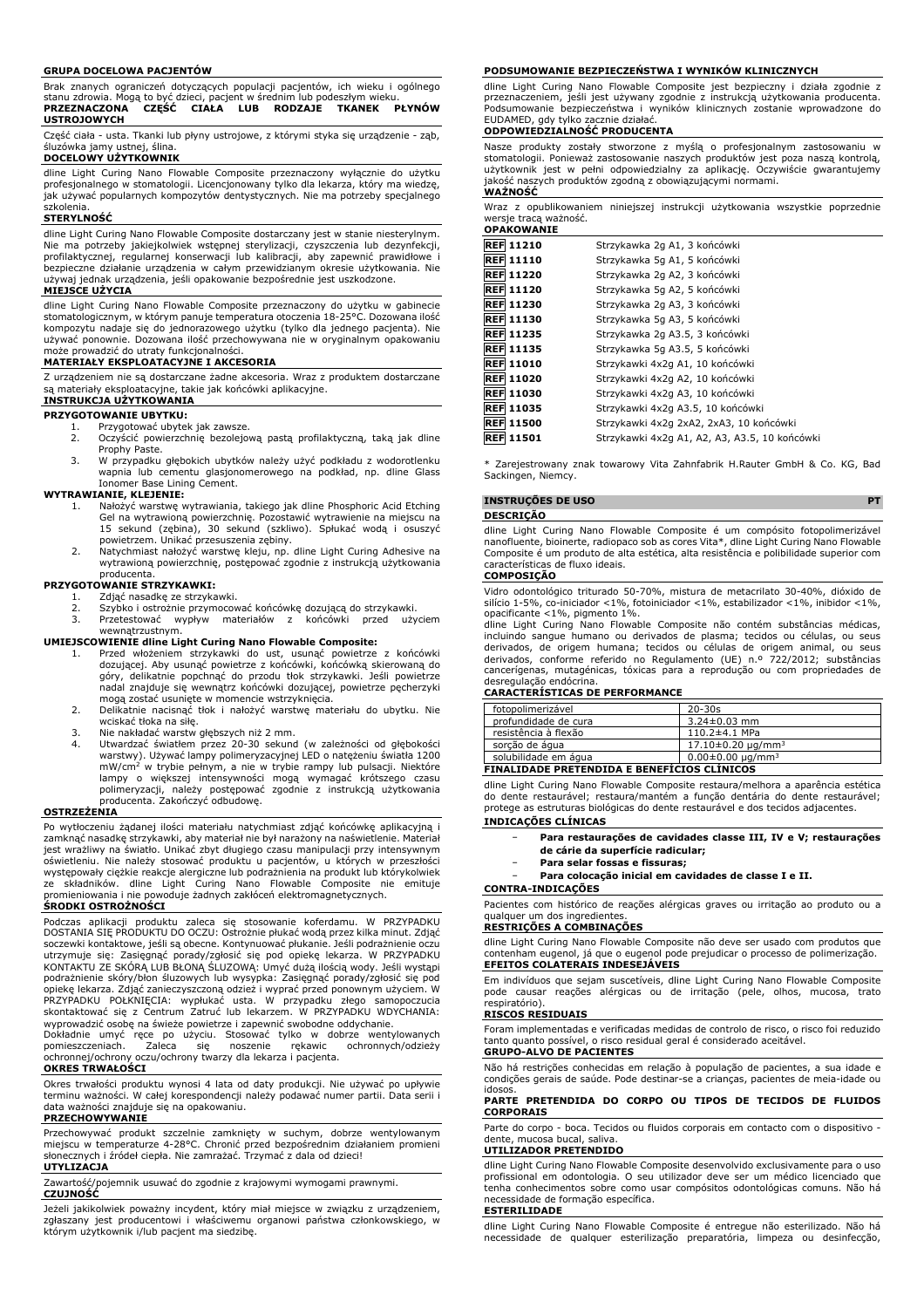manutenção preventiva regular ou calibração para garantir que o dispositivo opere de forma adequada e segura durante a sua vida útil prevista. No entanto, não use se a embalagem principal estiver danificada.

#### **AMBIENTE DE USO**

dline Light Curing Nano Flowable Composite foi desenvolvido para ser usado em consultório odontológico onde a temperatura ambiente é de 18-25 ° C. A quantidade dispensada de compósito é adequada para uso único (apenas para um paciente). Não reutilize. Quantidade dispensada mantida fora da embalagem original pode levar à perda de função.

# **COMPONENTES CONSUMÍVEIS E ACESSÓRIOS**

Não é fornecido nenhum acessório com o dispositivo. São fornecidos consumíveis com o dispositivo, como pontas de aplicação. **INSTRUÇÕES DE USO**

# **PREPARAÇÃO DE CAVIDADE:**

- 1. Prepare a cavidade normalmente.<br>2. Limpe a superfície com pasta de Limpe a superfície com pasta de profilaxia sem óleo, como dline Prophy Paste.
- 3. Para cavidades profundas, use liner de hidróxido de cálcio ou cimento de liner de base de ionómero de vidro, como dline Glass Ionomer Base Lining Cement.

#### **CORROSÃO, COLAGEM:**

- 1. Aplique uma camada de condicionamento ácido, como dline Phosphoric<br>Acid Etching Gel na superfície a ser condicionamento ácido no local durante 15 segundos (dentina), 30<br>segundos (esmalte). Enxágue com água e seque com a demais a dentina.
- 2. Aplique uma camada de adesivo, como dline Light Curing Adhesive imediatamente na superfície atacada, siga as instruções do fabricante para o seu uso.

# **PREPARAÇÃO DE SERINGA:**

- 1. Remova a tampa da seringa.<br>2. Prenda pronta e cuidadosam
- 2. Prenda pronta e cuidadosamente a ponta de distribuição à seringa. 3. Teste o fluxo de materiais da ponta antes de usar por via intraoral.

# **COLOCAÇÃO DE dline Light Curing Nano Flowable Composite:**

- 1. Antes de levar a seringa à boca, remova o ar da ponta de distribuição. Para remover o ar da ponta, com a ponta apontando para cima, empurre suavemente o êmbolo da seringa. Se ainda restar ar dentro da ponta de distribuição, as bolhas de ar podem ser removidas no momento da
- injeção. 2. Empurre delicadamente o êmbolo e aplique uma camada de material na cavidade. Não force o êmbolo.
- 3. Não aplique camadas com mais de 2 mm de profundidade.
- 4. Fotopolimerize por 20-30 segundos (depende da profundidade da camada). Use lâmpada LED de polimerização com intensidade de luz 1200mW/cm<sup>2</sup> em modo completo, não em modo de rampa ou pulso. Algumas lâmpadas com maior intensidade podem exigir menos tempo de polimerização, siga as instruções do fabricante para o seu uso. Conclua a restauração.

# **AVISOS**

Após a extrusão da quantidade desejada de material, remova imediatamente a ponta de aplicação e feche a tampa da seringa, para que o material não fique desiluminado. O material é sensível à luz. Evite o tempo de manipulação muito longo debaixo iluminação intensa. Não use o produto com pacientes com histórico de reações alérgicas graves ou irritação ao produto ou a qualquer um dos ingredientes. dline Light Curing Nano Flowable Composite não emite radiação e não causa interferências eletromagnéticas.

#### **PRECAUÇÕES**

Recomenda-se o uso de uma ensecadeira durante a aplicação do produto. SE ENTRAR EM CONTACTO COM OS OLHOS: enxague cuidadosamente com água durante vários minutos. Remova as lentes de contacto, se presentes e fáceis de retirar. Continue a enxaguar. Se a irritação nos olhos persistir: Procure orientação/atenção médica. SE ENTRAR EM CONTACTO COM A PELE OU MUCOSA: lavar abundantemente com água. Se ocorrer irritação da pele/mucosa ou erupção: consulte um médico. Tire a roupa contaminada e lave-a antes de a reutilizar. EM CASO DE INGESTÃO: Enxaguar a boca. Ligue para um centro de intoxicação ou médico/médico se não se sentir bem. SE INALADO: Remova a pessoa para o ar fresco e mantenha-a confortável para respirar. Lave bem as mãos após manusear. Use apenas numa área bem ventilada. Recomenda-se o uso de luvas de proteção/roupas de proteção/proteção ocular/proteção facial para médico e paciente.

## **VALIDADE**

O prazo de validade do produto é de 4 anos a partir da data de fabrico. Não use após a data de validade. O número do lote deve ser citado em toda a correspondência. Verifique a embalagem para ver o lote e data de validade.

# **ARMAZENAMENTO**

Manter o produto bem fechado em local seco e bem ventilado a 4-28 °C. Proteja da luz solar direta e de fontes de calor. Não congele. Mantenha fora do alcance das crianças!

# **ELIMINAÇÃO**

Descarte o conteúdo/recipiente conforme exigido pelos requisitos regulamentares nacionais.

#### **VIGILÂNCIA**

Se qualquer incidente grave ocorrer em relação ao dispositivo, informe o fabricante e a autoridade competente do Estado-Membro em que o utilizador e/ou paciente está estabelecido.

#### **RESUMO DE SEGURANÇA E DESEMPENHO CLÍNICO**

dline Light Curing Nano Flowable Composite é seguro e tem o desempenho esperado se for usado de acordo com as instruções de uso do fabricante. O resumo de segurança e desempenho clínico será introduzido no EUDAMED assim que começar a funcionar.

#### **RESPONSABILIDADE DO FABRICANTE**

Os nossos produtos foram desenvolvidos para uso profissional em odontologia. Como a aplicação dos nossos produtos está além do nosso controlo, o utilizador é totalmente responsável pela aplicação. Garantimos, naturalmente, a qualidade dos nossos produtos de acordo com as normas aplicadas.

## **VALIDADE**

Após a publicação destas instruções de uso, todas as versões anteriores são substituídas. **EMBALAGEM**

| <b>REF 11110</b> | 5q seringa A1, 5 pontas                   |
|------------------|-------------------------------------------|
| <b>REF 11220</b> | 2q seringa A2, 3 pontas                   |
| <b>REF 11120</b> | 5q seringa A2, 5 pontas                   |
| <b>REF 11230</b> | 2q seringa A3, 3 pontas                   |
| <b>REF 11130</b> | 5q seringa A3, 5 pontas                   |
| <b>REF 11235</b> | 2g seringa A3.5, 3 pontas                 |
| <b>REF 11135</b> | 5q seringa A3.5, 5 pontas                 |
| <b>REF 11010</b> | 4x2g seringas A1, 10 pontas               |
| <b>REF 11020</b> | 4x2q seringas A2, 10 pontas               |
| <b>REF 11030</b> | 4x2q seringas A3, 10 pontas               |
| <b>REF 11035</b> | 4x2q seringas A3.5, 10 pontas             |
| <b>REF 11500</b> | 4x2q seringas 2xA2, 2xA3, 10 pontas       |
| <b>REF 11501</b> | 4x2g seringas A1, A2, A3, A3.5, 10 pontas |

\* Marca registrada da Vita Zahnfabrik H.Rauter GmbH & Co. KG, Bad Sackingen, Alemanha.

# **INSTRUCȚIUNI DE UTILIZARE RO**

#### **DESCRIERE**

dline Light Curing Nano Flowable Composite este un compozit fotopolimerizant nanofluid, bioinert, radioopac sub nuanțele Vita\*, dline Light Curing Nano Flowable Composite este un produs estetic, rezistent, superior, cu capacitate de lustruire și caracteristici fluide optime.

#### **COMPOZIȚIE**

Sticlă dentară mărunțită 50-70%, amestec de metacrilat 30-40%, dioxid de silicon 1-5%, coinițiator <1%, fotoinițiator <1%, stabilizator <1%, inhibitor <1%, opacifiant  $<$ 1%, pigment 1%.

dline Light Curing Nano Flowable Composite nu conține substanțe medicinale, inclusiv sânge uman sau derivate din plasmă; țesuturi sau celule de origine umană sau derivatele lor; țesuturi sau celule de origine animală sau derivatele lor, conform Reglementării (UE) Nr. 722/2012; substanțe cancerigene, mutagene, toxice pentru reproducere sau cu proprietăți destructive pentru sistemul endocrin. **CARACTERISTICI DE PERFORMANȚĂ**

| fotopolimerizare                         | $20 - 30s$                 |
|------------------------------------------|----------------------------|
| adâncimea polimerizării                  | $3.24 \pm 0.03$ mm         |
| rezistentă la flexiune                   | $110.2 \pm 4.1$ MPa        |
| absoarbe apa                             | $17.10\pm0.20 \mu q/mm^3$  |
| solubil în apă                           | $0.00 \pm 0.00 \mu q/mm^3$ |
| UTILIZARE DESTINATĂ SI BENEFICII CLINICE |                            |

dline Light Curing Nano Flowable Composite reface/îmbunătățește aspectul estetic al dintelui recuperabil; reface/menține funcția dentară a dintelui recuperabil; protejează structurile biologice ale dintelui recuperabil și ale țesuturilor adiacente.

#### **INDICAȚII CLINICE**

- − **Pentru restaurări ale cariilor de clasa III, IV și V; restaurări ale cariilor de la suprafața rădăcinii;**
	- − **Pentru sigilarea foselor și fisurilor;**
- − **Pentru plasarea inițială în cariile de clasă I și II.**

#### **CONTRAINDICAȚII**

Pacienți cu un istoric de alergii severe sau reacții de iritație la produs sau la unul din ingredientele sale

# **REACȚII LA COMBINAȚII**

dline Light Curing Nano Flowable Composite nu trebuie folosit cu produse ce conțin eugenol, deoarece eugenolul ar putea afecta procesul de polimerizare.

### **EFECTE ADVERSE NEPLĂCUTE**

Produsul ar putea cauza reacții alergice sau de iritație (piele, ochi, mucoasă, tract respirator) indivizilor susceptibili. **RISCURI REZIDUALE**

Au fost implementate și verificate măsuri de control al riscului pentru a-l reduce cât mai mult posibil; riscul rezidual general este considerat ca fiind unul acceptabil. **GRUPUL DE PACIENȚI-ȚINTĂ**

Nu există restricții cu privire la populația de pacienți, vârstă și stare de sănătate<br>generală. Aceștia pot fi copii, adulți de vârstă mijlocie sau persoane în vârstă.<br>**PARTEA CORPULUI SAU TIPURI DE TES CORESPUNZĂTOARE**

Părți ale corpului – cavitatea bucală. Țesuturi sau fluide care intră în contact cu dispozitivul – dinte, mucoasa bucală, salivă.

# **UTILIZATOR DESTINAT**

dline Light Curing Nano Flowable Composite este destinat exclusiv utilizării stomatologice profesionale. Utilizatorii săi pot fi medici care au dobândit cunoștința necesară utilizării compoziților dentare. Nu este nevoie de un instructaj specific. **STERILITATE**

dline Light Curing Nano Flowable Composite este livrat nesteril. Nu este nevoie de nicio sterilizare preparatoare, curățare sau dezinfecție, mentenanță preventivă, regulată sau calibrare pentru ca acest dispozitiv să fie utilizat în siguranță pe parcursul duratei sale de viață. Cu toate acestea, a nu se utiliza dacă pachetul este

# deteriorat. **MEDIU DE UTILIZARE**

dline Light Curing Nano Flowable Composite este destinat folosirii în cabinetele dentare unde temperatura ambientală este cuprinsă între 18 și 25 °C. Cantitatea eliberată de compozit este suficientă pentru o singură utilizare (la un singur pacient). A nu se refolosi acestea. Cantitatea eliberată păstrată altundeva decât în pachetul original își poate pierde proprietățile de funcționare.

# **COMPONENTE ȘI ACCESORII CONSUMABILE**

Nu sunt furnizate accesorii cu dispozitivul. Consumabilele, cum ar fi vârfurile pentru aplicare, sunt furnizate cu dispozitivul. **INSTRUCȚIUNI DE UTILIZARE**

# **PREGĂTIREA CARIEI:**

1. Pregătiți caria, ca de obicei.<br>2. Curătati cu o pastă profilact

- 
- 2. Curățați cu o pastă profilactică fără ulei, cum ar fi dline Prophy Paste. 3. Pentru cariile profunde, folosiți un liner cu hidroxid de calciu sau un ciment glasionomer pentru obturații de bază, cum ar fi dline Glass Ionomer Base Lining Cement.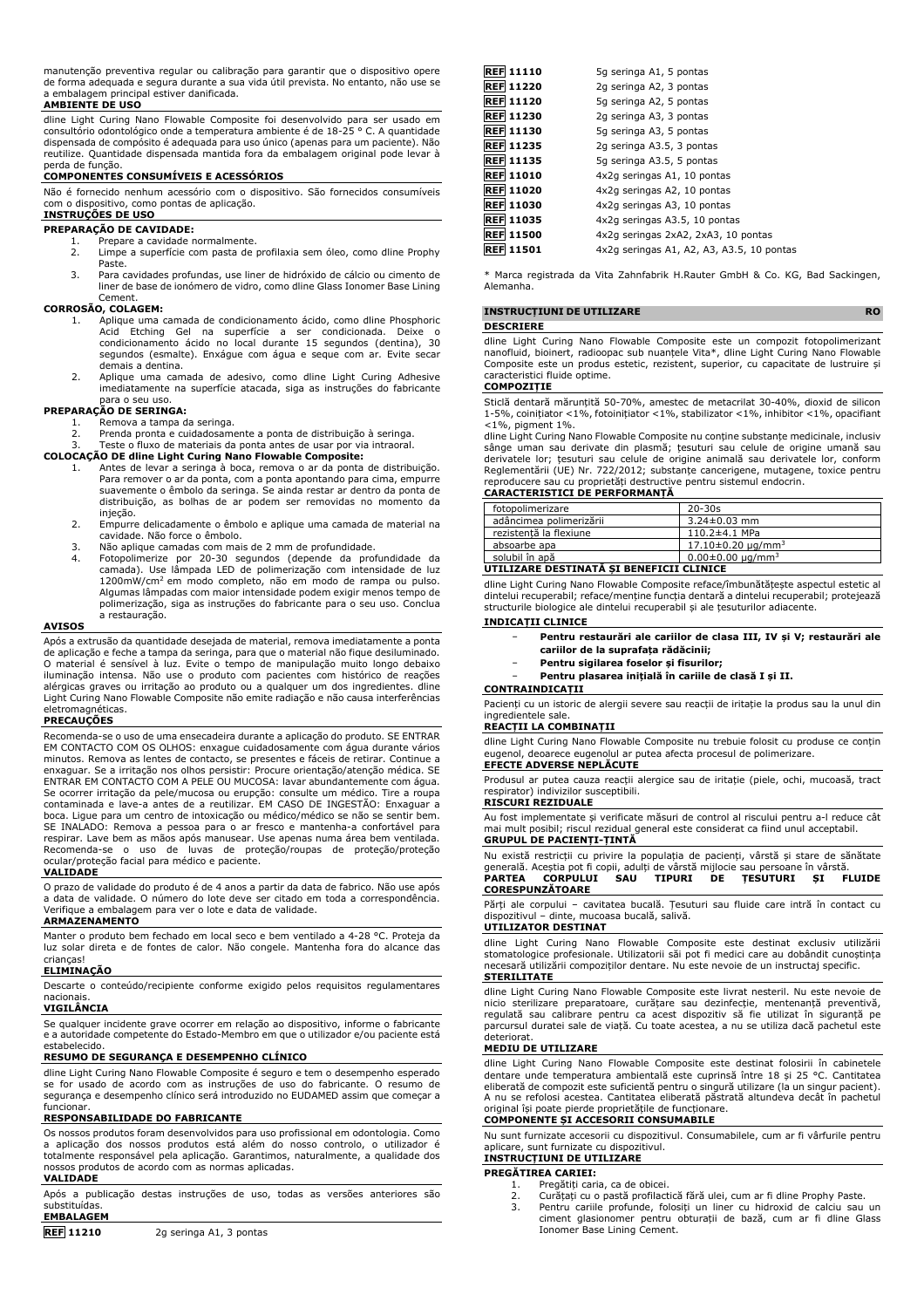#### **DEMINERALIZARE, ADEZIUNE:**

- 1. Aplicați un strat de demineralizant, cum ar fi dline Phosphoric Acid Etching Gel, pe suprafața care urmează a fi gravată. Lăsați substanța să acționeze timp de 15 secunde (dentină), 30 de secunde (smalț). Clătiți
- cu apă și uscați cu aer. Evitați uscarea în exces a dentinei. 2. Aplicați un strat de adeziv, cu ar fi dline Light Curing Adhesive, imediat pe suprafața demineralizată, urmând instrucțiunile producătorului.

#### **PREGĂTIREA SERINGII:**

- 4. Scoateți capacul seringii.<br>5. Prompt, cu atentie, atasa
- 
- 5. Prompt, cu atenție, atașați seringii vârful pentru dozare. 6. Testați fluiditatea materialului din vârf înainte de a folosi intraoral.

# **PLASAREA dline Light Curing Nano Flowable Composite:**

- 1. Înainte de a duce seringa în dreptul gurii, scoateți aerul din vârful de dozare. Pentru a face acest lucru, cu vârful îndreptat către tavan, împingeți ușor pistonul seringii. Dacă este aer în vârf, acestea vor fi eliminate până în momentul injecției.
- 2. Apăsați ușor pistonul și aplicați un strat de material în cavitate. Nu forțați pistonul.
- 3. Nu aplicați straturi mai adânci de 2mm.
- 4. Fotopolimerizați timp de 20-30 de secunde (în funcție de adâncimea stratului). Folosiți polimerizarea cu lampa LED la o intensitate a luminii de 1200mW/cm<sup>2</sup>. Unele lămpi cu intensitate mai mare pot necesita mai puțin timp de polimerizare – urmați instrucțiunile de utilizare ale producătorului. Finisați restaurarea.

#### **AVERTISMENTE**

După ce se eliberează cantitatea dorită de material, închideți imediat seringa, pentru<br>ca materialul să nu fie afectat de lumină. Materialul este sensibil la lumină. Evitați<br>manipularea îndelungata sub lumină intensă. A nu de alergii severe sau reacții cu iritație la produs sau la orice din ingredientele sale. dline Light Curing Nano Flowable Composite nu emite radiații și nu cauzează interferențe electromagnetice.

#### **PRECAUȚII**

Este recomandată folosirea digii dentare în timpul aplicării produsului. LA CONTACTUL CU OCHII: Clătiți atent cu apă timp de câteva minute. Inlăturați lentilele de contact<br>dacă sunt prezente. Continuați clătirea. Dacă iritația ochilor persistă, consultați<br>medicul. LA CONTACTUL CU PIELEA SAU MUCOASA: o iritație sau urticarie a pielii sau mucoasei, consultați medicul. Îndepărtați îmbrăcămintea contaminată și spălați-o înainte de a o refolosi. LA ÎNGHIȚIRE: Clătiți gura. Dacă vă simțiți rău, consultați medicul. LA INHALARE: Ieșiți la aer curat, unde puteți respira confortabil. Spălați-vă bine mâinile după folosire. Folosiți doar într-o zonă bine aerisită. Este recomandată folosirea echipamentului de protecție pentru mâini, corp, ochi și față, atât pentru medic cât și pentru pacient.

# **DURATĂ DE VIAȚĂ**

Durata de viață a produsului este de 4 ani de la data fabricării. A nu se folosi după data expirării. Numărul lotului trebuie menționat în orice corespondență. Vedeți pe lotul și data expirării.

## **DEPOZITARE**

Țineți produsul etanș într-un loc uscat, bine aerisit, la 4-28 °C. A se proteja de lumina directă a soarelui și de surse de căldură. A nu se lăsa la îndemâna copiilor! **DEBARASARE**

Aruncați conținutul/recipientul conform reglementărilor naționale.

#### **VIGILENȚĂ**

Dacă a avut loc orice incident serios legat de dispozitiv, raportați-l la autoritatea competentă din Statul Membru în care este stabilit utilizatorul și/sau brevetul. **REZUMAT SIGURANȚĂ ȘI PERFORMANȚĂ CLINICĂ**

dline Light Curing Nano Flowable Composite este sigur și se comportă conform utilizării destinate atunci când se folosește conform instrucțiunilor producătorului. Sumarul siguranței și al performanței clinice vor fi introduse în EUDAMED imediat după începerea utilizării.

## **RESPONSABILITATEA PRODUCĂTORULUI**

Produsele noastre au fost dezvoltate exclusiv în scopul utilizării stomatologice profesionale. Având în vedere că nu putem controla modul de aplicare a produselor noastre, utilizatorul este pe deplin responsabil de acesta. Desigur, garantăm calitatea produselor noastre, raportată la standardele în vigoare.

#### **VALABILITATE**

Odată cu publicarea acestor instrucțiuni de utilizare, toate versiunile anterioare sunt anulate. **AMBALAJ**

| --------         |                                           |
|------------------|-------------------------------------------|
| <b>REF 11210</b> | 2g seringă A1, 3 vârfuri                  |
| <b>REF 11110</b> | 5g seringă A1, 5 vârfuri                  |
| <b>REF 11220</b> | 2g seringă A2, 3 vârfuri                  |
| <b>REF 11120</b> | 5g seringă A2, 5 vârfuri                  |
| <b>REF 11230</b> | 2g seringă A3, 3 vârfuri                  |
| <b>REF 11130</b> | 5g seringă A3, 5 vârfuri                  |
| <b>REF 11235</b> | 2g seringă A3.5, 3 vârfuri                |
| <b>REF 11135</b> | 5g seringă A3.5, 5 vârfuri                |
| <b>REF 11010</b> | 4x2q seringi A1, 10 vârfuri               |
| <b>REF 11020</b> | 4x2q seringi A2, 10 vârfuri               |
| <b>REF 11030</b> | 4x2q seringi A3, 10 vârfuri               |
| <b>REF 11035</b> | 4x2q seringi A3.5, 10 vârfuri             |
| <b>REF 11500</b> | 4x2q seringi 2xA2, 2xA3, 10 vârfuri       |
| <b>REF 11501</b> | 4x2q seringi A1, A2, A3, A3.5, 10 vârfuri |
|                  |                                           |

Marcă înregistrată a Vita Zahnfabrik H.Rauter GmbH & Co. KG, Bad Sackingen, Germania.

#### **NÁVOD NA POUŽITIE SK POPIS**

dline Light Curing Nano Flowable Composite je nano tekutý, svetlom vytvrdzujúci, bioinertný, rentgenkontrastný kompozit vytvrdzujúce sa pod tónmi Vita\* svetla, dline Light Curing Nano Flowable Composite je vysoko estetický, vysoko odolný a vynikajúce leštiteľný produkt s optimálnymi charakteristikami toku. **ZLOŽENIE**

Zubné sklo brúsené 50-70%, metakrylátová zmes 30-40%, oxid kremičitý 1-5%, koiniciátor <1%, fotoiniciátor <1%, stabilizátor <1%, inhibítor <1%, kalidlo <1%, pigment 1%.

dline Light Curing Nano Flowable Composite neobsahuje liečiva, vrátane derivátov ľudskej krvi alebo plazmy; tkanivá alebo bunky alebo ich deriváty ľudského pôvodu; tkanivá alebo bunky živočíšneho pôvodu alebo ich deriváty podľa Nariadenia (EÚ) č. 722/2012; látky, ktoré sú karcinogénne, mutagénne, toxické pre reprodukciu alebo majú vlastnosti narušujúce endokrinný systém.

# **VÝKONOVÉ CHARAKTERISTIKY**

| vytvrdzovanie svetlom            | $20 - 30s$                        |
|----------------------------------|-----------------------------------|
| hĺbka liečby                     | $3.24 \pm 0.03$ mm                |
| pevnosť v ohvbe                  | $110.2 \pm 4.1$ MPa               |
| absorpcia vody                   | $17.10\pm0.20$ ug/mm <sup>3</sup> |
| rozpustnosť vo vode              | $0.00 \pm 0.00 \mu q/mm^3$        |
| ZAMÝŠĽANÝ ÚČEL A KLINICKÉ VÝHODY |                                   |

# dline Light Curing Nano Flowable Composite obnovuje/zlepšuje estetický vzhľad

obnoviteľného zuba; obnovuje/udržuje zubnú funkciu obnoviteľného zuba; chráni biologické štruktúry obnoviteľného zuba a susedných tkanív.

### **KLINICKÉ INDIKÁCIE**

- − **Pre výplne dutín triedy III, IV a V; náhrady zubného kazu na povrchu koreňa;**
- − **Pre utesnenie jám a trhlín;**
- − **Pre počiatočné umiestnenie do dutín triedy I a II.**

## **KONTRAINDIKÁCIE**

Pacienti, ktorí majú v anamnéze závažné alergické alebo podráždené reakcie na produkt alebo na ktorúkoľvek zložku prípravku.

# **OBMEDZENIE KOMBINÁCIÍ** dline Light Curing Nano Flowable Composite by nemal byť používaný s produktmi

obsahujúcimi eugenol, pretože eugenol môže narušiť proces polymerizácie. **NEŽIADUCE VEDĽAJŠIE ÚČINKY**

U citlivých jedincov môže produkt spôsobiť alergické alebo dráždivé reakcie (koža, oči, sliznice, dýchacie cesty).

# **ZVYŠKOVÉ RIZIKÁ**

Bola implementovaná a overená opatrení na kontrolu rizík, riziko je čo najviac znížilo, celkové zvyškové riziko je považované za prijateľné. **CIEĽOVÁ SKUPINA PACIENTOV**

Nie sú známe žiadne obmedzenia týkajúce sa populácie pacientov, ich veku a celkového zdravotného stavu. Môžu to byť aj deti, pacienti stredného veku alebo starší pacienti.

# **ZAMÝŠĽANÁ ČASŤ TELA ALEBO TYPY TKANÍV TELESNÝCH TEKUTÍN**

Časť tela - ústa. Tkanivá alebo telesné tekutiny v kontakte s prístrojom - zub, sliznica ústnej dutiny, sliny. **URČENÝ POUŽÍVATEĽ**

dline Light Curing Nano Flowable Composite je vyvinutý len pre profesionálne použitie v stomatológii. Použiť ho môže iba lekár s licenciou, ktorý má znalosti o používaní bežných dentálnych kompozitov. Nie je potreba zvláštneho školenia. **STERILITA**

dline Light Curing Nano Flowable Composite je dodávaný nesterilný. Nie je potrebné vykonávať žiadnu prípravnú sterilizáciu, čistenie alebo dezinfekciu, preventívnu, pravidelnú údržbu alebo kalibráciu, aby bolo zaistené, že zariadenie pracuje správne a bezpečne po celú dobu jeho životnosti. Nepoužívajte však, ak je primárny balíček poškodený.

# **PROSTREDIE POUŽITIA**

dline Light Curing Nano Flowable Composite je určený na použitie v zubnej ordinácii, kde je teplota okolia 18-25 °C. Vydané množstvo kompozitu je vhodné pre jednorazové použitie (iba pre jedného pacienta). Nepoužívajte znova. Vydané množstvo, ktoré nie je v pôvodnom obale, môže viesť k strate funkcie. **SPOTREBNÉ SÚČASTI A PRÍSLUŠENSTVO**

K zariadeniu nie je dodávané žiadne príslušenstvo. Spotrebný materiál, ako sú aplikačné hroty, sa dodáva so zariadením. **NÁVOD NA POUŽITIE**

## **PRÍPRAVA DUTINY:**

- - 1. Pripravte dutinu ako vždy.<br>2. Očistite povrch profylaktick 2. Očistite povrch profylaktickou pastou bez oleja, ako je dline Prophy Paste.
	-
- 3. Pre hlboké dutiny použite hydroxid vápenatý alebo cementový obkladový skloionomérny cement, ako je dline Glass Ionomer Base Lining Cement. **LEPTANIE, LEPENIE:**

- 1. Naneste leptaciu vrstvu, ako je dline Phosphoric Acid Etching Gel, na povrch, ktorý chcete leptať. Nechajte leptať na mieste po dobu 15 sekúnd (dentín), 30 sekúnd (sklovina). Opláchnite vodou a osušte vzduchom. Vyvarujte sa prílišnému vysychaniu dentínu.
- 2. Na leptaný povrch okamžite naneste vrstvu lepidla, ako je dline Light Curing Adhesive, postupujte podľa pokynov výrobcu na použitie.

# **PRÍPRAVA STRIEKAČKY:** 1. Odstráňte viečko striekačky.

- 
- 2. Pohotovo a opatrne pripojte dávkovací hrot k injekčnej striekačke. 3. Pred použitím intraorálne otestujte tok materiálov z hrotu.

### **UMIESTNENIE dline Light Curing Nano Flowable Composite:**

- 1. Pred privedením striekačky k ústam odstráňte vzduch z dávkovacieho hrotu. Ak chcete odstrániť vzduch z hrotu tak, aby hrot smeroval nahor, jemne zatlačte piest injekčnej striekačky dopredu. Ak je vzduch vnútri dávkovacieho hrotu aj tak, vzduchové bubliny môžu byť odstránené v dobe injekcie.
- 2. Jemne zatlačte na piest a naneste vrstvu materiálu do dutiny. Nestlačujte piest moc silne.
- 3. Neaplikujte vrstvy hlbšie ako 2 mm.<br>4. Vytvrdzujte svetlom po dobu 20-30 s
- 4. Vytvrdzujte svetlom po dobu 20-30 sekúnd (v závislosti na hĺbke vrstvy).<br>Použite LED polymerizačnú lampu s intenzitou svetla 1 200 mW/cm<sup>2</sup> v plnom režime, nie v režime rampa alebo pulz. Niektoré žiarovky s vyššou intenzitou môžu vyžadovať kratšiu dobu polymerizácie, postupujte podľa pokynov výrobcu. Dokončite reštaurovanie.

#### **VAROVANIE**

Po vytlačení požadovaného množstva materiálu okamžite odstráňte aplikačný hrot a zatvorte viečko striekačky, aby materiál nebol na svetle. Materiál je citlivý na svetlo.<br>Vyvarujte sa príliš dlhej manipulačnej doby pri intenzívnom osvetlení. Nepoužívajte<br>prípravok u pacientov, ktorí v minulosti mali záv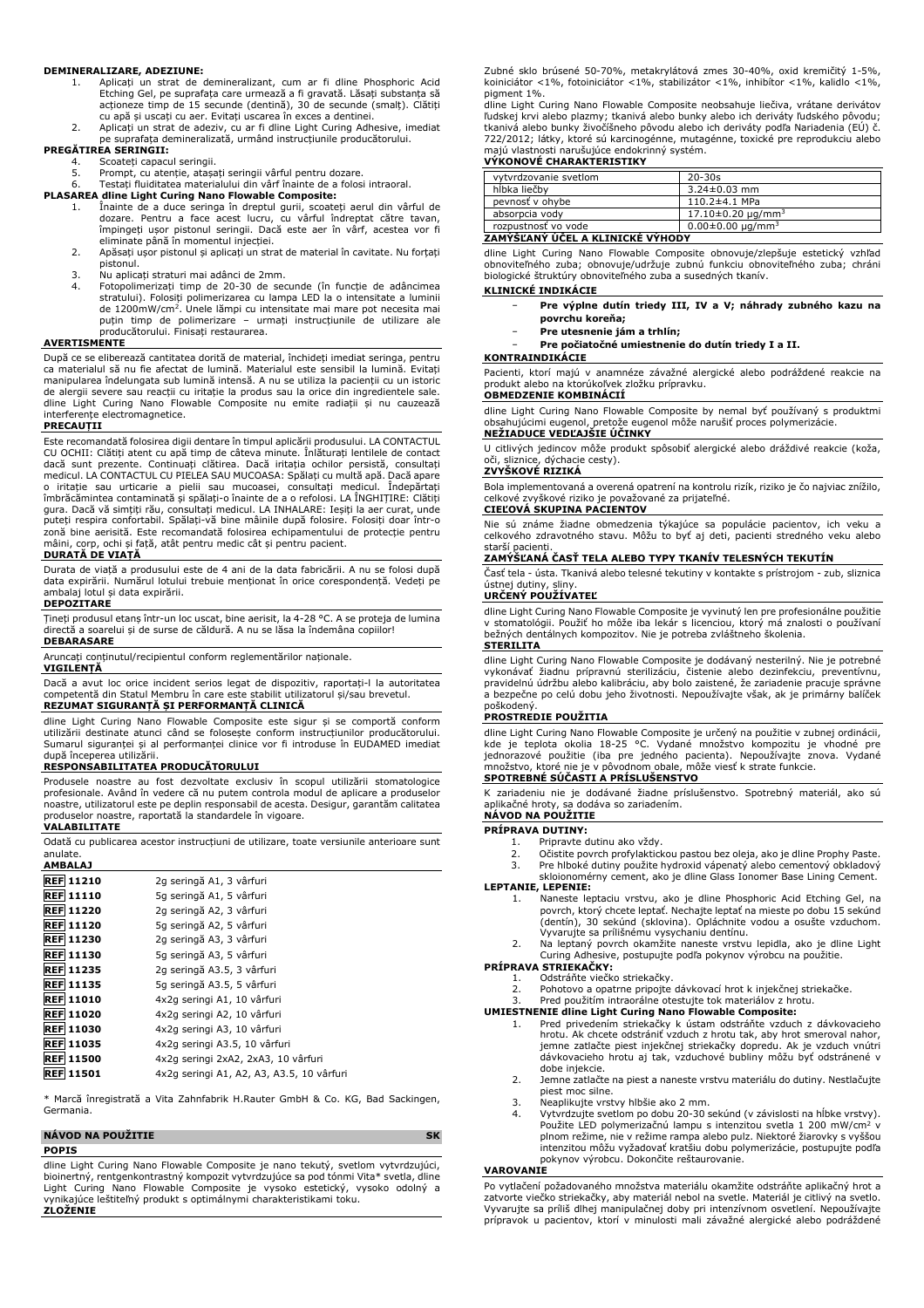reakcie na produkt alebo na niektorú zo zložiek. dline Light Curing Nano Flowable Composite nevyžaruje žiarenie a nespôsobuje žiadne elektromagnetické rušenie. **OPATRENIE**

Počas aplikacie produktu sa odporúča používať kofferdam. PO ZASIAHNUTI OCI:<br>Niekoľko minút ich opatrne vyplachujte vodou. Vyberte kontaktné šošovky, ak sú<br>nasadené a ak je to ľahké. Pokračujte vo vyplachovaní. Pokiaľ podrá pretrváva: Vyhľadajte lekársku pomoc/starostlivosť. PRI STYKU S KOŽOU ALEBO SLIZNICOU: Umyte veľkým množstvom vody. Pokiaľ dôjde k podráždeniu kože alebo slizníc alebo vyrážke: Vyhľadajte lekársku pomoc/starostlivosť. Kontaminovaný odev si vyzlečte a pred ďalším použitím vyperte. PRI POŽITÍ: Vypláchnite ústa. Ak sa necítite dobre, volajte toxikologické stredisko alebo lekára. PO VDÝCHNUTÍ: Presuňte osobu na čerstvý vzduch a nechajte ju v polohem ktorá uľahčuje dýchanie. Po manipulácii si dôkladne umyte ruky. Používajte len na dobre vetranom mieste. Pre lekára a pacienta sa odporúča nosiť ochranné rukavice/ochranný odev/ochranu očí/ochranu tváre.

### **SKLADOVATEĽNOSŤ**

Doba použiteľnosti produktu je 4 roky od dátumu výroby. Nepoužívajte po dátume exspirácie. Vo všetkých korešpondencia by malo byť uvedené číslo šarže. Šarže a dátum spotreby pozri balenia.

#### **SKLADOVANIE**

Uchovávajte produkt tesne uzavretú na suchom, dobre vetranom mieste pri teplote 4-28 °C. Chráňte pred priamym slnečným žiarením a zdrojmi tepla. Chráňte pred mrazom. Udržujte mimo dosahu detí!

# **LIKVIDÁCIA**

Obsah/obal zlikvidujte v súlade s požiadavkami národných predpisov.

# **BDELOSŤ**

Ak sa stane akýkoľvek závažný incident, ku ktorému došlo v súvislosti so zariadením, hlási sa to výrobcovi a príslušnému orgánu členského štátu, v ktorom sa používateľ alebo pacient nachádza.

#### **SÚHRN BEZPEČNOSTI A KLINICKÉHO VÝKONU**

dline Light Curing Nano Flowable Composite je bezpečný a funguje tak, ako bolo zamýšľané, ak je používaný v súlade s pokynmi výrobcu na použitie. Súhrn bezpečnosti a klinického výkonu bude do EUDAMED zavedený, akonáhle začne pracovať.

#### **ZODPOVEDNOSŤ VÝROBCOV**

Naše výrobky boli vyvinuté pre profesionálne použitie v stomatológii. Pretože aplikácia našich produktov je mimo našu kontrolu, je za aplikáciu plne zodpovedný užívateľ. Samozrejme garantujeme kvalitu našich produktov v súlade s platnými normami.

#### **DOBA PLATNOSTI**

Po uverejnení tohto návodu na použitie sú nahradené všetky predchádzajúce verzie. **OBAL**

| <b>REF 11210</b> | 2q striekačka A1, 3 hroty                  |
|------------------|--------------------------------------------|
| <b>REF 11110</b> | 5q striekačka A1, 5 hroty                  |
| <b>REF 11220</b> | 2g striekačka A2, 3 hroty                  |
| <b>REF 11120</b> | 5q striekačka A2, 5 hroty                  |
| <b>REF 11230</b> | 2g striekačka A3, 3 hroty                  |
| <b>REF 11130</b> | 5g striekačka A3, 5 hroty                  |
| <b>REF 11235</b> | 2g striekačka A3.5, 3 hroty                |
| <b>REF 11135</b> | 5g striekačka A3.5, 5 hroty                |
| <b>REF 11010</b> | 4x2q striekačky A1, 10 hroty               |
| <b>REF 11020</b> | 4x2g striekačky A2, 10 hroty               |
| <b>REF 11030</b> | 4x2q striekačky A3, 10 hroty               |
| <b>REF 11035</b> | 4x2q striekačky A3.5, 10 hroty             |
| <b>REF 11500</b> | 4x2q striekačky 2xA2, 2xA3, 10 hroty       |
| <b>REF 11501</b> | 4x2q striekačky A1, A2, A3, A3.5, 10 hroty |

\* Registrovaná ochranná známka spoločnosti Vita Zahnfabrik H. Rauter GmbH & Co. KG, Bad Sackingen, Nemecko.

# **NAVODILA ZA UPORABO SL**

# **OPIS**

dline Light Curing Nano Flowable Composite je nano tekoči, bioinertni, radiopačni<br>kompozit, ki se utrjuje z ultravijolično svetlobo. Dobavljiv v odtenkih Vita\*. dline<br>Light Curing Nano Flowable Composite je visoko estetski vrhunsko poliranje. Je optimalno pretočen. **SESTAVA**

Mleto zobno steklo 50-70%, mešanica metakrilata 30-40%, silicijev dioksid 1-5%, coiniciator < 1%, fotoiniciator < 1%, stabilizator < 1%, zaviralec < 1%, opacifier < 1%, pigment 1%.

dline Light Curing Nano Flowable Composite ne vsebuje zdravilnih snovi, vključno s<br>človeško krvjo ali predelano plazmo; tkiv, celic ali derivatov človeškega izvora; tkiv<br>ali celic živalskega izvora ali njihovih derivatov p ki so rakotvorne, mutagene, strupene za reprodukcijo ali imajo endokrine moteče

# lastnosti. **ZNAČILNOSTI DELOVANJA**

| utrjevanje z ultravijolično svetlobo         | $20 - 30s$                        |  |
|----------------------------------------------|-----------------------------------|--|
| globina utrjevanja                           | $3.24 \pm 0.03$ mm                |  |
| upogibna trdnost                             | $110.2 \pm 4.1$ MPa               |  |
| absorpcija vode                              | $17.10\pm0.20$ ug/mm <sup>3</sup> |  |
| $0.00 \pm 0.00 \mu q/mm^3$<br>topnost v vodi |                                   |  |
| PREDVIDENI NAMEN ZDRAVLJENJA IN KORISTI      |                                   |  |

dline Light Curing Nano Flowable Composite popravi/izboljša estetski videz obnovljenega zoba; obnovi/vzdržuje funkcijo obnovljenega zoba; ščiti biološke strukture obnovljenega zoba in sosednjih tkiv.

- **KLINIČNE INDIKACIJE**
	- − **Za obnove zobnih lukenj razreda III, IV in V; obnova kariesa na površini korenin;**
	- − **Za vrhnje utore in razpoke;**
	- − **Za prvo polnitev zobnih lukenj razreda I in II.**

**KONTRAINDIKACIJE**

Bolniki, ki so imeli hude alergične reakcije ali reakcijo draženja na izdelek ali katero koli njegovo sestavino.

### **OMEJITVE ZA KOMBINACIJE**

dline Light Curing Nano Flowable Composite ne smemo uporabljati v kombinaciji z izdelki, ki vsebujejo eugenol, saj eugenol lahko moti postopek polimerizacije. **NEŽELENI STRANSKI UČINKI**

Pri posameznikih, ki so podvrženi alergijam, lahko izdelek povzroči alergijske ali dražilne reakcije (koža, oko, sluznica, dihala).

# **PREOSTALA TVEGANJA**

Ukrepi za nadzor tveganja so bili izvedeni in preverjeni. Tveganje je bilo minimalizirano, skupno preostalo tveganje je bilo ocenjeno kot sprejemljivo. **CILJNA SKUPINA PACIENTA**

Omejitev glede populacije pacientov, njihove starosti in splošnih zdravstvenih razmer ni. Zdravi se lahko tako otroke kot vse druge starostne skupine, tudi starejše paciente.

#### **PREDVIDENI DEL TELESA ALI VRSTE TKIV V TELESNIH TEKOČINAH**

Del telesa - usta. Tkiva ali telesne tekočine, s katerimi pripomoček pride v stik - zob, ustna sluznica, slina.

# **PREDVIDENI UPORABNIK**

dline Light Curing Nano Flowable Composite je bil razvit samo za profesionalno uporabo v zobozdravstvu. Uporablja ga lahko samo licenciran zobozdravnik, ki ima znanje o uporabi zobnih kompozitov. Posebno usposabljanje ni potrebno. **STERILNOST**

# Dobavljen izdelek je ne-sterilen. Za zagotovitev pravilnega in varnega delovanja<br>pripomočka v predvidenem življenjskem obdobju sterilizacija, čiščenje ali pripomočka v predvidenem življenjskem obdobju sterilizacija, razkuževanje, preventivno ali redno vzdrževanje ali kalibracija ni potrebna. Toda, če je prejmete izdelek v poškodovani embalaži, ga ne uporabljajte.

#### **OKOLJE UPORABE**

je namenjen za uporabo v zobozdravstveni ordinaciji, kjer je standardna temperatura prostora med 18 in 25°C. Posamezni odmerek kompozita je primeren za enkratno uporabo (samo za enega pacienta). Ni za ponovno uporabo. Odmerek, ki ni več shranjen v originalni embalaži, lahko izgubi svojo funkcijo.

### **POTROŠNI MATERIAL IN DODATKI**

Pripomočku ni priložena nobena dodatna oprema. Potrošni materiali, kot so konice za nanašanje, je priložen izdelku. **NAVODILA ZA UPORABO**

- **PRIPRAVA ZOBNE LUKNJE:**
	- 1. Zobno luknjo pripravite kot običajno.<br>2. Površine očistite s preventivno pasto, 2. Površine očistite s preventivno pasto, ki ne vsebuje olj, kot je dline Prophy Paste.
	- 3. Za globoke luknje uporabite podlago iz kalcijevega hidroksida ali steklasto ionomerni cement, kot je dline Glass Ionomer Base Lining Cement.

# **JEDKANJE, LEPLJENJE:**

- 1. Na površino, ki jo je potrebno jedkati, nanesite plast jedkalnega sredstva,<br>kot je dline Phosphoric Acid Etching Gel. Pustite, da jedkalno sredstvo<br>učinkuje 15 sekund (dentin), 30 sekund (sklenina). Sperite z vodo in
- posušite z zrakom. Izogibajte se presušitvi dentina. 2. Takoj po jedkanju na površino nanesite sloj lepila, kot je dline Light Curing Adhesive, sledite proizvajalčevim navodilom za uporabo.

## **PRIPRAVA BRIZGE:**

- 1. Z brizge odstranite pokrovček.<br>2. Na brizgo nemudoma pritrdite
- 2. Na brizgo nemudoma pritrdite konico za doziranje. 3. Preizkusite pretok materiala s konice preden uporabite intraoralno.

# **NANAŠENJE dline Light Curing Nano Flowable Composite:**

- 1. Odstranite zrak iz nanašalne konice preden z brizgo posežete v usta. Za odstranitev zraka iz konice, obrnite konico navzgor in nežno potisnite bat brizge. Če je zrak še vedno znotraj nanašalne konice, se med brizganjem lahko pojavijo zračni mehurčki.
- 2. Nežno potisnite bat brizge in nanesite plast materiala v zobno luknjo. Bata brizge ne potiskajte na silo. 3. Ne nanašajte slojev, ki so debelejši kot 2 mm.
- 
- 4. Utrjujte z ultravijolično svetlobo 20-30 sekund (odvisno od debeline sloja). Uporabite LED polimerizacijsko svetilko z jakostjo svetlobe 1200mW/cm<sup>2</sup> v polnem načinu in ne v pulzih. Nekatere svetilke z večjo jakostjo lahko opravijo isti proces v manj časa. Upoštevajte proizvajalčeva navodila za uporabo. Zaključite restavracijo.

## **OPOZORILA**

Ko iztisnete želeno količino materiala, takoj odstranite nanašalno konico in brizgo zaprite, da material ne bo izpostavljen svetlobi. Material je občutljiv na svetlobo. Izogibajte se predolgemu času dela pri močni osvetlitvi. Izdelka ne uporabljajte pri pacientih, ki so že kdaj imeli hude alergijske reakcije ali draženje na ta izdelek ali<br>katero koli njegovo sestavino. dline Light Curing Nano Flowable Composite ne oddaja<br>sevanja in ne povzroča elektromagnetnih motenj.

### **PREVIDNOSTNI UKREPI**

Med nanašanjem izdelka je priporočljivo uporabljati cofferdam. CE PRIDE V OCI:<br>Nekaj minut previdno izpirajte z vodo. Če je možno in enostavno izvedljivo, odstranite<br>kontaktne leče. Nadaljujte z izpiranjem. Če draženje oči vode. Če pride do draženja kože / sluznice ali če se pojavi izpuščaj, poiščite zdravniško pomoč. Kontaminirana oblačila slecite in dobro operite. ČE PRIDE DO ZAUŽITJA: Izperite usta. Če se slabo počutite, pokličite center za zastrupitve ali osebnega zdravnika. ČE PRIDE DO VDIHA: Osebi pomagajte priti do svežega zraka, pri dihanju naj jim bo udobno. Po postopku si temeljito umijte roke. Uporabljajte samo v dobro prezračevanem prostoru. Priporočljivo je, da zobozdravnik in pacient nosita zaščitne rokavice/zaščitno obleko/zaščito za oči/zaščito za obraz.

# **ROK UPORABE**

Rok uporabe izdelka je 4 leta od datuma izdelave. Ne uporabljajte po pretečenem datumu. V vseh dopisih morate navesti številko serije. Za številko serije in rok uporabe glejte embalažo.

#### **SKLADIŠČENJE**

Izdelek hranite v tesno zaprti embalaži in v suhem ter dobro prezračevanem prostoru pri temperaturi med 4-28°C. Ne izpostavljajte direktni sončni svetlobi in virom toplote. Ne zamrzujte. Hranite izven dosega otrok! **ODLAGANJE ODPADKOV**

Vsebino/embalažo zavrzite v skladu z nacionalnimi predpisi. **PAZLJIVOST**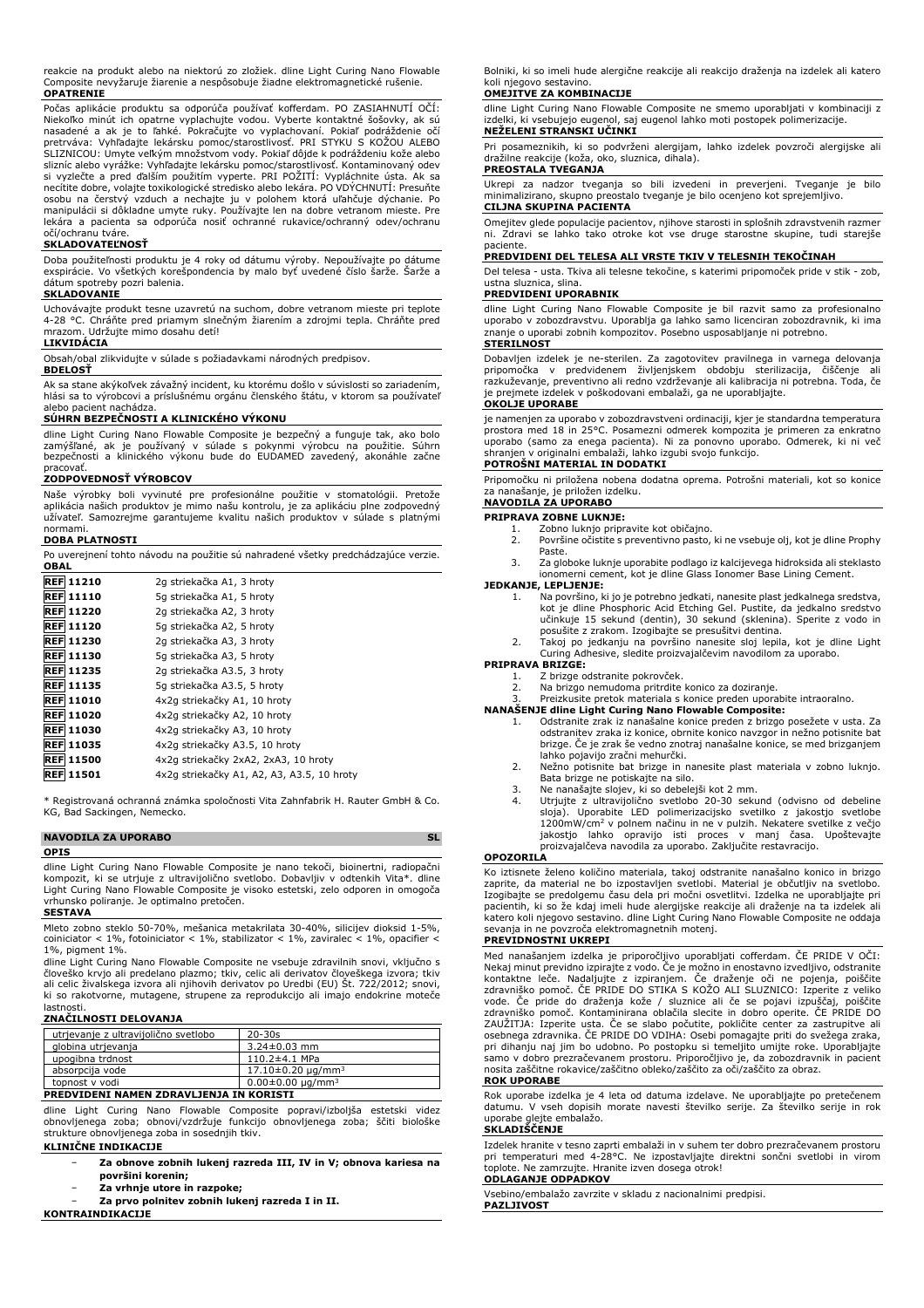Če pride do kakršnega koli resnega incidenta, ki se v zvezi s pripomočkom zgodi pacientu, to takoj sporočite proizvajalcu in pristojnemu organu države članice, v kateri uporabnik in/ali pacient prebiva.

#### **POVZETEK VARNOSTNIH OPOZORIL IN KLINIČNIH UČINKOVITOSTI**

dline Light Curing Nano Flowable Composite je varen in deluje, kot je predvideno, če se uporablja v skladu s proizvajalčevimi navodili za uporabo. Povzetek varnostnih opozoril in klinične učinkovitosti bo predstavljen v EUDAMED takoj, ko bo predstavljen trau.

## **ODGOVORNOST PROIZVAJALCA**

Naši izdelki so bili razviti za profesionalno uporabo v zobozdravstvu. Ker uporaba<br>naših izdelkov ni več pod našim nadzorom, je uporabnik v celoti odgovoren za njihovo naših izdelkov ni več pod našim nadzorom, je uporabnik v celoti odgovoren za njihovo aplikacijo. Seveda pa zagotavljamo kakovost naših izdelkov v skladu z veljavnimi standardi.

#### **VELJAVNOST**

| Z objavo teh navodil za uporabo vse prejšnje različice postanejo brezpredmetne. |                                         |  |
|---------------------------------------------------------------------------------|-----------------------------------------|--|
| <b>PAKIRANJE</b>                                                                |                                         |  |
| <b>REF 11210</b>                                                                | 2g A1 brizga, 3 konice                  |  |
| <b>REF 11110</b>                                                                | 5g A1 brizga, 5 konice                  |  |
| <b>REF 11220</b>                                                                | 2g A2 brizga, 3 konice                  |  |
| <b>REF 11120</b>                                                                | 5g A2 brizga, 5 konice                  |  |
| <b>REF 11230</b>                                                                | 2g A3 brizga, 3 konice                  |  |
| <b>REF 11130</b>                                                                | 5g A3 brizga, 5 konice                  |  |
| <b>REF 11235</b>                                                                | 2g A3.5 brizga, 3 konice                |  |
| <b>REF 11135</b>                                                                | 5q A3.5 brizga, 5 konice                |  |
| <b>REF 11010</b>                                                                | 4x2q brizga A1, 10 konice               |  |
| <b>REF 11020</b>                                                                | 4x2q brizga A2, 10 konice               |  |
| <b>REF 11030</b>                                                                | 4x2q brizga A3, 10 konice               |  |
| <b>REF 11035</b>                                                                | 4x2q brizga A3.5, 10 konice             |  |
| <b>REF 11500</b>                                                                | 4x2q brizga 2xA2, 2xA3, 10 konice       |  |
| <b>REF 11501</b>                                                                | 4x2g brizga A1, A2, A3, A3.5, 10 konice |  |

\* Registrirana blagovna znamka Vita Zahnfabrik H.Rauter GmbH & Co. KG, Bad Sackingen, Nemčija.

# **INSTRUCCIONES DE USO ES**

**DESCRIPCIÓN**

dline Light Curing Nano Flowable Composite es un composite fotopolimerizable nanofluido, bio-inerte, radiopaco bajo los tonos Vita\*. dline Light Curing Nano Flowable Composite es un producto de pulido de alta estética, muy resistente y superior con características de flujo óptimas.

#### **COMPOSICIÓN**

Vidrio dental molido 50-70%, mezcla de metacrilato 30-40%, dióxido de silicio 1-5%, iniciador <1%, fotoiniciador <1%, estabilizador <1%, inhibidor <1%, productor de opacidad <1%, pigmento 1%.

dline Light Curing Nano Flowable Composite no contiene sustancias medicinales, sangre humana o derivados de plasma; tejidos o células, o sus derivados, de origen humano; tejidos o células de origen animal, o sus derivados, según se indica en el<br>Reglamento (UE) No. 722/2012; Sustancias cancerígenas, mutágenos, tóxicas para<br>la reproducción o que tengan propiedades de alteración endoc

#### **CARACTERÍSTICAS DE DESEMPEÑO**

| fotopolimerización                              | $20 - 30s$                 |
|-------------------------------------------------|----------------------------|
| profundidad de curación                         | $3.24 \pm 0.03$ mm         |
| fuerte flexibilidad                             | $110.2 \pm 4.1$ MPa        |
| sorción de agua                                 | $17.10\pm0.20 \mu q/mm^3$  |
| solubilidad del aqua                            | $0.00 \pm 0.00 \mu q/mm^3$ |
| <b>PROPÓSITO PREVISTO Y BENEFICIOS CLÍNICOS</b> |                            |

dline Light Curing Nano Flowable Composite restaura/mejora la apariencia estética del diente restaurable; restaura/mantiene la función del diente restaurable; protege las estructuras biológicas de los dientes restaurables y los tejidos adyacentes.

# **INDICACIONES CLÍNICAS**

- − **Para restauraciones de cavidades de clase III, IV y V; restauraciones de caries de la superficie radicular;**
- − **Para sellar fosas y fisuras;**
- − **Para colocación inicial en cavidades de clase I y II.**

## **CONTRAINDICACIONES**

Pacientes con antecedentes de reacciones alérgicas o de irritaciones graves al producto o a cualquiera de los ingredientes.

**RESTRICCIONES A LAS COMBINACIONES**

dline Light Curing Nano Flowable Composite no debe usarse combinado con productos que contengan eugenol, ya que el eugenol puede alterar el proceso de polimerización. **EFECTOS SECUNDARIOS INDESEABLES**

En personas susceptibles, el producto puede causar reacciones alérgicas o irritación (en piel, ojos, mucosas, tracto respiratorio).

# **RIESGOS RESIDUALES**

Se han implementado y comprobado medidas de control de riesgos, reduciéndolos en la medida de lo posible, el riesgo residual general se considera aceptable. **GRUPO DE PACIENTES OBJETIVO**

No se conocen restricciones con respecto a la población de pacientes, edad y condiciones generales de salud. Pudiendo haber niños, pacientes de mediana edad o ancianos.

#### **PARTE PREVISTA DEL CUERPO O TIPOS DE TEJIDOS DE FLUIDOS CORPORALES**

Parte del cuerpo - boca. Tejidos o fluidos corporales en contacto con el dispositivo: dientes, mucosa oral, saliva.

# **USUARIO PREVISTO**

dline Light Curing Nano Flowable Composite está desarrollado únicamente para uso profesional odontológico. Dirigido a médicos con licencia que tengan conocimientos sobre cómo usar composites dentales comunes. No hay necesidad de tener una formación específica.

#### **ESTERILIDAD**

dline Light Curing Nano Flowable Composite se entrega sin esterilizar. No necesita esterilización, limpieza o desinfección preparatoria, mantenimiento preventivo, regular o calibración para garantizar que el dispositivo funcione de manera adecuada y segura durante su vida útil prevista. Sin embargo, no lo use si el envoltorio principal está dañado.

## **MEDIO AMBIENTE DE USO**

dline Light Curing Nano Flowable Composite está diseñado para ser usado en consultorios odontológicos donde la temperatura ambiente va de 18 a 25 °C. La consultorios odontológicos donde la temperatura ambiente va de 18 a 25 cantidad dispensada de composite es adecuada para un solo uso (un paciente). No reutilizar. La cantidad dispensada que no se mantenga en el paquete original puede perder su función.

### **COMPONENTES CONSUMIBLES Y ACCESORIOS**

No se suministran accesorios con el dispositivo. Los consumibles, como las puntas de aplicación, se suministran con el dispositivo. **INSTRUCCIONES DE USO**

# **PREPARACIÓN DE LA CAVIDAD:**

- - 1. Prepare la cavidad como siempre.<br>2. Limpiar la superficie con pasta pr Limpiar la superficie con pasta profiláctica sin aceite, como dline Prophy Paste.
	- 3. Para cavidades profundas, utilice un revestimiento de hidróxido de calcio o un cemento de revestimiento a base de ionómero de vidrio, como dline Glass Ionomer Base Lining Cement.

#### **DECAPAR, UNIÓN:**

- 1. Aplique una capa de decapado, como dline Phosphoric Acid Etching Gel a la superficie a decapar. Deje el decapado en su lugar durante 15 segundos (dentina), 30 segundos (esmalte). Enjuague con agua y seque con aire. Evite secar la dentina en exceso.
- 2. Aplique una capa de adhesivo, como dline Light Curing Adhesive inmediatamente sobre la superficie decapada, siga las instrucciones de uso del fabricante

#### **PREPARACIÓN DE LA JERINGA:**

- 
- 1. Quite la tapa de la jeringa. 2. Acople rápida y cuidadosamente la punta dispensadora a la jeringa. 3. Pruebe el flujo de materiales desde la punta antes de usarlo de forma intraoral.

## **COLOCACIÓN DE dline Light Curing Nano Flowable Composite:**

- 1. Antes de llevar la jeringa a la boca, retire el aire de la punta dispensadora. Para eliminar el aire de la punta, con la punta apuntando hacia arriba, empuje suavemente hacia adelante el émbolo de la jeringa. Si todavía hay aire dentro de la punta dispensadora, las burbujas pueden eliminarse
- en el momento de la inyección. 2. Presione delicadamente el émbolo y aplique una capa de material en la cavidad. No fuerce el émbolo.
- 
- 3. No aplique capas de más de 2 mm de profundidad.<br>4. Polimerice con la luz durante 20-30 segundos (depende de la profundidad<br>de la capa). Utilice una lámpara de polimerización LED con una intensidad<br>de luz de 1200 mW/cm<sup>2</sup> Algunas lámparas con mayor intensidad pueden requerir menos tiempo de polimerización, siga las instrucciones de uso del fabricante. Termine la restauración.

#### **ADVERTENCIAS**

Después de extraer la cantidad deseada de material, retire inmediatamente la punta de aplicación y cierre la tapa de la jeringa, para que el material no se pierda. El<br>material es sensible a la luz. Evite un tiempo de manipulación demasiado prolongado<br>en condiciones de iluminación intensa. No utilice el p antecedentes de reacciones alérgicas o de irritación graves producidas por el<br>producto o cualquiera de sus componentes. dline Light Curing Nano Flowable<br>Composite-no-emite-radiación-y-tampoco-causa-interferencias-electroma **PRECAUCIONES**

Se recomienda utilizar barrera durante la aplicación del producto. EN CASO DE CONTACTO CON LOS OJOS: Enjuague cuidadosamente con agua durante varios minutos. Quítese las lentes de contacto, si los lleva y es fácil hacerlo. Continúe enjuagando. Si la irritación ocular persiste: consulte con su médico. EN CASO DE CONTACTO CON LA PIEL O LAS MUCOSAS: Lave con abundante agua. Si se produce irritación o sarpullido en la piel o mucosas: busque atención médica. Quítese la ropa<br>contaminada y lávela antes de volverla a usar. EN CASO DE INGESTA: Enjuague la<br>boca. Llame a un centro de toxicología o a un médico si n CASO DE INHALACIÓN: Lleve a la persona a tomar aire fresco y facilite su respiración. Lávese bien las manos después de manipular el producto. Utilice el producto solo en un área bien ventilada. Se recomienda utilizar guantes protectores/ropa protectora/protección ocular/protección facial para médico y paciente. **VIDA ÚTIL**

La vida útil del producto es de 4 años a partir de la fecha de fabricación. No lo use después de la fecha de vencimiento. El número de lote debe indicarse en todo el prospecto. Consulte el empaque para ver el lote y la fecha de vencimiento.

### **ALMACENAMIENTO**

Mantenga el producto bien cerrado en un lugar seco y bien ventilado de 4 a 28 °C. Protéjase de la luz solar directa y de las fuentes de calor. No congele. iMantenga fuera del alcance de los niños! **DISPOSICIÓN**

#### Elimine el contenido/recipiente según lo requieran los requisitos reglamentarios nacionales.

#### **VIGILANCIA**

Si se ha producido algún incidente grave en relación con el dispositivo, informe al fabricante y a la autoridad competente del Estado miembro en el que esté establecido el usuario y/o el paciente.

### **RESUMEN DE SEGURIDAD Y DESEMPEÑO CLÍNICO**

dline Light Curing Nano Flowable Composite es seguro y funciona según lo previsto si es usado según las instrucciones de uso del fabricante. El resumen de seguridad y desempeño clínico se presentará en EUDAMED tan pronto como comience a funcionar.

## **RESPONSABILIDAD DE LOS FABRICANTES**

Nuestros productos han sido desarrollados para uso profesional odontológico. Dado que la aplicación de nuestros productos está fuera de nuestro control, el usuario es totalmente responsable de ella. Por supuesto, garantizamos la calidad de nuestros productos de acuerdo con los estándares aplicados.

# **VALIDEZ**

Tras la publicación de estas instrucciones de uso, quedan reemplazadas todas las versiones previas. **EMBALAJE**

| <b>REF 11210</b> | Jeringa |
|------------------|---------|
|------------------|---------|

2g A1, 3 puntas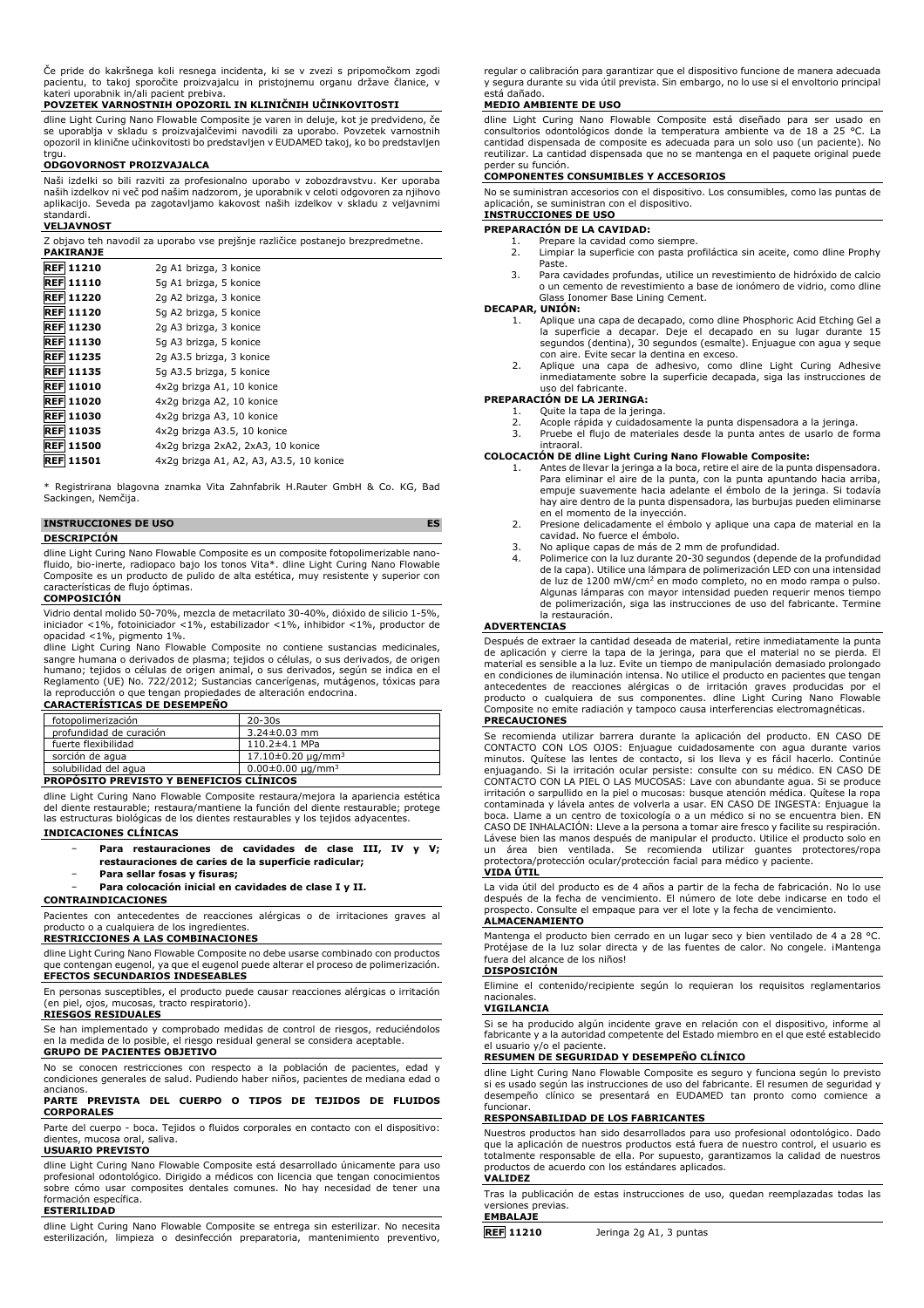| <b>REF 11110</b> | Jeringa 5g A1, 5 puntas                   |
|------------------|-------------------------------------------|
| <b>REF 11220</b> | Jeringa 2g A2, 3 puntas                   |
| <b>REF 11120</b> | Jeringa 5g A2, 5 puntas                   |
| <b>REF 11230</b> | Jeringa 2g A3, 3 puntas                   |
| <b>REF 11130</b> | Jeringa 5g A3, 5 puntas                   |
| <b>REF 11235</b> | Jeringa 2g A3.5, 3 puntas                 |
| <b>REF 11135</b> | Jeringa 5g A3.5, 5 puntas                 |
| <b>REF 11010</b> | 4x2q jeringas A1, 10 puntas               |
| <b>REF 11020</b> | 4x2q jeringas A2, 10 puntas               |
| <b>REF 11030</b> | 4x2q jeringas A3, 10 puntas               |
| <b>REF 11035</b> | 4x2q jeringas A3.5, 10 puntas             |
| <b>REF 11500</b> | 4x2q jeringas 2xA2, 2xA3, 10 puntas       |
| 11501<br>REFI    | 4x2q jeringas A1, A2, A3, A3.5, 10 puntas |

\* Marca registrada de Vita Zahnfabrik H.Rauter GmbH & Co. KG, Bad Sackingen, Alemania.

| <b>ANVANDARINSTUKTIONER</b> |  |
|-----------------------------|--|
| <b>BESKRIVNING</b>          |  |

dline Light Curing Nano Flowable Composite är ett lätthärdande nano-flytbart, bioinert, radiopaque komposit i Vita\*-nyanser. dline Light Curing Nano Flowable Composite är väldigt estetiskt och har en mycket resistent, överlägsen polerbarhet med optimala flödesegenskaper.

#### **SAMMANSÄTTNING**

Slipat tandglas 50-70%, metakrylatblandning 30-40%, kiseldioxid 1-5%, coinitiator <1%, fotoinitiator <1%, stabilisator <1%, hämmare <1%, opacifier <1%, pigment 1%.

dline Light Curing Nano Flowable Composite innehåller inte läkemedelssubstanser, inklusive mänskligt blod eller plasmaderivat; vävnader eller celler, eller deras derivat,<br>av mänskligt ursprung; vävnader eller celler av animaliskt ursprung, eller deras<br>derivat, som avses i förordning (EU) nr egenskaper.

#### **PRESTANDAEGENSKAPER**

| $20 - 30s$                     |
|--------------------------------|
| $3.24 \pm 0.03$ mm             |
| $110.2 \pm 4.1$ MPa            |
| $17.10\pm0.20 \text{ uq/mm}^3$ |
| $0.00 \pm 0.00 \mu q/mm^3$     |
|                                |

## **AVSETT SYFTE OCH KLINISKA FÖRDELAR**

dline Light Curing Nano Flowable Composite återställer/förbättrar det estetiska utseendet hos en restaurerbar tand; återställer/upprätthåller tandfunktionen hos en restaurerbar tand; skyddar biologiska strukturer i restaurerbara tänder och intilliggande vävnader.

## **KLINISKA INDIKATIONER**

- − **För restaureringar av klass III-, IV- och V-håligheter; kariesrestaureringar på rotytor;**
- − **För tätning av gropar och sprickor;**
- − **För inledande placering i klass I och II håligheter.**

# **KONTRAINDIKATIONER**

Patienter som tidigare har upplevt allvarliga allergiska reaktioner eller irritationsreaktioner av produkten eller någon av ingredienserna. **BEGRÄNSNINGAR AV KOMBINATIONER**

dline Light Curing Nano Flowable Composite bör inte användas i kombination med<br>produkter som innehåller eugenol eftersom eugenol kan störa produkter som innehåller eugenol eftersom eugenol kan störa polymerisationsprocessen.

#### **OÖNSKADE BIVERKNINGAR**

Hos känsliga individer kan produkten orsaka allergiska reaktioner eller irritationsreaktioner (hud, ögon, slemhinna, luftvägar). **ÅTERSTÅENDE RISKER**

Åtgärder för riskkontroll har genomförts och verifierats, risken minskas så långt som möjligt, den totala restrisken bedöms vara acceptabel.

# **PATIENTENS MÅLGRUPP**

Inga kända restriktioner angående patientpopulation, ålder eller allmänna hälsotillstånd. Det kan finnas barn, medelålders eller äldre patienter. **AVSEDD DEL AV KROPPEN ELLER TYPER AV VÄVNADER AV KROPPSVÄTSKOR**

En del av kroppen – munnen. Vävnader eller kroppsvätskor i kontakt med enheten – tand, munslemhinna, saliv.

# **AVSEDD ANVÄNDARE**

dline Light Curing Nano Flowable Composite är utvecklad endast för professionellt bruk inom tandvården. Dess användare är endast licensierad läkare som har kunskap om hur man använder vanliga tandkomposit. Det finns dock inget behov av specifik utbildning.

#### **STERILITET**

dline Light Curing Nano Flowable Composite levereras icke-steril. Det finns inget behov av förberedande sterilisering, rengöring eller desinfektion, förebyggande eller<br>regelbundet underhåll eller kalibrering, för att säkerställa att enheten fungerar<br>korrekt och säkert under dess avsedda livsti är skadad.

# **ANVÄNDNINGSMILJÖ**

dline Light Curing Nano Flowable Composite är designad för att användas på<br>tandvårdskliniker där omgivningstemperaturen är 18-25°C. Den fördelade mängden<br>komposit är lämplig för engångsbruk (endast för en patient). Återanv Administrerad mängd som inte hålls kvar i originalförpackningen kan leda till funktionsförlust.

## **FÖRBRUKNINGSDELAR OCH TILLBEHÖR**

Inga tillbehör medföljer enheten. Förbruknings, som applikationsspetsar, levereras med enheten.

#### **ANVÄNDARINSTUKTIONER FÖRBEREDELSE AV HÅLIGHET:**

1. Förbered hålrummet som vanligt. 2. Rengör ytan med oljefri profylaxpasta, t.ex. dline Prophy Paste.

3. För djupa håligheter använd kalciumhydroxidfoder eller glasjonomerbascement, såsom dline Glass Ionomer Base Lining Cement. **ETSNING, BINDNING:**

- 1. Applicera etsskikt, som dline Phosphoric Acid Etching Gel, på ytan som ska etsas. Låt etsningen sitta kvar i 15 sekunder (dentin), 30 sekunder (emalj). Skölj med vatten och torka med luft. Undvik att torka över dentin.
	- 2. Applicera omedelbart ett lager lim, som dline Light Curing Adhesive, på etsad yta, följ tillverkarens bruksanvisningar.

# **FORBEREDELSE AV SPRUTAN:**<br>1. Ta av locket från sprutan.

- - 2. Fäst utmatningsspetsen snabbt och försiktigt på sprutan.
- 3. Testa materialflödet från spetsen innan den används intraoralt.

# **PLACERING AV dline Light Curing Nano Flowable Composite:**

- 1. Innan du för sprutan till munnen, avlägsna luft från utmatningsspetsen.<br>För att avlägsna luft från spetsen, tryck försiktigt in sprutkolven med<br>spetsen uppåt. Om det fortfarande finns luft i utmatningsspetsen kan<br>luftbu
- Tvinga inte fram kolven. 3. Applicera inte lager som är mer än 2 mm djupa.
- 4. Ljushärdning i 20-30 sekunder (beror på djup i skiktet). Använd en LED-polymerisationslampa med en ljusintensitet på 1200mW/cm<sup>2</sup> i fulläge, inte ramp- eller pulsläge. Vissa lampor med högre intensitet kan kräva en kortare polymerisationstid, följ tillverkarens bruksanvisningar. Avsluta restaureringen.

#### **VARNINGAR**

Efter att önskad mängd extruderat material uppnåtts, ta omedelbart bort appliceringsspetsen och stäng sprutlocket så att materialet inte utsätts. Materialet är<br>känsligt för ljus. Undvik för lång manipulationstid under intensiv belysning. Använd<br>inte produkten på patienter som tidigare har uppl eller irritationsreaktioner av produkten eller någon av ingredienserna i den. dline Light Curing Nano Flowable Composite avger inte strålning och orsakar inga elektromagnetiska störningar.

### **FÖRSIKTIGHETSÅTGÄRDER**

Det rekommenderas att använda cofferdam under appliceringen av produkten. VID KONTAKT MED OGONEN: Skölj försiktigt med vatten i flera minuter. Ta bort<br>kontaktlinser om de finns och det är lätt att göra så. Fortsätt skölja. Om irritationen<br>i ögonen kvarstår: Kontakta läkare. VID KONTAKT MED HUD ELLER uppstår: Kontakta läkare. Ta av utsatta kläder och tvätta dem innan de återanvänds. VID FÖRTÄRING: Skölj munnen. Ring ett giftcenter eller läkare om du mår dåligt. VID INANDNING: Flytta personen till en plats med frisk luft och håll se till att den sitter bekvämt för att kunna andas bra. Tvätta händerna noggrant efter hantering. Använd endast i väl ventilerade utrymmen. Det rekommenderas att både läkaren och patienten bär skyddshandskar/skyddskläder/ögonskydd/ansiktsskydd. **HÅLLBARHETSTID**

Produktens hållbarhet är 4 år från tillverkningsdatumet. Använd inte efter utgångsdatum. Partinummer bör anges i all korrespondens. Se förpackning för partinummer och utgångsdatum.

#### **FÖRVARING**

Förvara produkten tätt sluten på en torr, väl ventilerad plats vid 4-28°C. Skydda den mot direkt solljus och värmekällor. Frys inte. Förvaras oåtkomlig för barn! **AVLÄGNING**

# Kassera innehållet/behållaren i enlighet med nationella föreskrifter.

**VAKSAMHET**

Om en allvarlig händelse har inträffat i samband med enheten rapporteras detta till tillverkaren och den behöriga myndigheten i den medlemsstat där användaren och/eller patienten är etablerad.

#### **SAMMANFATTNING AV SÄKERHET OCH KLINISK PRESTANDA**

dline Light Curing Nano Flowable Composite är säker och fungerar som avsett om den används i enlighet med tillverkarens bruksanvisningar. Sammanfattning av säkerhet och klinisk prestanda kommer att presenteras i EUDAMED så snart det böjar fungera.

### **TILLVERKARENS ANSVAR**

Våra produkter har utvecklats för professionellt bruk inom tandvården. Eftersom tillämpningen av våra produkter ligger utanför vår kontroll är användaren själv fullt ansvarig för applikationen. Naturligtvis garanterar vi kvaliteten på våra produkter i enlighet med rådande standarder. **GILTIGHET**

| I och med publiceringen av denna bruksanvisning ersätts alla tidigare versioner.<br>FÖRPACKNING |                  |                                           |  |
|-------------------------------------------------------------------------------------------------|------------------|-------------------------------------------|--|
|                                                                                                 | <b>REF 11210</b> | 2g spruta A1, 3 spetsar                   |  |
|                                                                                                 | <b>REF 11110</b> | 5g spruta A1, 5 spetsar                   |  |
|                                                                                                 | <b>REF 11220</b> | 2g spruta A2, 3 spetsar                   |  |
|                                                                                                 | <b>REF 11120</b> | 5g spruta A2, 5 spetsar                   |  |
|                                                                                                 | <b>REF 11230</b> | 2g spruta A3, 3 spetsar                   |  |
|                                                                                                 | <b>REF 11130</b> | 5q spruta A3, 5 spetsar                   |  |
|                                                                                                 | <b>REF 11235</b> | 2g spruta A3.5, 3 spetsar                 |  |
|                                                                                                 | <b>REF 11135</b> | 5g spruta A3.5, 5 spetsar                 |  |
|                                                                                                 | <b>REF 11010</b> | 4x2q sprutor A1, 10 spetsar               |  |
|                                                                                                 | <b>REF 11020</b> | 4x2g sprutor A2, 10 spetsar               |  |
|                                                                                                 | <b>REF 11030</b> | 4x2q sprutor A3, 10 spetsar               |  |
|                                                                                                 | <b>REF 11035</b> | 4x2q sprutor A3.5, 10 spetsar             |  |
|                                                                                                 | <b>REF 11500</b> | 4x2q sprutor 2xA2, 2xA3, 10 spetsar       |  |
|                                                                                                 | <b>REF 11501</b> | 4x2q sprutor A1, A2, A3, A3.5, 10 spetsar |  |

\* Registrerat varumärke som tillhör Vita Zahnfabrik H.Rauter GmbH & Co. KG, Bad Sackingen, Tyskland.

# **KULLANIM KILAVUZU TR**

**AÇIKLAMA**

dline Light Curing Nano Flowable Composite, Vita\* tonları altında ışıkla sertleşen nano akışkan, biyoetkisiz, radyoopak bir kompozittir, dline Light Curing Nano Flowable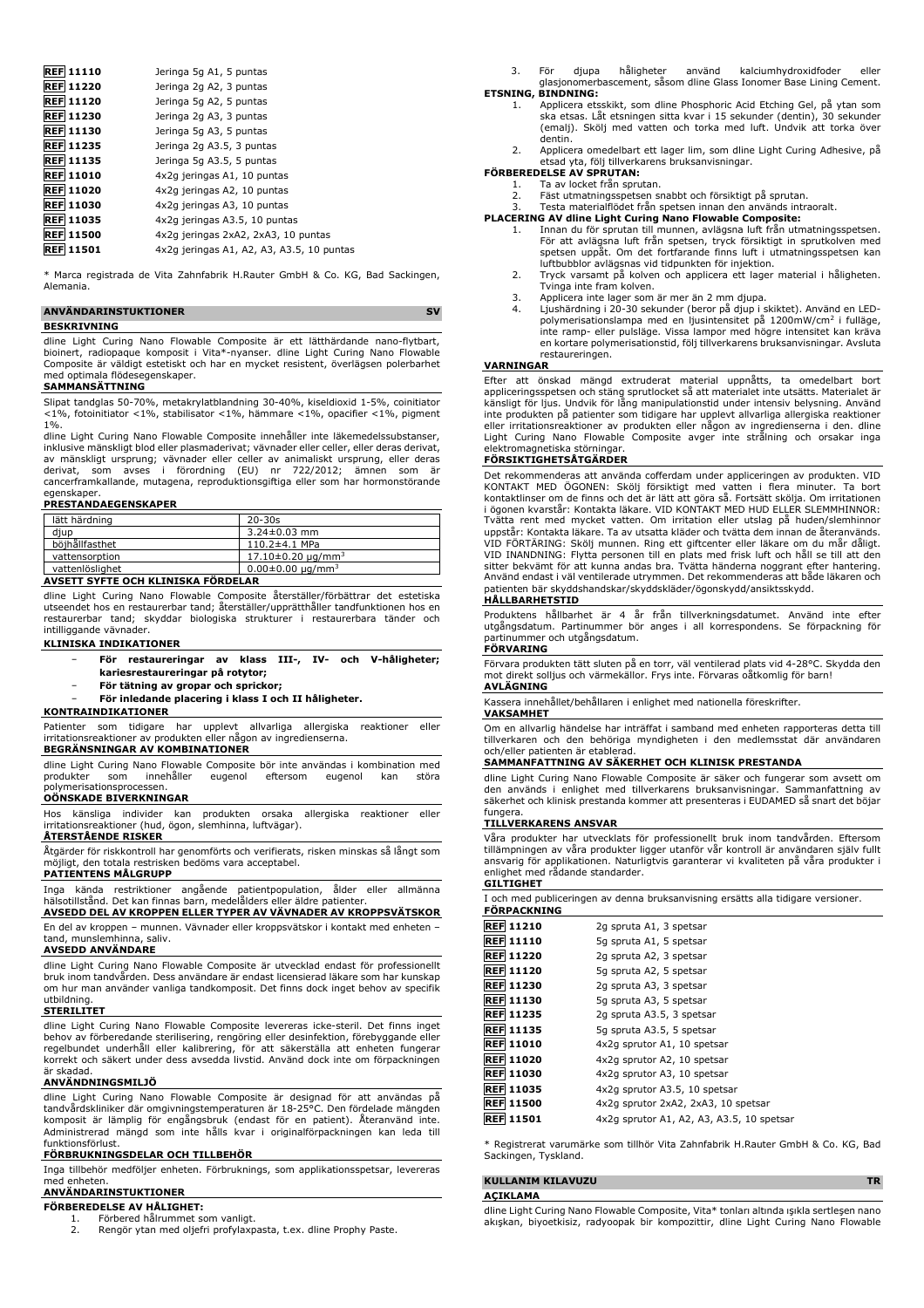Composite, optimum akışkanlık özelliklerine sahip son derece estetik, son derece dirençli, üstün cilalanabilirlik derecesine sahip bir üründür. **BILEŞIM**

Cam diş öğütülmüş %50-70, metakrilat karışımı %30-40, silikon dioksit %1-5, koinitatör <%1, foto başlatıcı %1, stabilizatör %1, inhibitör %1, opaklaştırıcı %1, pigment %1.

Bu ürün insan kanı veya plazma türevi, insan dokuları veya hücreleri veya bunların türevlerini, 722/2012 Sayılı Tüzük (AB)'de bahsedildiği üzere hayvanlara ait dokular veya hücreler veya bunların türevleri; kanserojen, mutajenik, üremeye toksik veya endokrin bozucu özelliklere sahip maddeler dahil tıbbi madde içermez.

# **PERFORMANS ÖZELLIKLERI**

| $20 - 30s$                |
|---------------------------|
| $3.24 \pm 0.03$ mm        |
| $110.2 \pm 4.1$ MPa       |
| $17.10\pm0.20 \mu q/mm^3$ |
| $0.00\pm0.00 \mu q/mm^3$  |
|                           |

#### **HEDEFLENEN AMAÇ VE KLINIK FAYDALAR**

dline Light Curing Nano Flowable Composite restore edilebilir dişin estetik görünümünü geri kazanmasını/daha estetik görünmesini sağlar, restore edilebilir dişin fonksiyonunu geri kazanmasını/korumasını sağlar; restore edilebilir diş ve bitişik dokuların biyolojik yapılarını korur.

**KLINIK ENDIKASYONLAR**

- − **III., IV. ve V. sınıf kavitelerin restorasyonları; kök yüzeyi çürük restorasyonları için;**
- − **Çukurların ve çatlakların kapatılması için;**

− **I. ve II. sınıf boşluklara ilk yerleştirme içindir.**

#### **KONTRAENDIKASYONLAR**

Ürüne veya bileşenlerden herhangi birine karşı şiddetli alerjik reaksiyon veya tahriş olma geçmişi olan hastalar.

# **KOMBINASYONLARLA ILGILI KISITLAMALAR**

Öjenol polimerizasyon sürecini bozabileceğinden ürün öjenol içeren ürünlerle birlikte kullanılmamalıdır.

#### **İSTENMEYEN YAN ETKILER**

Ürün, hassas kişilerde alerjik veya tahriş reaksiyonlarına (cilt, göz, mukoza, solunum yolu) neden olabilir.

# **REZIDÜEL RISKLER**

Risk kontrol önlemleri uygulandı ve doğrulandı, risk mümkün olduğu kadar azaltıldı, tüm artık riskin kabul edilebilir olduğuna karar verildi.

#### **HASTA HEDEF GRUBU**

Hasta kütle, yaş ve genel sağlık durumuyla ilgili herhangi bilinen bir kısıtlama mevcut değildir. Çocuklar, orta yaşlı veya yaşlı hastalar olabilir. **HEDEFLENEN VÜCUT BÖLÜMÜ VEYA VÜCUT SIVILARININ DOKU TÜRLERI**

Vücudun bir bölümü - ağız. Cihazın temas ettiği doku veya vücut sıvıları - diş, oral mukoza, tükürük.

#### **HEDEFLENEN KULLANICI**

Bu ürün yalnızca diş hekimleri tarafından profesyonel kullanım için geliştirilmiştir. Yalnızca basit dental kompozitlerin nasıl kullanılacağı bilgisine sahip lisanslı doktor er tarafından kullanılabilir. Özel eğitime gerek yoktur.

#### **STERILITE**

dline Light Curing Nano Flowable Composite sterilize edilmemiş şekilde teslim<br>edilmektedir. Cihazın amaçlanan ömrü boyunca düzgün ve güvenli bir şekilde<br>çalışmasını sağlamak için herhangi bir hazırlama niteliğinde steriliz veya dezenfeksiyona, önleyici, düzenli bakıma veya kalibrasyona gerek yoktur. Ancak birincil ambalaj zarar görmüşse kullanmayın.

#### **KULLANIM ORTAMI**

dline Light Curing Nano Flowable Composite ortam sıcaklığının 18-25°C olduğu diş muayenehanelerinde kullanılmak üzere geliştirilmiştir. Dağıtılmış kompozit miktarı tek kullanım için uygundur (sadece bir hasta için). Tek kullanımlıktır Hazırlanan miktarın orijinal ambalajında saklanmaması işlev kaybına neden olabilir.

## **SARF MALZEMELERI VE YARDIMCI MALZEMELER**

Cihazla birlikte herhangi bir aksesuar verilmemektedir. Uygulama uçları gibi sarf malzemeleri cihazla birlikte verilmektedir. **KULLANIM KILAVUZU**

### **KAVITEYI HAZIRLAMA:**

1. Kaviteyi her zamanki gibi hazırlayın.

- 
- 2. Yüzeyi dline Prophy Paste gibi yağsız bir profilaksi macunu ile temizleyin. 3. Derin kaviteler için kalsiyum hidroksit kaplama veya dline Glass Ionomer Base Lining Cement gibi cam iyonomer bazlı kaplama simanı kullanın.

#### **AŞINDIRMA, YAPIŞTIRMA:**

- 1. Aşındırılacak yüzeye dline Phosphoric Acid Etching Gel gibi bir aşındırıcı<br>tabaka uygulayın. Aşındırıcıyı (dentinde) 15 saniye, (minede) 30 saniye<br>bekletin. Su ile durulayın ve havayla kurutun. Dentinin kurumasından sakının.
- 2. Aşındırılmış yüzeye hemen dline Light Curing Adhesive gibi bir yapıştırıcıyı tabaka halinde sürün, üreticinin sağladığı kullanım talimatlarını takip edin.

#### **ENJEKTÖRÜ HAZIRLAMA:**

- 1. Enjektör kapağını çıkarın.<br>2. Dağıtıcı ucu derhal dikkat
- 

2. Dağıtıcı ucu derhal dikkatlice enjektöre takın. 3. Ağız içinde kullanmadan önce uçtan maddenin nasıl aktığını test edin.

- **dline Light Curing Nano Flowable Composite 'NIN YERLEŞTIRILMESI:** 1. Enjektörü ağza götürmeden önce dağıtıcı uçtaki havayı boşaltın. Uçtaki havayı uç yukarı bakacak şekilde çıkarmak için enjektör pistonunu hafifçe ileri itin. Dağıtıcı ucun içinde hava kalması durumunda, enjeksiyon esnasında hava kabarcıkları çıkarılabilir.
	- 2. Pistonu nazikçe iterek kaviteye tabaka halinde malzemeyi uygulayın. Pistonu zorlamayın.
	- 3. 2 mm'den derin tabakalar uygulamayın.
	- 4. 20-30 saniye süreyle (tabaka derinliğine bağlı olarak) ışıkla polimerize edin. Eğik veya atış modunda değil, tam modda 1200mW/cm<sup>2</sup> ışık yoğunluğuna sahip LED polimerizasyon ışığını kullanın. Daha yüksek yoğunluğa sahip ışıklar daha az polimerizasyon süresi gerektirebilir, üretici tarafından sağlanan kullanım talimatlarını izleyin. Restorasyonu tamamlayın.

#### **UYARILAR**

İstenilen miktarda materyal ekstrüde edildikten sonra enjektörü hemen çıkarın ve enjektör kapağını kapatın, böylece materyal ışıksız kalmayacaktır. Materyal ışığa duyarlıdır. Yoğun aydınlatma altında çok uzun manipülasyon süresinden kaçının. Bu ürünü, ürüne veya bileşenlerden herhangi birine karşı şiddetli alerjik reaksiyon veya tahriş olma geçmişi olan hastalar için kullanmayın. dline Light Curing Nano Flowable Composite radyasyon yaymaz ve herhangi bir elektromanyetik enterferans ortaya

# çıkarmaz. **ÖNLEMLER**

Urün uygulanırken bent kullanılması tavsiye edilir. GOZE TEMASI HALINDE: Birkaç<br>dakika suyla dikkatlice durulayın. Varsa ve çıkarması kolaysa kontakt lenslerinizi<br>çıkarın. Durulamaya devam edin. Göz tahrişi devam ederse: T alın. CILT UZERINDE VEYA MUKOZADA ISE: Bol su ile yıkayın. Ciltte tahriş veya<br>kızarıklık meydana gelirse: Tıbbı tavsiye/yardım alın. Kirlenmiş giysileri çıkartın ve<br>tekrar kullanmadan önce yıkayın. YUTULMASI DURUMUNDA: Ağz SOLUNMASI DURUMUNDA: Zarar gören kişiyi temiz havaya çıkartın ve kolay biçimde nefes alması için rahat bir pozisyonda tutun. Kullandıktan sonra ellerinizi iyice yıkayın. İyi havalandırılmış bir alanda kullanın. Doktor ve hasta için koruyucu eldiven/koruyucu kıyafet/koruyucu gözlük/yüz için koruyucu kullanılması tavsiye edilir.

### **RAF ÖMRÜ**

Ürünün raf ömrü üretim tarihinden itibaren 4 yıldır. Belirlenen son kullanma tarihinden sonra kullanmayın. Parti numarası tüm bilgilendirmelerde belirtilmelidir. Parti numarası ve son kullanma tarihi için ambalaja bakınız.

# **DEPOLAMA**

Ürünü 4-28°C'de kuru ve iyi havalandırılan bir yerde sıkıca kapalı halde saklayın. Doğrudan güneş ışığından ve ısı kaynaklarından koruyun. Dondurmayın. Çocukların erişemeyeceği yerlerde muhafaza edin!

#### **BERTARAF ETME**

İçeriği/kabını ulusal yasal gerekliliklere göre bertaraf edin.

#### **VIJILANS**

Cihazla ilgili olarak meydana gelen herhangi bir ciddi kazayı, üreticiye ve kullanıcının ve/veya hastanın kabul edildiği Üye Devletin yetkili otoritesine bildirin.

# **GÜVENLILIK VE KLINIK PERFORMANS ÖZETI**

dline Light Curing Nano Flowable Composite güvenlidir ve üretici tarafından kullanım talimatlarına uygun olarak kullanılması durumunda amaçlandığı gibi çalışır. Güvenlik ve klinik performans özeti, işe başlar başlamaz EUDAMED'de lanse edilecektir. **ÜRETICININ SORUMLULUĞU**

Ürünlerimiz diş hekimleri tarafından profesyonel kullanım için geliştirilmiştir. Ürünlerimiz kontrolümüz dışında kullanıldığından, uygulamadan tamamen kullanıcı sorumludur. Ürünlerimizin kalitesini uygulanan standartlara uygun olarak garanti ediyoruz.

### **GEÇERLILIK SÜRESI**

İşbu kullanım talimatının yayınlanması üzerine, önceki tüm versiyonların yerini alacaktır. **AMBALAJ**

| <b>REF 11210</b> | 2g enjektör A1, 3 adet uc                  |
|------------------|--------------------------------------------|
| <b>REF 11110</b> | 5g enjektör A1, 5 adet uc                  |
| <b>REF 11220</b> | 2g enjektör A2, 3 adet uc                  |
| <b>REF 11120</b> | 5g enjektör A2, 5 adet uç                  |
| <b>REF 11230</b> | 2g enjektör A3, 3 adet uc                  |
| <b>REF 11130</b> | 5g enjektör A3, 5 adet uc                  |
| <b>REF 11235</b> | 2g enjektör A3.5, 3 adet uc                |
| <b>REF 11135</b> | 5g enjektör A3.5, 5 adet uc                |
| <b>REF 11010</b> | 4x2q enjektör A1, 10 adet uc               |
| <b>REF 11020</b> | 4x2q enjektör A2, 10 adet uc               |
| <b>REF 11030</b> | 4x2q enjektör A3, 10 adet uc               |
| <b>REF 11035</b> | 4x2q enjektör A3.5, 10 adet uc             |
| <b>REF 11500</b> | 4x2q enjektör 2xA2, 2xA3, 10 adet uc       |
| <b>REF 11501</b> | 4x2g enjektör A1, A2, A3, A3.5, 10 adet uç |

\* Vita Zahnfabrik H.Rauter GmbH & Co.nun ( KG, Bad Sackingen, Almanya) tescilli ticari markasıdır.

#### **ИНСТРУКЦИЯ ПО ПРИМЕНЕНИЮ RU**

# **ОПИСАНИЕ**

dline Light Curing Nano Flowable Composite - это светоотверждаемый нанотекучий биоинертный рентгеноконтрастный композит в оттенках Vita\*, dline Light Curing Nano Flowable Composite - это высокоэстетичный, высокостойкий продукт с превосходной полируемостью и оптимальными характеристиками текучести.

# **СОСТАВ**

Стоматологическое стекло шлифованное 50-70%, смесь метакрилата 30-40%, диоксид кремния 1-5%, соинициатор <1%, фотоинициатор <1%, стабилизатор <1%, ингибитор <1%, замутнитель <1%, пигмент 1%.

dline Light Curing Nano Flowable Composite не содержит лекарственных веществ, в том числе производных человеческой крови или плазмы; тканей или клеток, или их производных, человеческого происхождения; тканей или клеткок, или их производных, животного происхождения, как указано в Регламенте (ЕС) № 722/2012; веществ, которые являются канцерогенными, мутагенными, токсичными для репродукции или обладают эндокринными разрушающими свойствами.

# **ФУНКЦИОНАЛЬНЫЕ ХАРАКТЕРИСТИКИ**

| Фотополимерный              | $20 - 30c$                             |
|-----------------------------|----------------------------------------|
| Глубина полимеризации       | $3.24 \pm 0.03$ MM                     |
| Предел прочности при изгибе | $110.2 \pm 4.1$ Mna                    |
| Водопоглошение              | $17.10 \pm 0.20 \mu$ r/мм <sup>3</sup> |
| Растворимость в воде        | $0.00 \pm 0.00 \mu$ r/mm <sup>3</sup>  |

# **ПРЕДУСМОТРЕННОЕ ПРИМЕНЕНИЕ И КЛИНИЧЕСКИЕ РЕЗУЛЬТАТЫ**

dline Light Curing Nano Flowable Composite восстанавливает/улучшает эстетический вид восстанавливаемого зуба; восстанавливает/поддерживает зубную функцию восстанавливаемого зуба; защищает биологические структуры восстанавливаемого зуба и прилегающих тканей.

#### **КЛИНИЧЕСКИЕ ПОКАЗАНИЯ**

− **Для реставраций полостей III, IV и V классов; реставраций кариозных поверхностей корней;**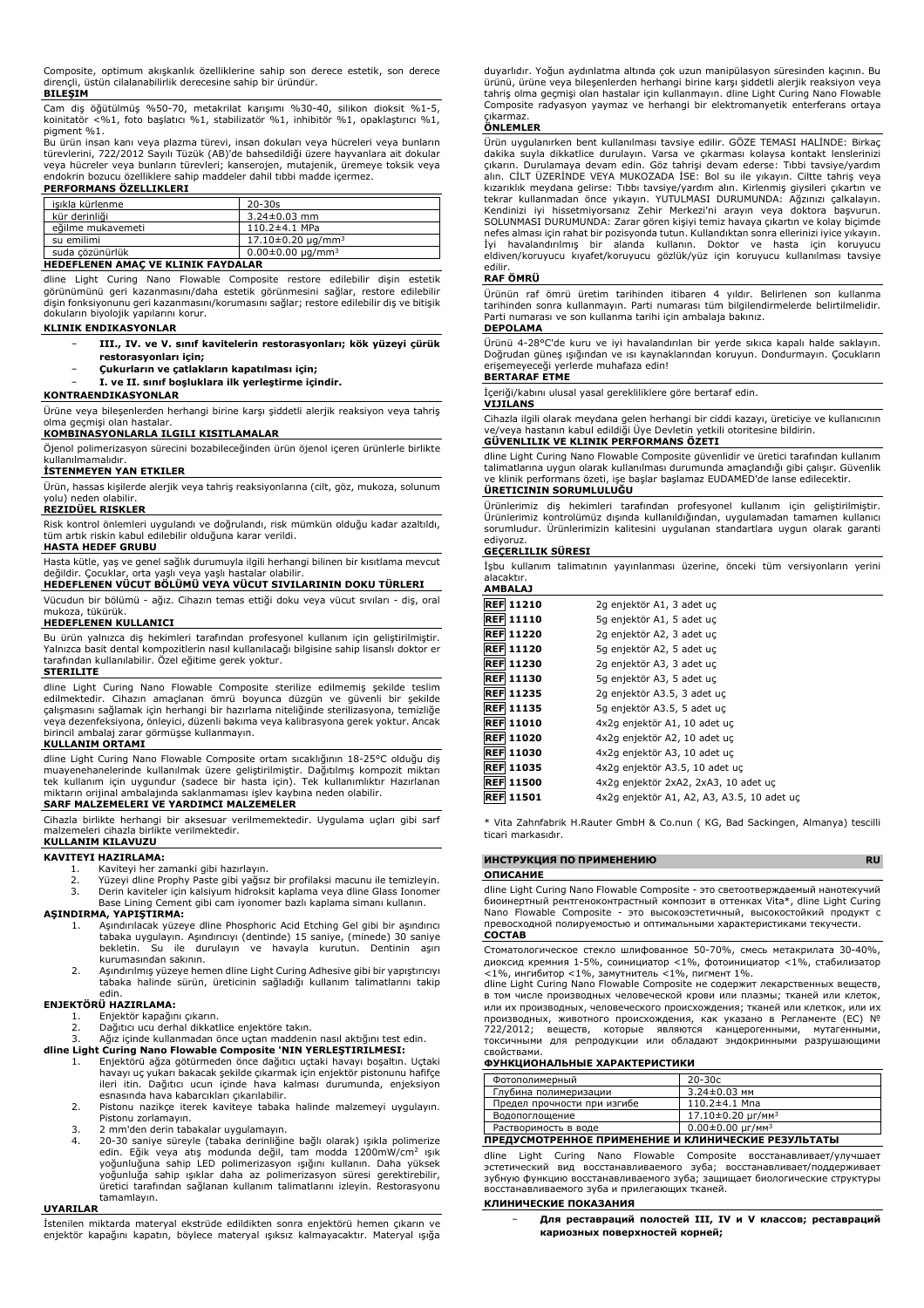− **Для заделки ямок и трещин;**

#### − **Для первоначального размещения в полостях I и II класса. ПРОТИВОПОКАЗАНИЯ**

Пациенты, у которых в анамнезе были тяжелые аллергические или раздражающие реакции на продукт или любой из ингредиентов. **ОГРАНИЧЕНИЯ НА КОМБИНАЦИИ**

dline Light Curing Nano Flowable Composite не следует использовать с продуктами, содержащими эвгенол, так как эвгенол может нарушить процесс полимеризации.

**НЕЖЕЛАТЕЛЬНЫЕ ПОБОЧНЫЕ ЭФФЕКТЫ** У восприимчивых людей продукт может вызывать аллергические или раздражающие реакции (кожа, глаза, слизистые оболочки, дыхательные пути). **ОСТАТОЧНЫЕ РИСКИ**

Меры по управлению рисками внедрены и проверены, риск снижен, насколько возможно, общий остаточный риск признан приемлемым.

# **ЦЕЛЕВАЯ ГРУППА ПАЦИЕНТОВ**

Никаких ограничений относительно категории пациентов, их возраста и общего состояния здоровья не известно. Продукт можно применять на детях, пациентах среднего и пожилого возраста.

### **ПРЕДПОЛАГАЕМАЯ ЧАСТЬ ТЕЛА ИЛИ ТИПЫ ТКАНЕЙ ЖИДКОСТЕЙ ОРГАНИЗМА**

Часть тела - рот. Ткани или биологические жидкости, контактирующие с изделием - зуб, слизистая оболочка рта, слюна.

# **ПРЕДПОЛАГАЕМЫЙ ПОЛЬЗОВАТЕЛЬ**

dline Light Curing Nano Flowable Composite разработан только для профессионального использования в стоматологии. Пользователь - только лицензированный врач, который знает, как использовать обычные стоматологические лайнеры. Нет необходимости в специальной подготовке. **СТЕРИЛЬНОСТЬ**

dline Light Curing Nano Flowable Composite поставляется нестерильным. Нет необходимости в какой-либо предварительной стерилизации, очистке или<br>дезинфекции, профилактическом, регулярном обслуживании или калибровке,<br>чтобы гарантировать правильную и безопасную работу изделия в течение его предполагаемого срока службы. Однако не используйте, если первичная

# упаковка повреждена. **УСЛОВИЯ ПРИМЕНЕНИЯ**

Изделие предназначено для использования в стоматологическом кабинете с температурой окружающей среды 18-25°C. Распределенное количество лайнера подходит для одноразового использования (только для одного пациента). Не использовать повторно. Выданное количество, хранящееся не в оригинальной упаковке, может привести к потере функциональности.

# **РАСХОДНЫЕ МАТЕРИАЛЫ И ПРИНАДЛЕЖНОСТИ**

В комплект поставки изделия не входят принадлежности. Расходные материалы, например, наконечники для нанесения, поставляются с изделием.

#### **ИНСТРУКЦИЯ ПО ПРИМЕНЕНИЮ ПОДГОТОВКА ПОЛОСТИ:**

- 1. Подготовьте полость как обычно.<br>2. Очистите поверхность безмас. 2. Очистите поверхность безмасляной профилактической пастой, например dline Prophy Paste.
- 3. Для глубоких полостей используйте лайнер из гидроксида кальция или цемент для прокладки на основе стеклоиономера, например dline Glass Ionomer Base Lining Cement.

#### **ТРАВЛЕНИЕ, СКЛЕИВАНИЕ:**

- 1. Нанесите слой протравки, например dline Phosphoric Acid Etching Gel, на поверхность, которую нужно протравить. Оставьте протравку на<br>месте на 15 секунд (дентин), 30 секунд (эмаль). Промойте водой и<br>просушите воздухом. Избегайте пересушивания дентина.
- 2. Нанесите слой клея, например dline Light Curing Adhesive, сразу на протравленную поверхность, следуя инструкциям по применению производителя.

#### **ПОДГОТОВКА ШПРИЦА:**

- 1. Снимите колпачок шприца.<br>2. Быстро и осторожно прикре
- 2. Быстро и осторожно прикрепите дозирующий наконечник к шприцу.<br>3. Проверьте поток материала из наконечника перед использованием в Проверьте поток материала из наконечника перед использованием в ротовой полости.

# **РАЗМЕЩЕНИЕ dline Light Curing Nano Flowable Composite:**

- 1. Перед тем, как поднести шприц ко рту, удалите воздух из дозирующего наконечника. Чтобы удалить воздух из дозирующего наконечника, с наконечником, направленным вверх, осторожно нажмите на поршень шприца. Если воздух все еще находится внутри дозирующего наконечника, пузыри могут быть удалены во время инъекции.
- 2. Осторожно нажмите на поршень и нанесите слой материала в полость. Не применяйте силу к поршню.
- 
- 3. Не наносите слои глубиной более 2 мм. 4. Световая полимеризация 20-30 секунд (в зависимости от глубины слоя). Используйте светодиодную полимеризационную лампу с<br>интенсивностью света 1200 мВт/см<sup>2</sup> в полном режиме, а не в<br>линейном или импульсном режимах. Некоторым лампам с более<br>высокой интенсивностью может потребоваться ме производителя. Отполируйте реставрацию.

#### **ПРЕДУПРЕЖДЕНИЯ**

После выдавливания нужного количества материала сразу снимите наконечник<br>для нанесения и закройте колпачок шприца, чтобы материал не был<br>высвобожден. Материал чувствителен к свету. Избегайте слишком долгих манипуляций при интенсивном освещении. Не используйте продукт для пациентов, у которых в анамнезе есть серьезные аллергические или раздражающие реакции на продукт или любой из ингредиентов. dline Light Curing Nano Flowable Composite не генерирует излучение и не вызывает электромагнитные помехи.

# **МЕРЫ ПРЕДОСТОРОЖНОСТИ**

При применении продукта рекомендуется использовать коффердам. ПРИ ПОПАДАНИИ В ГЛАЗА: осторожно промыть глаза водой в течение нескольких минут. Снимите контактные линзы, если они есть, и это легко сделать.<br>Продолжайте полоскание. Если раздражение глаз не проходит: обратиться к<br>врачу. ПРИ ПОПАДАНИИ НА КОЖУ ИЛИ СЛИЗИСТУЮ ОБОЛОЧКУ: промыть большим количеством воды. В случае раздражения кожи/слизистой оболочки или сыпи: обратиться к врачу. Снимите загрязненную одежду и постирайте перед повторным использованием. ПРИ ПРОГЛАТЫВАНИИ: прополоскать рот. Если вы

плохо себя чувствуете, обратитесь в токсикологический центр или к врачу/терапевту. ПРИ ВДЫХАНИИ: вывести человека на свежий воздух и обеспечить ему комфортное дыхание. После работы тщательно вымойте руки. Используйте только в хорошо проветриваемом помещении. Врачу и пациенту рекомендуется носить защитные перчатки/защитную одежду/средства защиты глаз/лица.

## **МЕРЫ ПРЕДОСТОРОЖНОСТИ**

Срок годности продукта 4 года со дня изготовления. Не использовать по истечении срока годности. Номер партии должен быт указан во всей корреспонденции. См. упаковку для получения информации о партии и сроке годности.

### **ХРАНЕНИЕ**

Хранить продукт плотно закрытым в сухом, хорошо проветриваемом месте при температуре 4-28°C. Беречь от прямых солнечных лучей и источников тепла. Не замораживать. Хранить в недоступном для детей месте!

## **УТИЛИЗАЦИЯ**

Утилизируйте содержимое/контейнер в соответствии с национальными нормативными требованиями.

#### **АКТИВНЫЙ МОНИТОРИНГ**

Если в отношении изделия произошел какой-либо серьезный инцидент, сообщите производителю и компетентному органу государства-члена, в котором зарегистрирован пользователь и/или пациент.

# **РЕЗЮМЕ БЕЗОПАСНОСТИ И КЛИНИЧЕСКОЙ ЭФФЕКТИВНОСТИ**

dline Light Curing Nano Flowable Composite безопасен и работает по назначению, если он используется в соответствии с инструкцией по применению производителя. Сводная информация о безопасности и клинической эффективности будет представлена в Европейской базе данных по медицинским изделиям, как только она начнет работать.

# **ОТВЕТСТВЕННОСТЬ ПРОИЗВОДИТЕЛЯ**

Наши продукты разработаны для профессионального использования стоматологии. Поскольку применение наших продуктов находится вне нашего контроля, пользователь несет полную ответственность за применение. Разумеется, мы гарантируем качество нашей продукции в соответствии с применяемыми стандартами.

#### **СРОК ДЕЙСТВИЯ**

После публикации данной инструкции по применению все предыдущие версии отменяются. **УПАКОВКА**

| <b>JIIARUDRA</b> |                                              |
|------------------|----------------------------------------------|
| <b>REF 11210</b> | Шприц 2г А1, 3 наконечника                   |
| <b>REF 11110</b> | Шприц 5г А1, 5 наконечника                   |
| <b>REF 11220</b> | Шприц 2г А2, 3 наконечника                   |
| <b>REF 11120</b> | Шприц 5г А2, 5 наконечника                   |
| <b>REF 11230</b> | Шприц 2г АЗ, 3 наконечника                   |
| <b>REF 11130</b> | Шприц 5г АЗ, 5 наконечника                   |
| <b>REF 11235</b> | Шприц 2г АЗ.5, 3 наконечника                 |
| <b>REF 11135</b> | Шприц 5г АЗ.5, 5 наконечника                 |
| <b>REF</b> 11010 | 4х2g Шприца А1, 10 наконечника               |
| <b>REF 11020</b> | 4х2а Шприца А2, 10 наконечника               |
| <b>REF 11030</b> | 4х2д Шприца АЗ, 10 наконечника               |
| <b>REF 11035</b> | 4х2д Шприца А3.5, 10 наконечника             |
| <b>REF 11500</b> | 4х2д Шприца 2хА2, 2хА3, 10 наконечника       |
| <b>REF 11501</b> | 4х2д Шприца А1, А2, А3, А3.5, 10 наконечника |
|                  |                                              |

\* Зарегистрированный товарный знак компании "Вита Цанфабрик Х.Раутер ГмбХ унд Ко. КГ" (Vita Zahnfabrik H.Rauter GmbH & Co. KG), Бад-Зекинген, Германия.

### **ІНСТРУКЦІЯ** ІЗ ЗАСТОСУВАННЯ

**ОПИС** dline Light Curing Nano Flowable Composite – це світлотвердний нано-плинний біоінертний рентгеноконтрастний композит у відтінках Vita \*, dline Light Curing Nano Flowable Composite - це високоестетичний, високостійкий продукт з відмінною полірувальністю та оптимальними характеристиками плинності.

#### **СКЛАД**

Стоматологічне скло шліфоване 50-70%, суміш метакрилату 30-40%, діоксид кремнію 1-5%, співініціатор <1%, фотоініціатор <1%, стабілізатор <1%, інгібітор <1%, замутнювач <1%, пігмент 1%.

dline Light Curing Nano Flowable Composite не містить лікарських речовин, зокрема<br>похідних людської крові або плазми; тканин або клітин, або їх похідних,<br>людського походження; тканин або клітин, або їх похідних, тваринно канцерогенними, мутагенними, токсичними для репродукції або мають ендокринні руйнівні властивості.

# **ФУНКЦІОНАЛЬНІ ХАРАКТЕРИСТИКИ**

| Фотополімерний                                              | $20-30c$                        |  |
|-------------------------------------------------------------|---------------------------------|--|
| Глибина полімеризації                                       | $3.24 \pm 0.03$ MM              |  |
| границя міцності при вигині                                 | $110.2 \pm 4.1$ M <sub>Ta</sub> |  |
| водопоглинання                                              | $17.10 \pm 0.20 \text{ yr/m}^3$ |  |
| $0.00 \pm 0.00 \mu$ r/mm <sup>3</sup><br>розчинність у воді |                                 |  |
| ПЕРЕДБАЧУВАНЕ ПРИЗНАЧЕННЯ ТА КЛІНІЧНІ ПЕРЕВАГИ              |                                 |  |

Засіб відновлює/покращує естетичний вигляд відновлюваного зуба; відновлює/підтримує зубну функцію відновлюваного зуба; захищає біологічні структури відновлюваного зуба та прилеглих тканин.

#### **КЛІНІЧНІ ПОКАЗАННЯ**

- − **Для реставрацій порожнин III, IV і V класів; реставрацій каріозних поверхонь коренів;**
- − **Для закладення ямок і тріщин;**
	- − **Для початкового розміщення в порожнинах I і II класу.**

#### **ПРОТИПОКАЗАННЯ**

Пацієнти, у яких в анамнезі були важкі алергічні або подразливі реакції на продукт або будь-який з інгредієнтів. **ОБМЕЖЕННЯ НА КОМБІНАЦІЇ**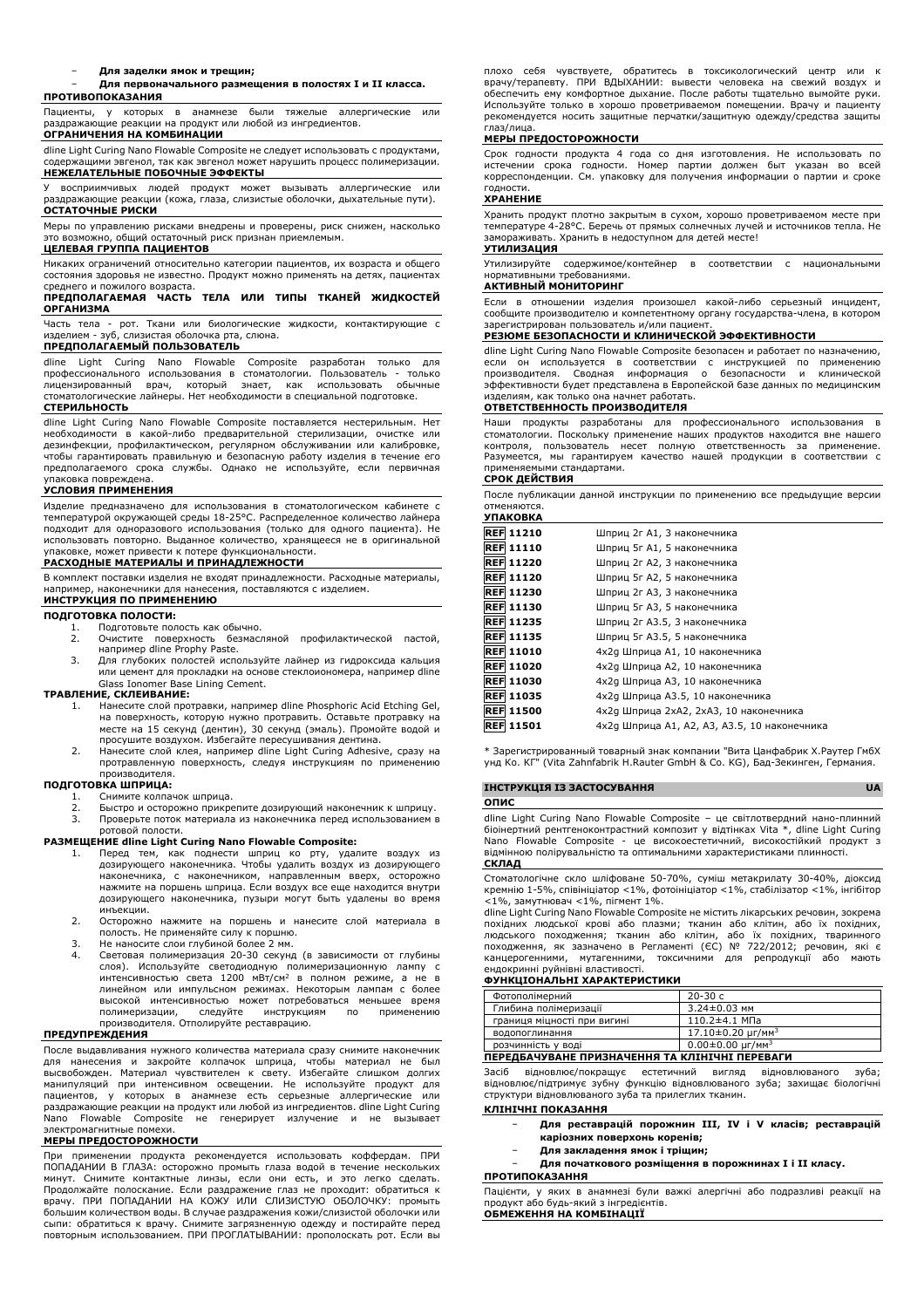dline Light Curing Nano Flowable Composite не треба використовувати з продуктами, що містять евгенол, оскільки евгенол може порушити процес полімеризації.

#### **НЕБАЖАНІ ПОБІЧНІ ЕФЕКТИ**

У сприйнятливих людей dline Light Curing Nano Flowable Composite може викликати алергічні або подразливі реакції (шкіра, очі, слизові оболонки,

# дихальні шляхи). **ЗАЛИШКОВІ РИЗИКИ**

Заходи з управління ризиками впроваджені та перевірені, ризик знижений, наскільки це можливо, загальний залишковий ризик визнаний прийнятним.

# **ЦІЛЬОВА ГРУПА ПАЦІЄНТІВ**

Ніяких обмежень щодо категорії пацієнтів, їх віку та загального стану здоров'я невідомо. Продукт можна застосовувати на дітях, пацієнтах середнього або похилого віку.

# **ПЕРЕДБАЧУВАНА ЧАСТИНА ТІЛА АБО ТИПИ ТКАНИН РІДИН ОРГАНІЗМУ**

Частина тіла – рот. Тканини або біологічні рідини, що контактують з виробом – зуб, слизова оболонка ротової порожнини, слина.

# **ПЕРЕДБАЧУВАНИЙ КОРИСТУВАЧ**

dline Light Curing Nano Flowable Composite розроблений тільки для професійного використання в стоматології. Користувач – тільки ліцензований лікар, який знає, як використовувати звичайні стоматологічні композити. Немає потреби в спеціальній підготовці.

#### **СТЕРИЛЬНІСТЬ**

Товар постачається нестерильним. Немає потреби в будь-якій попередній<br>стерилізації, очищенні або дезінфекції, профілактичному, регулярному<br>обслуговуванніабо-калібруванні, щоб-гарантувати-правильну та безпечну роботу<br> використовуйте, якщо первинна упаковка пошкоджена.

#### **УМОВИ ЗАСТОСУВАННЯ**

Виріб призначений для використання в стоматологічному кабінеті з температурою навколишнього середовища 18-25°C. Розподілену кількість композита підходить для одноразового використання (тільки для одного пацієнта). Не застосовувати повторно. Видана кількість, що зберігається не в оригінальній упаковці, може призвести до втрати функціональності.

# **ВИТРАТНІ МАТЕРІАЛИ ТА ПРИНАЛЕЖНОСТІ**

До комплекту поставки виробу не входять приналежності. Витратні матеріали, такі як мірна ложка, папір для замішування, входять до комплекту поставки виробу.

## **ІНСТРУКЦІЯ ІЗ ЗАСТОСУВАННЯ**

#### **ПІДГОТОВКА ПОРОЖНИНИ:**

- 1. Підготуйте порожнину як зазвичай.
- 2. Очистіть поверхню безоливною профілактичної пастою, наприклад dline Prophy Paste. 3. Для глибоких порожнин використовуйте лайнер з гідроксиду кальцію
- або цемент для прокладки на основі склоіономера, наприклад dline Glass Ionomer Base Lining Cement.

#### **ТРАВЛЕННЯ, СКЛЕЮВАННЯ:**

- 1. Нанесіть шар протравлення, наприклад dline Phosphoric Acid Etching Gel, на поверхню, яку потрібно протравити. Залиште протравлення на місці на 15 секунд (дентин), 30 секунд (емаль). Промийте водою та просушіть повітрям. Уникайте пересушування дентину.
- 2. Нанесіть шар клею, наприклад dline Light Curing Adhesive, відразу на протравлену поверхню, дотримуючись інструкціяй виробника із застосування. **ПІДГОТОВКА ШПРИЦА:**

- 1. Зніміть ковпачок шприца.<br>2. Швидко та обережно при
- 2. Швидко та обережно прикріпіть дозуючий наконечник до шприца.
- 3. Перевірте потік матеріалу з наконечника перед використанням в ротовій порожнині.

#### **РОЗМІЩЕННЯ dline Light Curing Nano Flowable Composite:**

- 1. Перед тим, як піднести шприц до рота, видаліть повітря з дозуючого наконечника. Щоб видалити повітря з дозуючого наконечника, з наконечником, спрямованим вгору, обережно натисніть на поршень<br>шприца. Якщо повітря все ще знаходиться всередині дозуючого<br>наконечника, бульбашки можуть бути видалені під час н'єкції.<br>2. Обережно натисніть на поршень
- порожнину. Не застосовуйте силу до поршня.
- 
- 3. Не наносите шари глибиною більше 2 мм. 4. Світлова полімеризація 20-30 секунд (залежно від глибини шару). Використовуйте світлодіодну полімеризаційну лампу з інтенсивністю<br>світла 1200 МВт/см<sup>2</sup> в повному режимі, а не в лінійному або імпульсному режимах. Деяким лампам з більш високою інтенсивністю може знадобитися менший час полімеризації, дотримуйтесь інструкцій виробника із застосування. Відполіруйте реставрацію.

#### **ПОПЕРЕДЖЕННЯ**

Після видавлювання потрібної кількості матеріалу відразу зніміть наконечник для нанесення і закрийте ковпачок шприца, щоб матеріал не був вивільнений. Матеріал чутливий до світла. Уникайте занадто тривалих маніпуляцій при інтенсивному освітленні. Не використовуйте продукт для пацієнтів, у яких в анамнезі є серйозні алергічні або подразливі реакції на продукт або будь-який з інгредієнтів. Виріб не генерує випромінювання і не викликає електромагнітних завад.

#### **ЗАПОБІЖНІ ЗАХОДИ**

При застосуванні продукту рекомендується використовувати кофердам. ПРИ ПОТРАПЛЯННІ В ОЧІ: обережно промити очі водою протягом декількох хвилин. Зніміть контактні лінзи, якщо вони є, і це легко зробити. Продовжуйте полоскання. Якщо подразнення очей не проходить: звернутися до лікаря. ПРИ ПОТРАПЛЯННІ на шкіру або слизові: промити великою кількістю води. У разі подразнення шкіри/слизових оболонок або висипу: звернутися до лікаря. Зніміть одяг і виперіть перед повторним використанням. При ПРОКОВТУВАННі: прополоскати рот. Якщо ви погано почуваєтеся, зверніться в токсикологічний центр або до лікаря/терапевта. При вдиханні: вивести людину на свіже повітря і забезпечити їй комфортне дихання. Після роботи ретельно вимийте руки. Використовуйте тільки в добре провітрюваному приміщенні. Лікарю та пацієнту рекомендується носити захисні рукавички/захисний одяг/засоби захисту очей/обличчя.

### **ТЕРМІН ПРИДАТНОСТІ**

Термін придатності dline Light Curing Nano Flowable Composite 4 роки з дня виготовлення. Не застосовувати після закінчення терміну придатності. Номер партії має бути зазначений у всій кореспонденції. Див. упаковку для отримання інформації про партію та термін придатності.

### **ЗБЕРІГАННЯ**

Зберігати продукт щільно закритим у сухому, добре провітрюваному місці за температури 4-28°C. Берегти від прямих сонячних променів і джерел тепла. Не заморожувати. Зберігати в недоступному для дітей місці! **УТИЛІЗАЦІЯ**

# Утилізуйте вміст/контейнер відповідно до національних нормативних вимог.

**АКТИВНИЙ МОНІТОРИНГ**

Якщо щодо виробу стався якийсь серйозний інцидент, повідомте виробнику та компетентному органу держави-члена, в якій зареєстрований користувач і/або пацієнт.

### **РЕЗЮМЕ БЕЗПЕКИ І КЛІНІЧНОЇ ЕФЕКТИВНОСТІ**

dline Light Curing Nano Flowable Composite безпечний і працює за призначенням, якщо він використовується відповідно до інструкцій виробника щодо застосування. Зведена інформація про безпеку та клінічну ефективність буде представлена в Європейській базі даних з медичних виробів, як тільки вона почне працювати.

#### **ВІДПОВІДАЛЬНІСТЬ ВИРОБНИКА**

Наші продукти розроблені для професійного використання в стоматології. Оскільки застосування наших продуктів знаходиться поза нашим контролем, користувач несе повну відповідальність за застосування. Звісно, ми гарантуємо нашої продукції відповідно до застосовних стандартів. **ТЕРМІН ДІЇ**

| <b>УПАКОВКА</b>  | Після публікації цієї інструкції із застосування всі попередні версії скасовуються. |
|------------------|-------------------------------------------------------------------------------------|
| <b>REF 11210</b> | Шприц 2г А1, 3 наконечники                                                          |
| <b>REF 11110</b> | Шприц 5г А1, 5 наконечники                                                          |
| <b>REF 11220</b> | Шприц 2г А2, 3 наконечники                                                          |
| <b>REF 11120</b> | Шприц 5г А2, 5 наконечники                                                          |
| <b>REF 11230</b> | Шприц 2г АЗ, 3 наконечники                                                          |
| <b>REF 11130</b> | Шприц 5г АЗ, 5 наконечники                                                          |
| <b>REF 11235</b> | Шприц 2г АЗ.5, 3 наконечники                                                        |
| <b>REF 11135</b> | Шприц 5г АЗ.5, 5 наконечники                                                        |
| <b>REF 11010</b> | 4х2д шприци А1, 10 наконечників                                                     |
| <b>REF 11020</b> | 4х2д шприци А2, 10 наконечників                                                     |
| <b>REF 11030</b> | 4х2д шприци АЗ, 10 наконечників                                                     |
| <b>REF 11035</b> | 4х2д шприци АЗ.5, 10 наконечників                                                   |
| <b>REF 11500</b> | 4х2q шприци 2хА2, 2хА3, 10 наконечників                                             |
| <b>REF 11501</b> | 4х2д шприци А1, А2, А3, А3.5, 10 наконечників                                       |

Зареєстрований товарний знак компанії «Віта Цанфабрік Х. Раутер ГмбХунд Ко.КГ» (Vita Zahnfabrik H.Rauter GmbH & Co. KG), Бад-Закінген, Німеччина.

SIGNS EXPLANATION/ZENKLŲ PAAISKINIMAS /SCHILDER ERKLARUNG<br>/3HAЧEHИE HA CИMBOЛИTE /VYSVĚTLENÍ ZNAČEK /FORKLARING AF TEGN<br>/MÄRKIDE SELGITUS /EXPLICATION DES SIGNES /E=HFHZH ZHMANZHZ<br>/JELZÉSEK MAGYARÁZATA /SPIEGAZIONE DEI SEG

|   | Caution /Atsargiai /Vorsicht /Внимание /Pozor /Forsigtighed<br>/Hoiatus /Mise en garde /Προσοχή /Figyelmeztetés /Attenzione<br>/Piesardzību! /Forsiktighet /Uwagi /Cuidado /Atentie /Pozor<br>/Previdnost /Precaución /Varning /Dikkat / Осторожно /Обережно                                                                                                                                                                                                                                                                                                                                                                                                                                                                                                                                                                             |
|---|------------------------------------------------------------------------------------------------------------------------------------------------------------------------------------------------------------------------------------------------------------------------------------------------------------------------------------------------------------------------------------------------------------------------------------------------------------------------------------------------------------------------------------------------------------------------------------------------------------------------------------------------------------------------------------------------------------------------------------------------------------------------------------------------------------------------------------------|
|   | Temperature limit /Temperatūros riba /Temperatur-Grenzwert<br>лимит /Teplotní limit /Temperaturgrænse<br>/Температурен<br>/Temperatuuri limiit /Limite de température/Όριο θερμοκρασίας<br>/Hőmérsékleti határérték /Limite di temperatura /Temperatūras<br>robežvērtība /Temperaturgrense /Limit temperatury /Limite de<br>temperatura / Limita de temperatură / Teplotný limit / Temperaturna<br>omejitev / Límite de temperatura / Temperaturgräns / Sıcaklık Sınırı<br>/ Предел температуры /Межа температури                                                                                                                                                                                                                                                                                                                        |
| i | use /Žiūrėti naudojimo<br>Consult instructions for<br>instrukcija<br>/Gebrauchsanweisung<br>beachten<br>/Консултирайте<br>ce<br>c<br>/Viz<br>návod<br>použití<br>инструкцията<br>употреба<br>/Se<br>за<br>k<br>/Vaadake<br>kasutusjuhendit / Consulter<br>brugsanvisningen<br>les<br>instructions d'utilisation / Συμβουλευτείτε τις οδηγίες χρήσης<br>/Konzultáljon a használati utasítással /Consultare le istruzioni per<br>l'uso /Skatīt lietošanas pamācību /Se bruksanvisningen /Zapoznaj<br>sie z instrukcją użytkowania /Consulte as instruções de uso<br>/Consultați instrucțiunile de utilizare / Vid' návod na použitie /Pred<br>uporabo si poglejte navodila / Consultar las instrucciones de uso / Se<br>bruksanvisningen /Kullanım talimatlarına bakınız /См. инструкцию<br>по применению /Див. інструкцію із застосування |
|   | Keep away from sunlight /Laikyti atokiau nuo saulės spindulių /Von<br>Sonnenlicht fernhalten /Да се пази от слънчева светлина /Chraňte<br>před slunečním zářením /Holdes væk fra sollys /Hoida eemal<br>päikesevalgusest /Tenir à l'écart de la lumière du soleil /Kparnore<br>μακριά από τον ήλιο /Napfénytől távol tartandó /Tenere lontano<br>dalla luce del sole /Sargāt no saules gaismas /Holdes unna sollys<br>/Chronić przed światłem słonecznym /Proteger da luz solar /A se<br>păstra într-un loc ferit de soare / Chráňte pred slnečným žiarením<br>/Ne shranjujte izpostavljeno sončni svetlobi /Mantener alejado de<br>la luz del sol /Förvaras bort från solljus /Güneş ışığından uzak tutun<br>/ Беречь от попадания солнечных лучей /Берегти від сонячних<br>променів                                                    |
|   | Do not re-use /Nenaudoti pakartotinai /Nicht wiederverwenden /He<br>използвайте повторно /Nepoužívejte znovu / Må ikke genbruges<br>Arge taaskasutage /Ne pas réutiliser /Mny χρησιμοποιείτε ξανά /Ne<br>használja fel újra /Non riutilizzare /Nelietot atkārtoti /Ikke bruk på<br>nytt /Nie używać ponownie /Não reutilizar /A nu se refolosi<br>/Nepoužívajte znova /Ni za ponovno uporabo /No reutilizar<br>/Återanvänd inte /Tek kullanımlıktır /Не использовать повторно<br>/Не використовувати повторно                                                                                                                                                                                                                                                                                                                            |